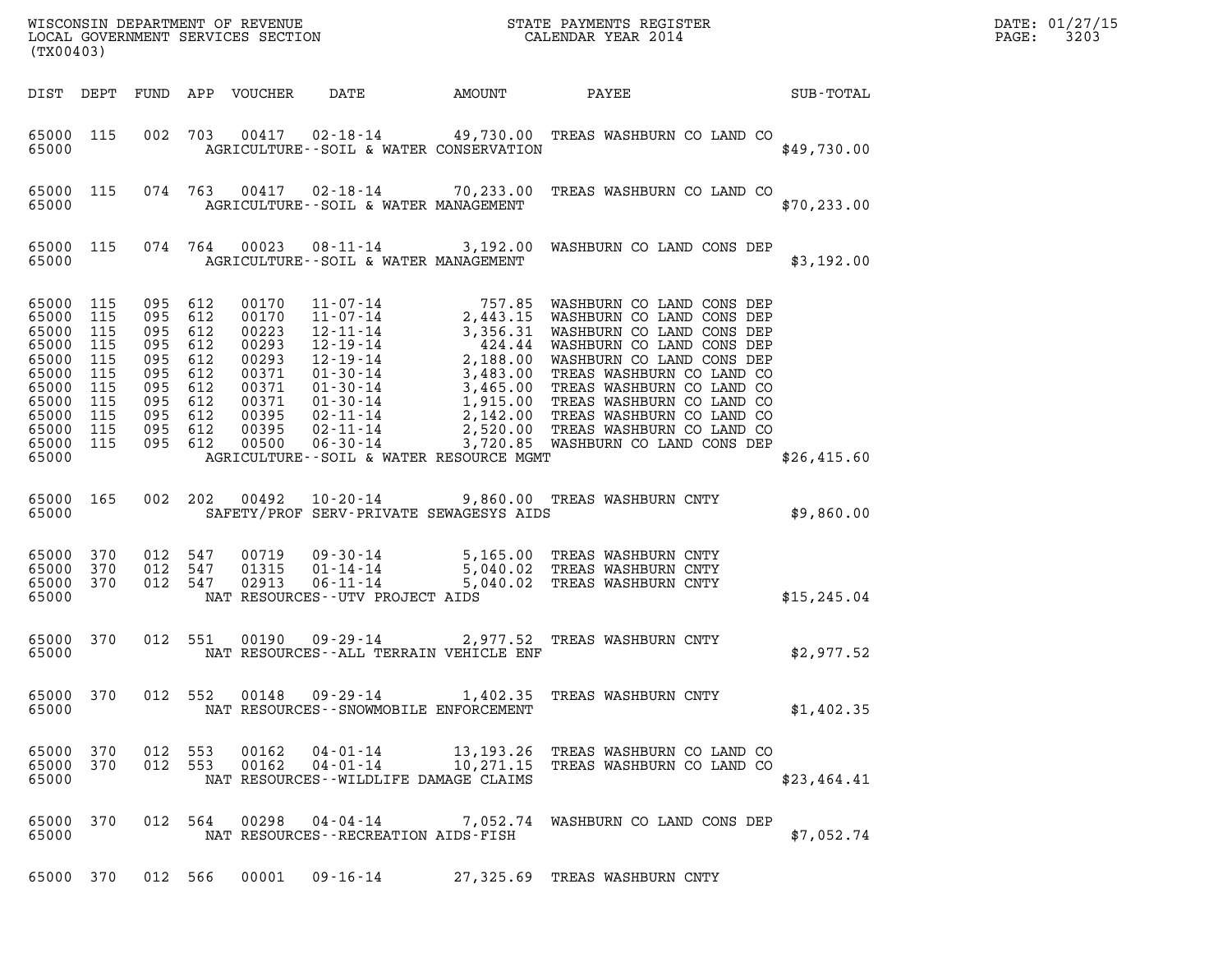| DATE: | 01/27/15 |
|-------|----------|
| PAGE: | 3204     |

| NC<br>WISCONSIN DEPARTMENT OF REVENUE<br>STATE PAYMENTS REGISTER<br>LOCAL GOVERNMENT SERVICES SECTION<br>CALENDAR YEAR 2014<br>(TX00403)                                                                                                                                                                                                                                                                                                                       |               |
|----------------------------------------------------------------------------------------------------------------------------------------------------------------------------------------------------------------------------------------------------------------------------------------------------------------------------------------------------------------------------------------------------------------------------------------------------------------|---------------|
| PAYEE<br>DIST DEPT<br>FUND APP VOUCHER<br>DATE<br>AMOUNT                                                                                                                                                                                                                                                                                                                                                                                                       | SUB-TOTAL     |
| NAT RESOURCES-FOREST CROP/MANAGED FOREST<br>65000                                                                                                                                                                                                                                                                                                                                                                                                              | \$27,325.69   |
| 370<br>012 567<br>00004<br>02-19-14 74,171.09 TREAS WASHBURN CNTY<br>65000<br>65000<br>NAT RESOURCES - COUNTY FOREST AIDS                                                                                                                                                                                                                                                                                                                                      | \$74, 171.09  |
| 370<br>012 572<br>65000<br>00005<br>04-01-14 49,326.25 TREAS WASHBURN CNTY<br>02-27-14 44,860.20 TREAS WASHBURN CNTY<br>012 572<br>65000<br>370<br>00033<br>24,000.00 TREAS WASHBURN CNTY<br>65000<br>370<br>012 572<br>00050<br>$05 - 30 - 14$<br>012 572<br>65000<br>370<br>00050<br>05-30-14 5,139.80 TREAS WASHBURN CNTY<br>65000<br>NAT RESOURCES--URBAN FORESTRY/CO FORESTS                                                                              | \$123, 326.25 |
| 370<br>012 574<br>65000<br>00467<br>09-10-14<br>31,350.00 TREAS WASHBURN CNTY<br>65000<br>370<br>012 574<br>00704<br>$09 - 29 - 14$<br>31,350.00 TREAS WASHBURN CNTY<br>65000<br>NAT RESOURCES - - SNOWMOBILE TRAIL AIDS                                                                                                                                                                                                                                       | \$62,700.00   |
| 65000<br>370<br>012 575<br>00546<br>09-16-14<br>26,970.12 TREAS WASHBURN CNTY<br>012 575<br>65000<br>370<br>02077<br>03-27-14<br>4,965.10 TREAS WASHBURN CNTY<br>$06 - 20 - 14$<br>65000<br>370<br>012 575<br>02988<br>9,169.25<br>TREAS WASHBURN CNTY<br>65000<br>NAT RESOURCES - - SNOWMOBILE TRAIL AIDS                                                                                                                                                     | \$41,104.47   |
| 65000<br>370<br>012<br>576<br>00695<br>09-29-14 31,785.00 TREAS WASHBURN CNTY<br>09-29-14 6,965.00 TREAS WASHBURN CNTY<br>12-16-14 24,655.10 TREAS WASHBURN CNTY<br>01-07-14 39,532.50 TREAS WASHBURN CNTY<br>012 576<br>65000<br>370<br>00696<br>65000<br>370<br>012 576<br>01277<br>65000<br>370<br>012 576<br>01302<br>6,965.00 TREAS WASHBURN CNTY<br>65000<br>370<br>012 576<br>02985<br>06-17-14<br>65000<br>NAT RESOURCES - - ALL-TERRAIN VEHICLE TRAIL | \$109,902.60  |
| 65000<br>370<br>012 577<br>00907<br>10-16-14 23,250.00 TREAS WASHBURN CNTY<br>10-16-14 48,975.00 TREAS WASHBURN CNTY<br>10-16-14 30,375.00 TREAS WASHBURN CNTY<br>11-12-14 19,500.00 TREAS WASHBURN CNTY<br>27-26-14 874.47 TREAS WASHBURN CNTY<br>65000<br>370<br>012 577<br>00908<br>65000<br>370<br>012 577<br>00909<br>65000<br>370<br>012<br>577<br>01082<br>65000<br>370<br>012 577<br>01416<br>65000<br>NAT RESOURCES--ALL-TERRAIN VEHICLE TRAIL        | \$122,974.47  |
| 65000 370<br>012 584<br>00082<br>09-30-14 11,143.00 TREAS WASHBURN CNTY<br>65000<br>NAT RESOURCES - PMT IN LIEU OF TAXES                                                                                                                                                                                                                                                                                                                                       | \$11, 143.00  |
| 65000 370<br>012 678<br>02414<br>16,015.42 TREAS WASHBURN CNTY<br>04-29-14<br>65000<br>NAT RESOURCES - - INVASIVE AOUATICE SPECIES                                                                                                                                                                                                                                                                                                                             | \$16,015.42   |
| 65000 370<br>074 670 42146<br>05-23-14<br>79,232.94 TREAS WASHBURN CNTY<br>65000<br>NAT RESOURCES - - RU RECYCLING GRANT                                                                                                                                                                                                                                                                                                                                       | \$79, 232.94  |
| 65000 370 074 673 42146 05-23-14<br>4,147.92 TREAS WASHBURN CNTY                                                                                                                                                                                                                                                                                                                                                                                               |               |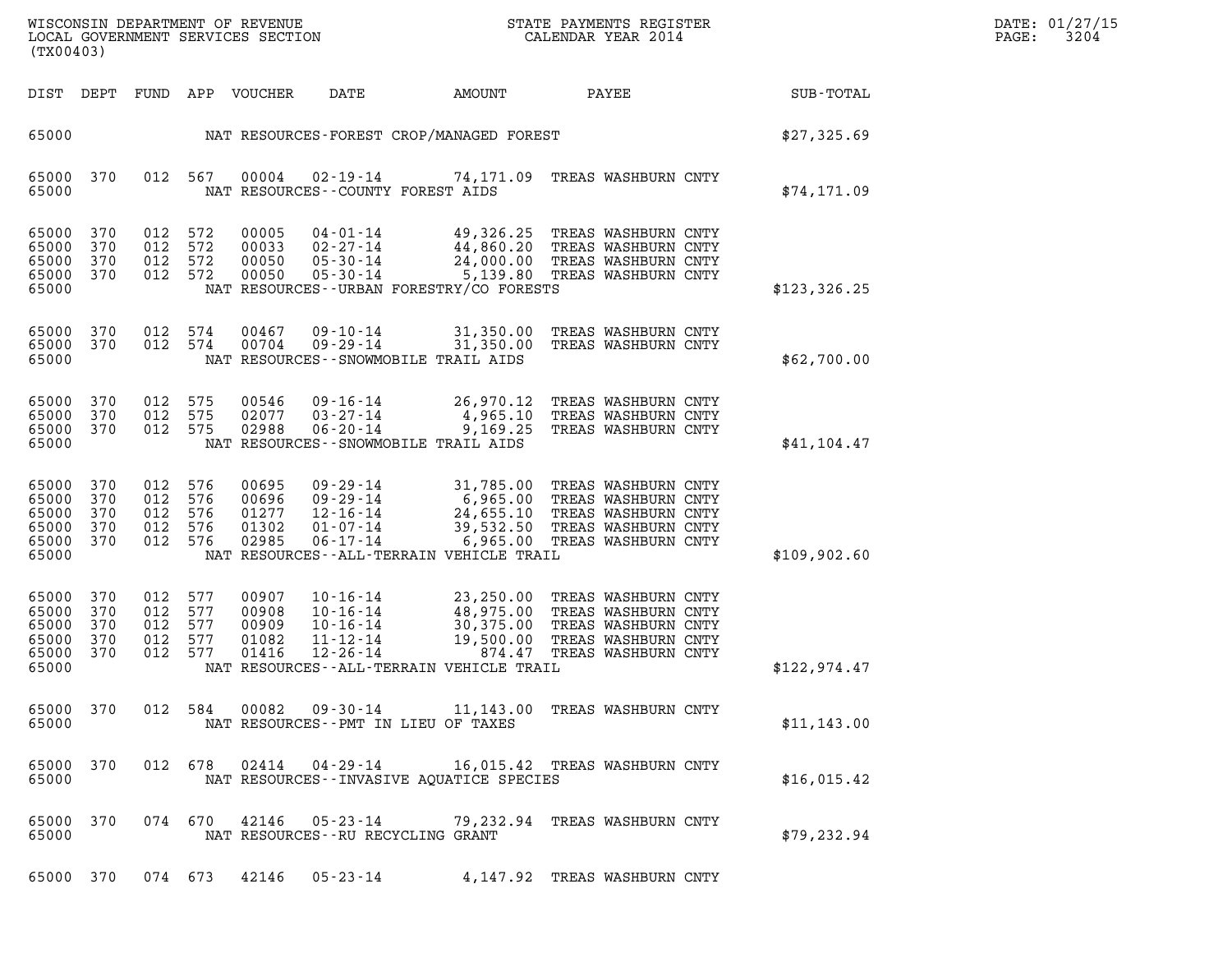| DATE: | 01/27/15 |
|-------|----------|
| PAGE: | 3205     |

| WISCONSIN DEPARTMENT OF REVENUE<br>LOCAL GOVERNMENT SERVICES SECTION<br>(TX00403)               |                                                                           |                                                                           |                                                                           |                                                                                                 |                                                                                                                                                                                                    |                                                                                                                                                  | STATE PAYMENTS REGISTER<br>CALENDAR YEAR 2014                                                                                                                     |               | DATE: 01/27/15<br>3205<br>$\mathtt{PAGE:}$ |
|-------------------------------------------------------------------------------------------------|---------------------------------------------------------------------------|---------------------------------------------------------------------------|---------------------------------------------------------------------------|-------------------------------------------------------------------------------------------------|----------------------------------------------------------------------------------------------------------------------------------------------------------------------------------------------------|--------------------------------------------------------------------------------------------------------------------------------------------------|-------------------------------------------------------------------------------------------------------------------------------------------------------------------|---------------|--------------------------------------------|
|                                                                                                 | DIST DEPT                                                                 |                                                                           |                                                                           | FUND APP VOUCHER                                                                                | DATE                                                                                                                                                                                               | AMOUNT                                                                                                                                           | PAYEE                                                                                                                                                             | SUB-TOTAL     |                                            |
| 65000                                                                                           |                                                                           |                                                                           |                                                                           |                                                                                                 | NAT RESOURCES--RU CONSOLIDATED GRANT                                                                                                                                                               |                                                                                                                                                  |                                                                                                                                                                   | \$4,147.92    |                                            |
| 65000<br>65000                                                                                  | 370                                                                       |                                                                           | 095 512                                                                   |                                                                                                 | NAT RESOURCES - - STEWARDSHIP 2000                                                                                                                                                                 |                                                                                                                                                  | 00982  10-24-14  6,960.00  TREAS WASHBURN CNTY                                                                                                                    | \$6,960.00    |                                            |
| 65000<br>65000<br>65000                                                                         | 370<br>370                                                                |                                                                           | 095 532<br>095 532                                                        | 00468<br>01039                                                                                  | NAT RESOURCES - - DAM SAFETY PROJECTS                                                                                                                                                              |                                                                                                                                                  | 09-10-14 200,000.00 WASHBURN CNTY HIGHWAY DPT<br>11-03-14 17,218.52 TREAS WASHBURN CNTY                                                                           | \$217, 218.52 |                                            |
| 65000<br>65000                                                                                  | 395                                                                       |                                                                           |                                                                           | 011 168 14065                                                                                   | TRANSPORTATION--ELDERLY & DISABLED                                                                                                                                                                 |                                                                                                                                                  | 05-05-14 68,117.00 COUNTY OF WASHBURN                                                                                                                             | \$68,117.00   |                                            |
| 65000<br>65000                                                                                  | 395                                                                       |                                                                           |                                                                           | 011 170 05302                                                                                   | TRANSPORTATION--COUNTY FOREST ROAD AIDS                                                                                                                                                            |                                                                                                                                                  | 03-03-14 30,086.37 TREAS WASHBURN CO                                                                                                                              | \$30,086.37   |                                            |
| 65000<br>65000<br>65000<br>65000                                                                | 395<br>395<br>395                                                         |                                                                           | 011 190<br>011 190<br>011 190                                             | 02065<br>18065<br>28065                                                                         | $01 - 06 - 14$<br>07-07-14<br>$10 - 06 - 14$<br>TRANSPORTATION--GENERAL TRANSP AIDS-GTA                                                                                                            |                                                                                                                                                  | 214,356.51 COUNTY OF WASHBURN<br>428,713.02 COUNTY OF WASHBURN<br>214,356.54 COUNTY OF WASHBURN                                                                   | \$857,426.07  |                                            |
| 65000<br>65000<br>65000                                                                         | 395<br>395                                                                |                                                                           | 011 278<br>011 278                                                        | 00016<br>19295                                                                                  | $01 - 07 - 14$<br>$07 - 23 - 14$<br>TRANSPORTATION - - LRIP/TRIP/MSIP GRANTS                                                                                                                       |                                                                                                                                                  | 3,961.01 TREAS WASHBURN CO<br>4,075.94 TREAS WASHBURN CO                                                                                                          | \$8,036.95    |                                            |
| 65000<br>65000<br>65000<br>65000<br>65000                                                       | 395<br>395<br>395<br>395                                                  | 011                                                                       | 011 568<br>011 568<br>568<br>011 568                                      | 01332<br>11884<br>24445<br>98520                                                                | 01-21-14<br>$05 - 12 - 14$<br>$09 - 17 - 14$<br>01-06-14<br>TRANSPORTATION-PRETRIAL INTOX DRIVER INT                                                                                               | 1,198.34 WASHBURN CO                                                                                                                             | 1,217.48 WASHBURN CO<br>1,215.63 WASHBURN CO<br>1,395.00 WASHBURN CO                                                                                              | \$5,026.45    |                                            |
| 65000                                                                                           | 65000 410                                                                 |                                                                           | 002 116                                                                   | 11261                                                                                           | 11-05-14<br>CORRECTIONS - - LOCAL AID                                                                                                                                                              |                                                                                                                                                  | 7,586.04 TREAS WASHBURN CNTY                                                                                                                                      | \$7,586.04    |                                            |
| 65000<br>65000<br>65000<br>65000<br>65000<br>65000<br>65000<br>65000<br>65000<br>65000<br>65000 | 435<br>435<br>435<br>435<br>435<br>435<br>435<br>435<br>435<br>435<br>435 | 005<br>005<br>005<br>005<br>005<br>005<br>005<br>005<br>005<br>005<br>005 | 000<br>000<br>000<br>000<br>000<br>000<br>000<br>000<br>000<br>000<br>000 | 90412<br>90415<br>90416<br>90417<br>90419<br>90420<br>90421<br>90500<br>90502<br>90506<br>90508 | $01 - 01 - 14$<br>$02 - 01 - 14$<br>$03 - 01 - 14$<br>$04 - 01 - 14$<br>$05 - 01 - 14$<br>$06 - 01 - 14$<br>$06 - 30 - 14$<br>$07 - 01 - 14$<br>$08 - 01 - 14$<br>$09 - 01 - 14$<br>$10 - 01 - 14$ | 110,960.00<br>18,959.00<br>61,802.00<br>129,592.00<br>102,931.00<br>18,088.00<br>2,598.00<br>252,621.00<br>112,888.00<br>111,731.00<br>58,459.00 | WASHBURN CO<br>WASHBURN CO<br>WASHBURN CO<br>WASHBURN CO<br>WASHBURN CO<br>WASHBURN CO<br>WASHBURN CO<br>WASHBURN CO<br>WASHBURN CO<br>WASHBURN CO<br>WASHBURN CO |               |                                            |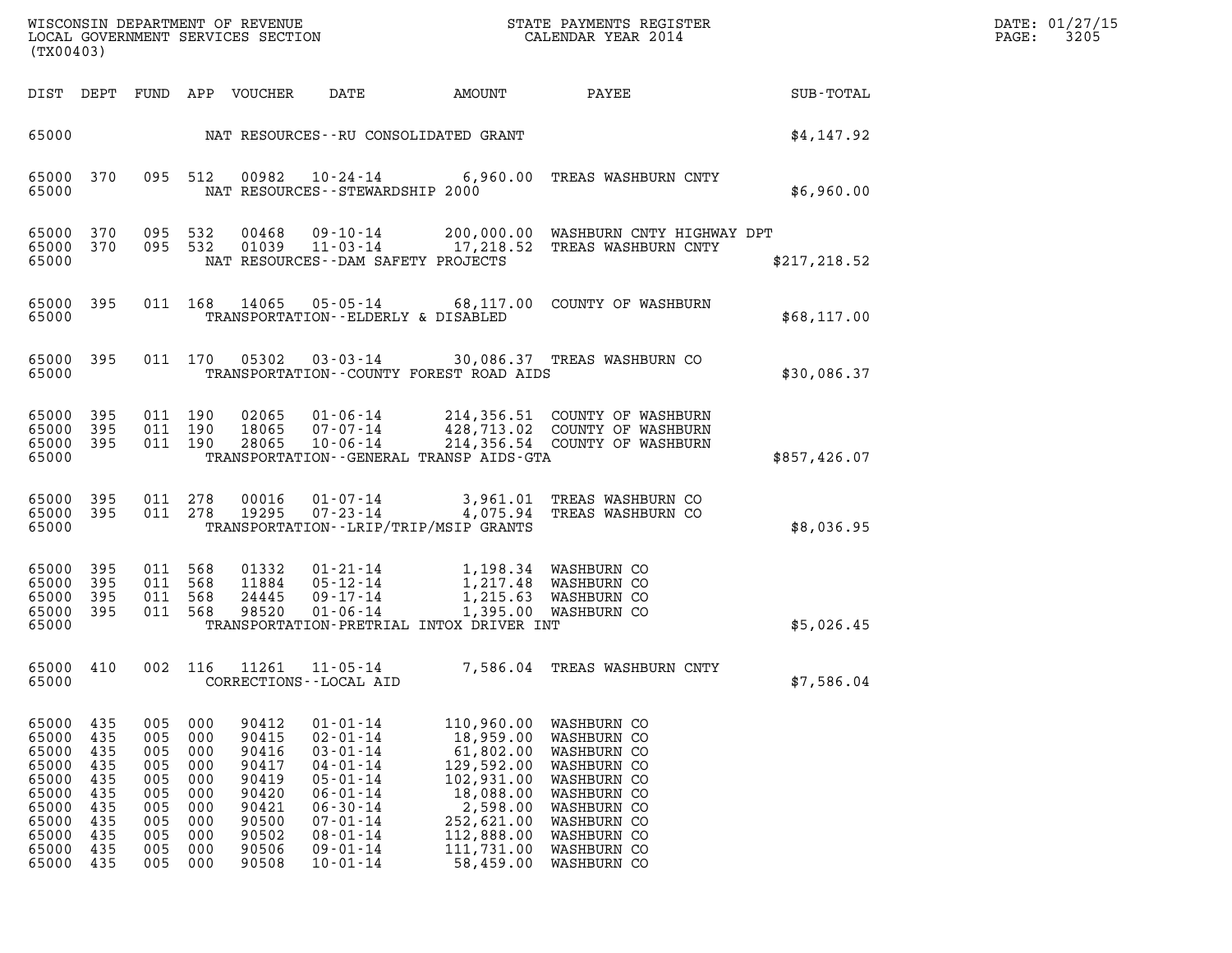| DATE:             | 01/27/15 |
|-------------------|----------|
| $\mathtt{PAGE}$ : | 3206     |

| (TX00403)                                                                                                                                                                                                                                                         |                                                                                                       |                                                                                                                                                                      |                                                                                                                                                                      |                                                                                                                                                                                                                      |                                                         | ${\tt WISCOONSIM} \begin{tabular}{lcccc} \texttt{WE} & \texttt{R}} & \texttt{R} & \texttt{R} & \texttt{R} & \texttt{R} & \texttt{R} & \texttt{R} \\ \texttt{N} & \texttt{S} & \texttt{S} & \texttt{S} & \texttt{S} & \texttt{R} & \texttt{R} \\ \texttt{N} & \texttt{S} & \texttt{S} & \texttt{S} & \texttt{S} & \texttt{S} & \texttt{S} \\ \texttt{S} & \texttt{S} & \texttt{S} & \texttt{S} & \texttt{S} & \texttt{S} & \texttt{S} \\ \$ |                                                                                                                                                                                                                                                                  |  |                  | DATE: 01/27/15<br>$\mathtt{PAGE:}$<br>3206 |
|-------------------------------------------------------------------------------------------------------------------------------------------------------------------------------------------------------------------------------------------------------------------|-------------------------------------------------------------------------------------------------------|----------------------------------------------------------------------------------------------------------------------------------------------------------------------|----------------------------------------------------------------------------------------------------------------------------------------------------------------------|----------------------------------------------------------------------------------------------------------------------------------------------------------------------------------------------------------------------|---------------------------------------------------------|--------------------------------------------------------------------------------------------------------------------------------------------------------------------------------------------------------------------------------------------------------------------------------------------------------------------------------------------------------------------------------------------------------------------------------------------|------------------------------------------------------------------------------------------------------------------------------------------------------------------------------------------------------------------------------------------------------------------|--|------------------|--------------------------------------------|
| DIST DEPT                                                                                                                                                                                                                                                         |                                                                                                       |                                                                                                                                                                      |                                                                                                                                                                      | FUND APP VOUCHER                                                                                                                                                                                                     | DATE AMOUNT                                             |                                                                                                                                                                                                                                                                                                                                                                                                                                            | PAYEE                                                                                                                                                                                                                                                            |  | SUB-TOTAL        |                                            |
| 65000 435<br>65000 435<br>65000                                                                                                                                                                                                                                   |                                                                                                       | 005 000<br>005 000                                                                                                                                                   |                                                                                                                                                                      | 90509<br>90510                                                                                                                                                                                                       | $12 - 01 - 14$<br>HEALTH SERVICES - - STATE/FED AIDS    | 11-01-14 88,010.00 WASHBURN CO<br>54,077.00 WASHBURN CO                                                                                                                                                                                                                                                                                                                                                                                    |                                                                                                                                                                                                                                                                  |  | \$1, 122, 716.00 |                                            |
| 65000<br>65000 437<br>65000<br>65000 437<br>65000<br>65000<br>65000<br>65000<br>65000<br>65000 437<br>65000<br>65000 437<br>65000<br>65000<br>65000<br>65000 437<br>65000<br>65000 437<br>65000<br>65000<br>65000<br>65000 437<br>65000 437<br>65000 437<br>65000 | 437<br>437<br>437<br>437<br>437<br>437<br>437<br>437<br>437<br>437<br>437<br>437<br>437<br>437<br>437 | 005<br>005<br>005<br>005<br>005<br>005<br>005<br>005<br>005<br>005<br>005<br>005<br>005<br>005<br>005<br>005<br>005<br>005<br>005<br>005<br>005<br>005<br>005<br>005 | 000<br>000<br>000<br>000<br>000<br>000<br>000<br>000<br>000<br>000<br>000<br>000<br>000<br>000<br>000<br>000<br>000<br>000<br>000<br>000<br>000<br>000<br>000<br>000 | 00000<br>00000<br>00000<br>00000<br>00000<br>00000<br>00000<br>00000<br>00000<br>00000<br>00000<br>00000<br>00000<br>00000<br>00000<br>00000<br>00000<br>00000<br>00000<br>00000<br>00000<br>00000<br>00000<br>00000 |                                                         | ATE/FED AIDS<br>$\begin{array}{r} \texttt{ATE} / \texttt{FED} \text{ ATDS} \end{array}$<br>$\begin{array}{r} 14 & 9,417.91 \text{ WASHBURN} \ -14 & 44,769.72 \text{ WASHBURN} \ -14 & 12,984.41 \text{ WASHBURN} \ -14 & 61,688.90 \text{ WASHBURN} \ 7 \cdot 14 & 25,708.57 \text{ WASHBURN} \ 7 \cdot 14 & 25,708.57 \text{ WASHBUR} \ 80 \cdot 14 & 47,847.9$<br>CHILDREN & FAMILIES - - STATE/FEDERAL AIDS                            | WASHBURN CHILD SUPPORT<br>WASHBURN CHILD SUPPORT<br>WASHBURN CHILD SUPPORT<br>WASHBURN CHILD SUPPORT<br>WASHBURN CHILD SUPPORT<br>WASHBURN CHILD SUPPORT<br>WASHBURN CHILD SUPPORT<br>WASHBURN CHILD SUPPORT<br>WASHBURN CHILD SUPPORT<br>WASHBURN CHILD SUPPORT |  | \$621,435.07     |                                            |
| 65000 455<br>65000                                                                                                                                                                                                                                                |                                                                                                       |                                                                                                                                                                      |                                                                                                                                                                      | 002 221 13                                                                                                                                                                                                           | 07-30-14                                                | JUSTICE -- LAW ENFORCEMENT SERVICES AID                                                                                                                                                                                                                                                                                                                                                                                                    | 240.00 TREAS WASHBURN CNTY                                                                                                                                                                                                                                       |  | \$240.00         |                                            |
| 65000 455<br>65000                                                                                                                                                                                                                                                |                                                                                                       |                                                                                                                                                                      | 002 231                                                                                                                                                              |                                                                                                                                                                                                                      | 01797   02-26-14<br>JUSTICE -- LAW ENFORCEMENT TRAINING | 4,320.00                                                                                                                                                                                                                                                                                                                                                                                                                                   | TREAS WASHBURN CNTY                                                                                                                                                                                                                                              |  | \$4,320.00       |                                            |
| 65000 455<br>65000 455<br>65000                                                                                                                                                                                                                                   |                                                                                                       | 002 532                                                                                                                                                              | 002 532                                                                                                                                                              | 009                                                                                                                                                                                                                  | 07-22-14<br>$03 - 10 - 14$                              | JUSTICE - - VICTIM/WITNESS ASSISTANCE SERV                                                                                                                                                                                                                                                                                                                                                                                                 | 17,585.98 TREAS WASHBURN CNTY<br>18,203.49 TREAS WASHBURN CNTY                                                                                                                                                                                                   |  | \$35,789.47      |                                            |
| 65000 465<br>65000                                                                                                                                                                                                                                                |                                                                                                       |                                                                                                                                                                      | 002 308                                                                                                                                                              | 00096                                                                                                                                                                                                                | 11-19-14                                                | MILITARY AFFAIRS-EMER MGMT-RESPONSE EOMT                                                                                                                                                                                                                                                                                                                                                                                                   | 5,501.00 TREAS WASHBURN CNTY                                                                                                                                                                                                                                     |  | \$5,501.00       |                                            |
| 65000 465<br>65000                                                                                                                                                                                                                                                |                                                                                                       |                                                                                                                                                                      | 002 337                                                                                                                                                              | 01586                                                                                                                                                                                                                | 07-09-14                                                | MILITARY AFFAIRS-EMERGENCY MGMT PLANNING                                                                                                                                                                                                                                                                                                                                                                                                   | 2,466.00 TREAS WASHBURN CNTY                                                                                                                                                                                                                                     |  | \$2,466.00       |                                            |

65000 465 002 342 01018 01-15-14 14,943.81 TREAS WASHBURN CNTY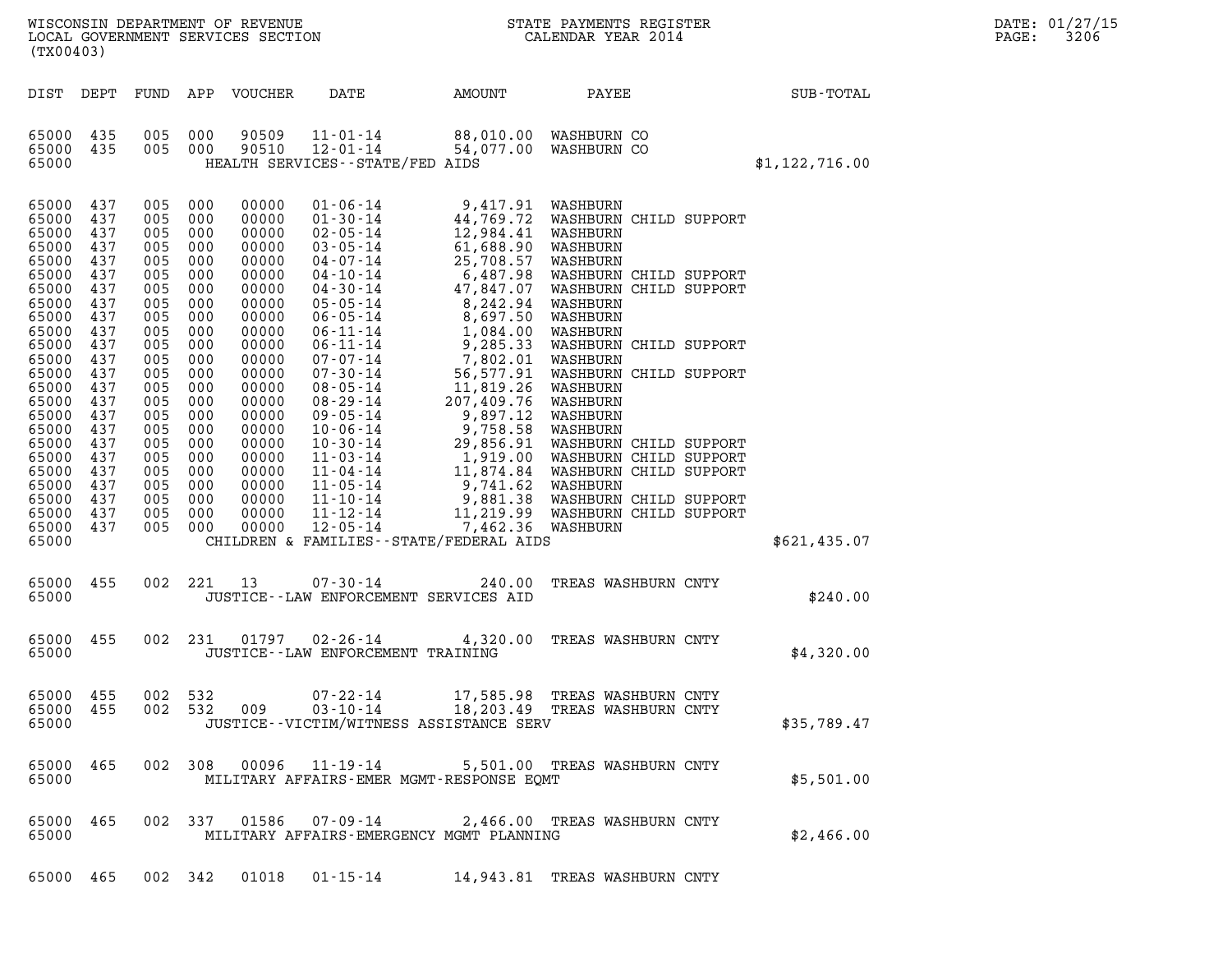| (TX00403)                                                                                                                                                                            |                                                                                                                            |                                                                                                                                                                                               |                                        |                                                                                                                                                                         |                                                                                                                                |                                                                |                                                                                                                                        |             | DATE: 01/27/15<br>3207 |
|--------------------------------------------------------------------------------------------------------------------------------------------------------------------------------------|----------------------------------------------------------------------------------------------------------------------------|-----------------------------------------------------------------------------------------------------------------------------------------------------------------------------------------------|----------------------------------------|-------------------------------------------------------------------------------------------------------------------------------------------------------------------------|--------------------------------------------------------------------------------------------------------------------------------|----------------------------------------------------------------|----------------------------------------------------------------------------------------------------------------------------------------|-------------|------------------------|
|                                                                                                                                                                                      |                                                                                                                            |                                                                                                                                                                                               |                                        |                                                                                                                                                                         |                                                                                                                                |                                                                |                                                                                                                                        |             |                        |
| 65000 465 002 342<br>65000 465 002 342<br>65000                                                                                                                                      |                                                                                                                            |                                                                                                                                                                                               |                                        |                                                                                                                                                                         | MILITARY AFFAIRS-EMERGENCY MGMT-FED FUND                                                                                       |                                                                |                                                                                                                                        | \$30,874.75 |                        |
| 65000                                                                                                                                                                                |                                                                                                                            |                                                                                                                                                                                               |                                        |                                                                                                                                                                         | MILITARY AFFAIRS-EMER MGMT-PLANNING AID                                                                                        |                                                                | 65000 465 072 364 00959 01-10-14 2,406.00 TREAS WASHBURN CNTY                                                                          | \$2,406.00  |                        |
| 65000                                                                                                                                                                                |                                                                                                                            |                                                                                                                                                                                               |                                        |                                                                                                                                                                         | VETERANS AFFAIRS GRANTS                                                                                                        |                                                                | 65000 485 002 127 05704 05-22-14 850.00 TREAS WASHBURN CNTY                                                                            | \$850.00    |                        |
| 65000                                                                                                                                                                                |                                                                                                                            |                                                                                                                                                                                               |                                        |                                                                                                                                                                         | VETERANS AFFAIRS--GRANTS TO COUNTIES                                                                                           |                                                                | 65000 485 082 267 05704 05-22-14 3,825.00 TREAS WASHBURN CNTY                                                                          | \$3,825.00  |                        |
| 65000                                                                                                                                                                                |                                                                                                                            |                                                                                                                                                                                               |                                        |                                                                                                                                                                         | VETERANS AFFAIRS - - GRANTS                                                                                                    |                                                                | 65000 485 082 280 03432 01-30-14 6,181.00 TREAS WASHBURN CNTY                                                                          | \$6,181.00  |                        |
| 65000                                                                                                                                                                                |                                                                                                                            |                                                                                                                                                                                               |                                        |                                                                                                                                                                         | VETERANS AFFAIRS--GRANTS TO COUNTIES                                                                                           |                                                                | 65000 485 083 370 05704 05-22-14 3,825.00 TREAS WASHBURN CNTY                                                                          | \$3,825.00  |                        |
| 65000<br>65000<br>65000<br>65000<br>65000<br>65000<br>65000<br>65000<br>65000<br>65000<br>65000<br>65000<br>65000<br>65000 505<br>65000<br>65000<br>65000<br>65000<br>65000<br>65000 | 505<br>505<br>505<br>505<br>505<br>505<br>505<br>505<br>505<br>505<br>505<br>505<br>505<br>505<br>505<br>505<br>505<br>505 | 002 155<br>002 155<br>002 155<br>002 155<br>002 155<br>002 155<br>002 155<br>002 155<br>002 155<br>002 155<br>002 155<br>002 155<br>002 155<br>002 155<br>002<br>002<br>002<br>002<br>002 155 | 155<br>155<br>155<br>155               | 60050<br>60050<br>60126<br>60213<br>60305<br>60376<br>60376<br>60470<br>60470<br>60540<br>60540<br>60585<br>60585<br>60691<br>60691<br>60730<br>60730<br>60803<br>60803 | $05 - 23 - 14$<br>$06 - 06 - 14$<br>$06 - 06 - 14$<br>$07 - 08 - 14$<br>$07 - 08 - 14$<br>DOA-HOUSING ASSISTANCE-FEDERAL FUNDS | 1,482.59<br>3,156.99<br>1,443.41<br>3,068.25<br>1,402.84       | TREAS WASHBURN CNTY<br>TREAS WASHBURN CNTY<br>TREAS WASHBURN CNTY<br>TREAS WASHBURN CNTY<br>TREAS WASHBURN CNTY                        | \$45,536.52 |                        |
| 65000<br>65000<br>65000<br>65000<br>65000<br>65000                                                                                                                                   | 505<br>505<br>505<br>505<br>505<br>505                                                                                     | 035<br>035<br>035<br>035<br>035<br>035                                                                                                                                                        | 371<br>371<br>371<br>371<br>371<br>371 | 60050<br>60126<br>60213<br>60213<br>60305<br>60305                                                                                                                      | $08 - 06 - 14$<br>$09 - 08 - 14$<br>$11 - 25 - 14$<br>$11 - 25 - 14$<br>$12 - 11 - 14$<br>$12 - 11 - 14$                       | 1,000.48<br>406.44<br>3,669.00<br>443.00<br>599.10<br>2,955.73 | TREAS WASHBURN CNTY<br>TREAS WASHBURN CNTY<br>TREAS WASHBURN CNTY<br>TREAS WASHBURN CNTY<br>TREAS WASHBURN CNTY<br>TREAS WASHBURN CNTY |             |                        |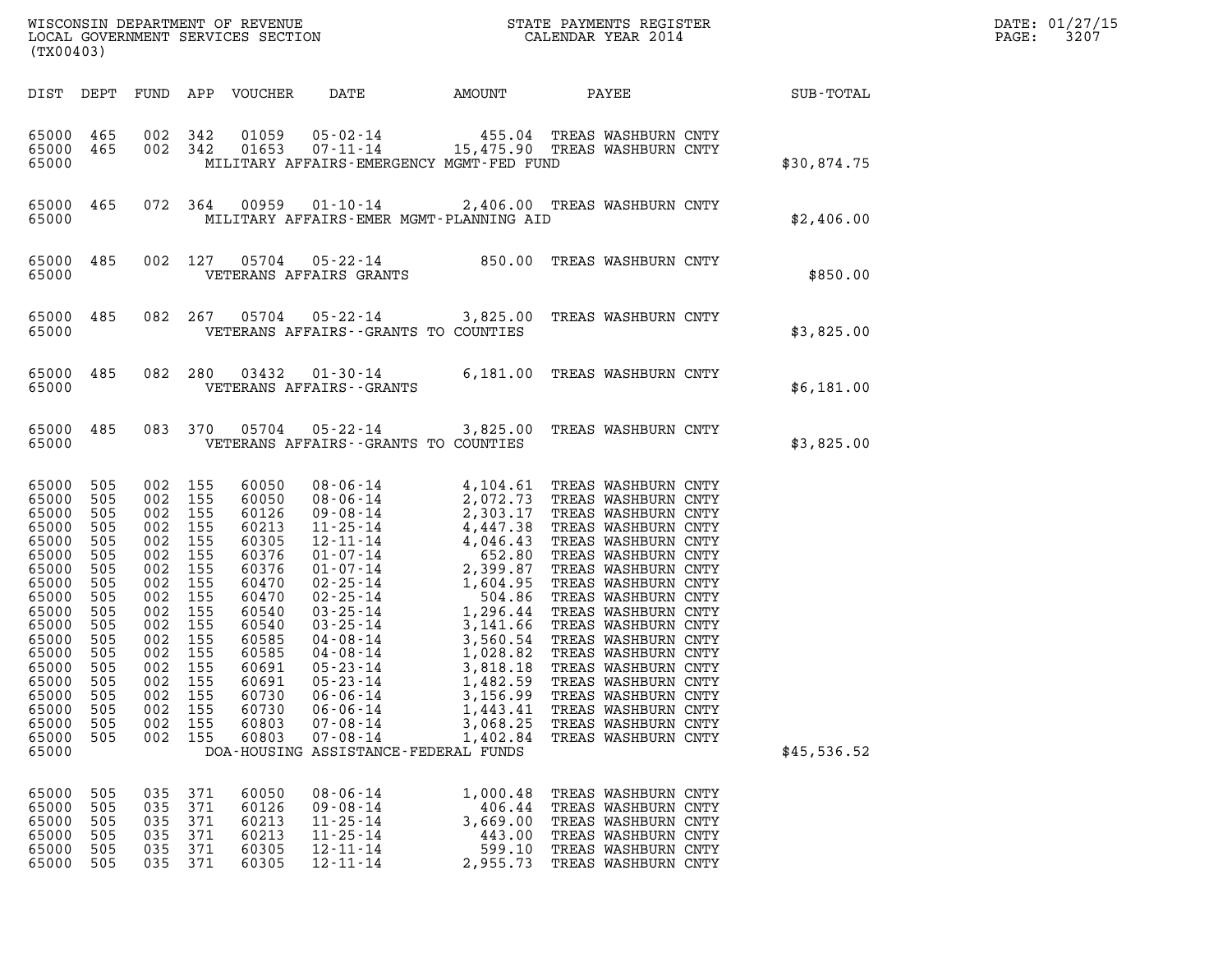| (TX00403)                                                                                                                                                                                                                                                                                                                                                      |                                                                                                                                                                                                                                                                                                                                                                                                                                                                                                                                                         |                                                                                                                                                            |                                                                                                                                                                                                                                                                                                                                                       |                  |
|----------------------------------------------------------------------------------------------------------------------------------------------------------------------------------------------------------------------------------------------------------------------------------------------------------------------------------------------------------------|---------------------------------------------------------------------------------------------------------------------------------------------------------------------------------------------------------------------------------------------------------------------------------------------------------------------------------------------------------------------------------------------------------------------------------------------------------------------------------------------------------------------------------------------------------|------------------------------------------------------------------------------------------------------------------------------------------------------------|-------------------------------------------------------------------------------------------------------------------------------------------------------------------------------------------------------------------------------------------------------------------------------------------------------------------------------------------------------|------------------|
| DIST<br>DEPT<br>FUND                                                                                                                                                                                                                                                                                                                                           | APP<br>VOUCHER<br>DATE                                                                                                                                                                                                                                                                                                                                                                                                                                                                                                                                  | AMOUNT                                                                                                                                                     | PAYEE                                                                                                                                                                                                                                                                                                                                                 | <b>SUB-TOTAL</b> |
| 65000<br>505<br>035<br>505<br>65000<br>035<br>035<br>65000<br>505<br>65000<br>505<br>035<br>65000<br>505<br>035<br>505<br>035<br>65000<br>65000<br>505<br>035<br>65000<br>505<br>035<br>65000<br>505<br>035<br>65000<br>505<br>035<br>505<br>035<br>65000<br>65000<br>505<br>035<br>65000<br>505<br>035<br>65000<br>505<br>035<br>505<br>035<br>65000<br>65000 | 60376<br>371<br>$01 - 07 - 14$<br>371<br>60376<br>$01 - 07 - 14$<br>$01 - 07 - 14$<br>371<br>60376<br>371<br>$02 - 25 - 14$<br>60470<br>371<br>$02 - 25 - 14$<br>60470<br>371<br>60540<br>$03 - 25 - 14$<br>$03 - 25 - 14$<br>371<br>60540<br>371<br>60585<br>$04 - 08 - 14$<br>371<br>60585<br>$04 - 08 - 14$<br>371<br>$05 - 23 - 14$<br>60691<br>371<br>$05 - 23 - 14$<br>60691<br>$06 - 06 - 14$<br>371<br>60730<br>371<br>60730<br>$06 - 06 - 14$<br>371<br>60803<br>$07 - 08 - 14$<br>371<br>60803<br>$07 - 08 - 14$<br>DOA--PUBLIC BENEFITS FUND | 1,633.96<br>1,072.29<br>268.27<br>1,092.73<br>717.11<br>882.67<br>579.26<br>459.68<br>700.47<br>662.44<br>1,009.42<br>644.93<br>982.75<br>626.80<br>955.12 | TREAS WASHBURN CNTY<br>TREAS WASHBURN CNTY<br>TREAS WASHBURN CNTY<br>TREAS WASHBURN CNTY<br>TREAS WASHBURN CNTY<br>TREAS WASHBURN CNTY<br>TREAS WASHBURN CNTY<br>TREAS WASHBURN CNTY<br>TREAS WASHBURN CNTY<br>TREAS WASHBURN CNTY<br>TREAS WASHBURN CNTY<br>TREAS WASHBURN CNTY<br>TREAS WASHBURN CNTY<br>TREAS WASHBURN CNTY<br>TREAS WASHBURN CNTY | \$21,361.65      |
| 505<br>089<br>65000<br>505<br>089<br>65000<br>65000                                                                                                                                                                                                                                                                                                            | 166<br>00185<br>$08 - 11 - 14$<br>$01 - 28 - 14$<br>05151<br>166<br>DOA--LAND INFORMATION FUND                                                                                                                                                                                                                                                                                                                                                                                                                                                          | 30,694.00<br>1,000.00                                                                                                                                      | TREAS WASHBURN CNTY<br>TREAS WASHBURN CNTY                                                                                                                                                                                                                                                                                                            | \$31,694.00      |
| 65000<br>835<br>002<br>65000<br>835<br>002<br>65000                                                                                                                                                                                                                                                                                                            | 105<br>44633<br>$07 - 28 - 14$<br>11 - 17 - 14<br>105<br>81741<br>REVENUE - - STATE SHARED REVENUES                                                                                                                                                                                                                                                                                                                                                                                                                                                     | 21,000.60<br>119,768.91 TREAS WASHBURN CNTY                                                                                                                | TREAS WASHBURN CNTY                                                                                                                                                                                                                                                                                                                                   | \$140,769.51     |
| 65000<br>835<br>002<br>65000                                                                                                                                                                                                                                                                                                                                   | 109<br>01065<br>$07 - 28 - 14$<br>REVENUE--EXEMPT COMPUTER AID                                                                                                                                                                                                                                                                                                                                                                                                                                                                                          | 16,427.00 TREAS WASHBURN CNTY                                                                                                                              |                                                                                                                                                                                                                                                                                                                                                       | \$16, 427.00     |
| 65000<br>835<br>002<br>002<br>65000<br>835<br>65000                                                                                                                                                                                                                                                                                                            | 302<br>10122<br>$07 - 28 - 14$<br>$07 - 28 - 14$<br>302<br>11122<br>REVENUE-FIRST DOLLAR/SCHOOL LEVY CREDITS                                                                                                                                                                                                                                                                                                                                                                                                                                            | 3, 261, 710.24 TREAS WASHBURN CNTY<br>748,609.02                                                                                                           | TREAS WASHBURN CNTY                                                                                                                                                                                                                                                                                                                                   | \$4,010,319.26   |
| 65000<br>835<br>021<br>65000                                                                                                                                                                                                                                                                                                                                   | 363<br>37403<br>$03 - 24 - 14$<br>REVENUE--LOTTERY CREDIT -                                                                                                                                                                                                                                                                                                                                                                                                                                                                                             | 521,346.10                                                                                                                                                 | TREAS WASHBURN CNTY                                                                                                                                                                                                                                                                                                                                   | \$521,346.10     |
| 65000                                                                                                                                                                                                                                                                                                                                                          | DISTRICT TOTAL APPROPRIATIONS                                                                                                                                                                                                                                                                                                                                                                                                                                                                                                                           |                                                                                                                                                            |                                                                                                                                                                                                                                                                                                                                                       | \$8,709,957.24   |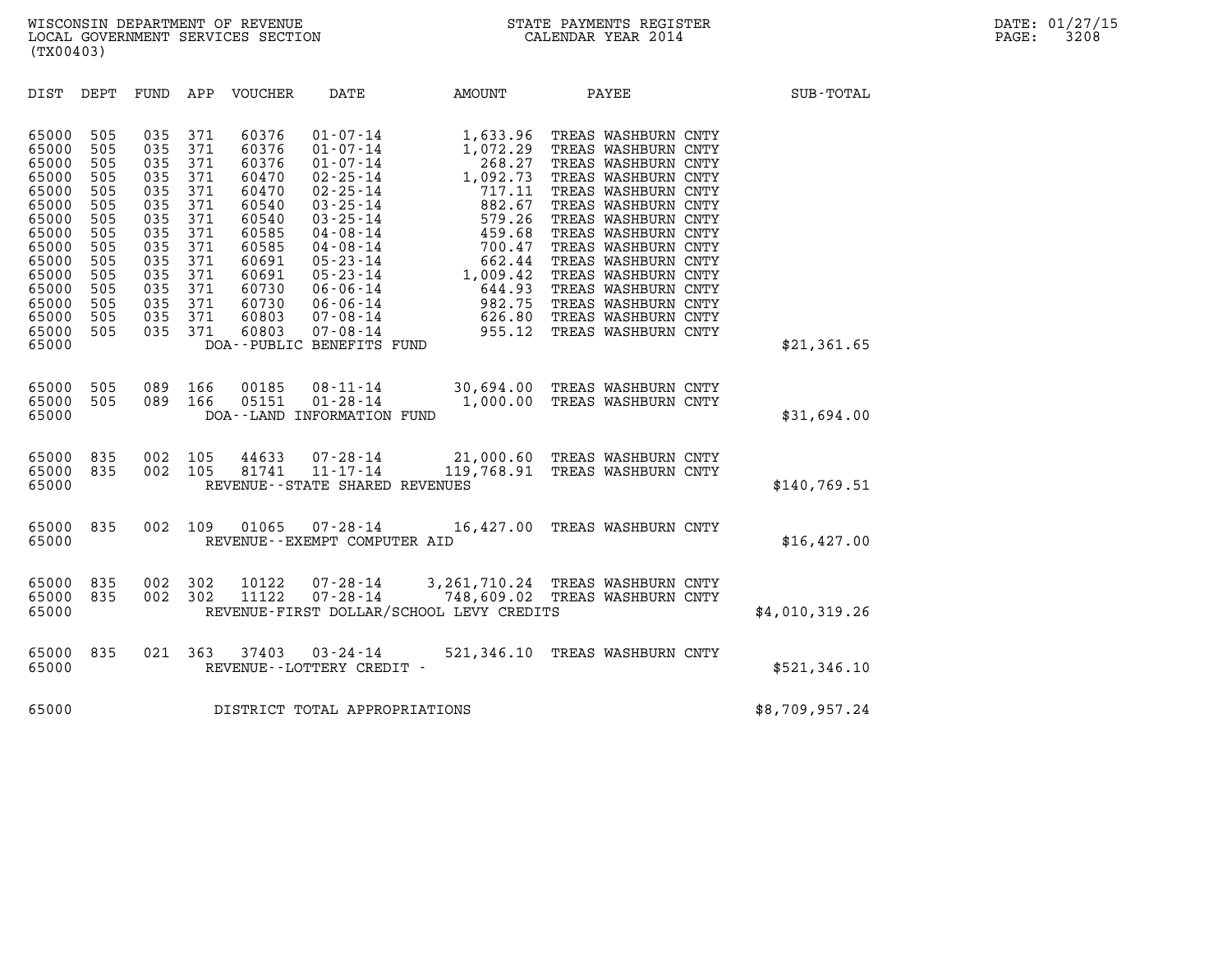| (TX00403)               |            |                        |         | WISCONSIN DEPARTMENT OF REVENUE<br>LOCAL GOVERNMENT SERVICES SECTION |                                          |        | STATE PAYMENTS REGISTER<br>CALENDAR YEAR 2014                                    |            | DATE: 01/27/15<br>$\mathtt{PAGE:}$<br>3209 |
|-------------------------|------------|------------------------|---------|----------------------------------------------------------------------|------------------------------------------|--------|----------------------------------------------------------------------------------|------------|--------------------------------------------|
|                         |            |                        |         | DIST DEPT FUND APP VOUCHER                                           | DATE                                     | AMOUNT | PAYEE                                                                            | SUB-TOTAL  |                                            |
| 65002                   |            |                        |         |                                                                      | SAFETY/PROF SERV--FIRE INSURANCE DUES    |        | 65002 165 002 225 01654 06-30-14 1,078.17 TREAS TN BARRONETT                     | \$1,078.17 |                                            |
| 65002                   |            | 65002 370 000 001      |         |                                                                      | NAT RESOURCES-SEVERANCE/YIELD/WITHDRAWAL |        |                                                                                  | \$754.26   |                                            |
| 65002<br>65002<br>65002 | 370        | 370 012 571<br>012 571 |         | 38335                                                                | NAT RESOURCES--FOREST CROP/MFL/CO FOREST |        | 38335 06-16-14 1,506.00 TREAS TN BARRONETT<br>06-16-14 502.13 TREAS TN BARRONETT | \$2,008.13 |                                            |
| 65002 370<br>65002      |            |                        | 012 579 |                                                                      | NAT RESOURCES -- AIDS IN LIEU OF TAXES   |        | 19848  04-16-14  2.29  TREAS TN BARRONETT                                        | \$2.29     |                                            |
| 65002<br>65002          | 395<br>395 | 011 191<br>011 191     |         | 11654                                                                | $04 - 07 - 14$                           |        | 05654 01-06-14 26,192.58 TOWN OF BARRONETT<br>26.192.58 TOWN OF BARRONETT        |            |                                            |

| 65002 395 011 191 |         |         | 05654 | $01 - 06 - 14$ |                                         | 26,192.58 TOWN OF BARRONETT |              |
|-------------------|---------|---------|-------|----------------|-----------------------------------------|-----------------------------|--------------|
| 65002 395         | 011 191 |         | 11654 | 04 - 07 - 14   | 26,192.58                               | TOWN OF BARRONETT           |              |
| 65002 395         |         | 011 191 | 21654 | 07 - 07 - 14   |                                         | 26,192.58 TOWN OF BARRONETT |              |
| 65002 395         | 011 191 |         | 31654 | 10-06-14       |                                         | 26,192.59 TOWN OF BARRONETT |              |
| 65002             |         |         |       |                | TRANSPORTATION--GENERAL TRANSP AIDS-GTA |                             | \$104,770.33 |
|                   |         |         |       |                |                                         |                             |              |

| 65002                                   |  | \$104,770.33 |       |                                                                      |  |  |                                                             |             |
|-----------------------------------------|--|--------------|-------|----------------------------------------------------------------------|--|--|-------------------------------------------------------------|-------------|
| 65002 835 002 105<br>65002 835<br>65002 |  |              | 44610 | 07-28-14<br>002 105 81718 11-17-14<br>REVENUE--STATE SHARED REVENUES |  |  | 4,369.91 TREAS TN BARRONETT<br>24,826.01 TREAS TN BARRONETT | \$29,195.92 |

| 65002              |     | REVENUE - - STATE SHARED REVENUES                            |      |                    | \$29,195.92  |
|--------------------|-----|--------------------------------------------------------------|------|--------------------|--------------|
| 65002 835<br>65002 | 002 | 109<br>03501<br>07 - 28 - 14<br>REVENUE--EXEMPT COMPUTER AID | 1.00 | TREAS TN BARRONETT | \$1.00       |
| 65002              |     | DISTRICT TOTAL APPROPRIATIONS                                |      |                    | \$137,810.10 |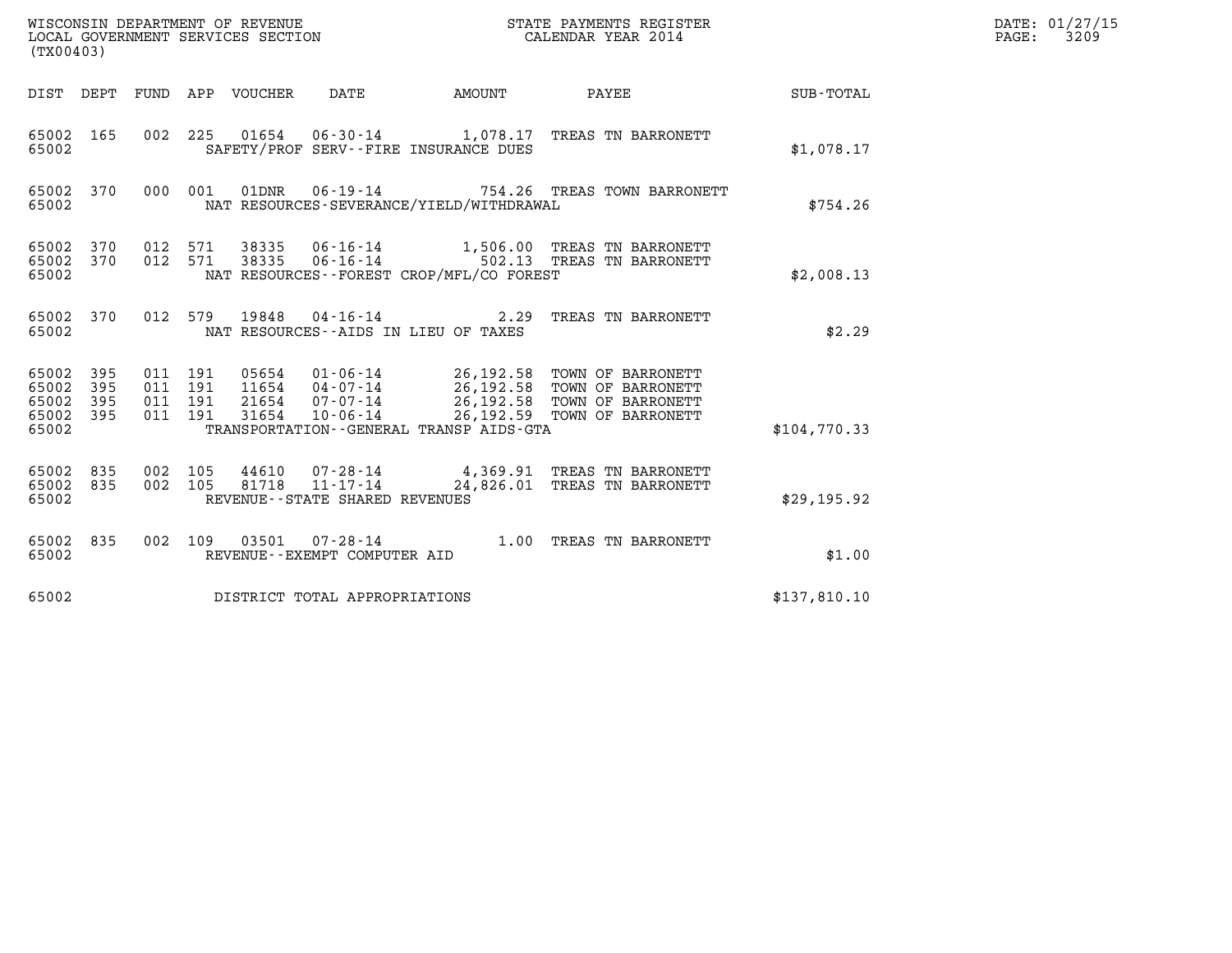| WISCONSIN DEPARTMENT OF REVENUE<br>LOCAL GOVERNMENT SERVICES SECTION<br>(TX00403) |            |                                          |            |                            |                                                     |                                                                                                                                                                                             |              | STATE PAYMENTS REGISTER<br>CALENDAR YEAR 2014         |                  | DATE: 01/27/15<br>$\mathtt{PAGE:}$<br>3210 |
|-----------------------------------------------------------------------------------|------------|------------------------------------------|------------|----------------------------|-----------------------------------------------------|---------------------------------------------------------------------------------------------------------------------------------------------------------------------------------------------|--------------|-------------------------------------------------------|------------------|--------------------------------------------|
|                                                                                   |            |                                          |            | DIST DEPT FUND APP VOUCHER | DATE                                                | AMOUNT                                                                                                                                                                                      | <b>PAYEE</b> |                                                       | <b>SUB-TOTAL</b> |                                            |
| 65004 165<br>65004                                                                |            |                                          |            |                            |                                                     | 002 225 01655 06-30-14 2,731.37 TREAS TN BASHAW<br>SAFETY/PROF SERV--FIRE INSURANCE DUES                                                                                                    |              |                                                       | \$2,731.37       |                                            |
| 65004 370<br>65004                                                                |            | 000 001                                  |            |                            |                                                     | 01DNR  06-19-14  491.29 TREAS TOWN BASHAW<br>NAT RESOURCES-SEVERANCE/YIELD/WITHDRAWAL                                                                                                       |              |                                                       | \$491.29         |                                            |
| 65004 370<br>65004                                                                |            |                                          | 012 571    |                            |                                                     | 38336 06-16-14 228.04 TREAS TN BASHAW<br>NAT RESOURCES - - FOREST CROP/MFL/CO FOREST                                                                                                        |              |                                                       | \$228.04         |                                            |
| 65004 370<br>65004<br>65004 370<br>65004                                          | 370        | 012<br>012<br>012 579                    | 579<br>579 | 19849<br>19849<br>19849    | 04 - 16 - 14<br>04 - 16 - 14<br>04 - 16 - 14        | 246.56<br>8.28<br>419.22<br>NAT RESOURCES--AIDS IN LIEU OF TAXES                                                                                                                            |              | TREAS TN BASHAW<br>TREAS TN BASHAW<br>TREAS TN BASHAW | \$674.06         |                                            |
| 65004 395<br>65004<br>65004<br>65004 395<br>65004                                 | 395<br>395 | 011 191<br>011 191<br>011 191<br>011 191 |            | 21655<br>31655             | $07 - 07 - 14$<br>10-06-14                          | 05655  01-06-14  29,463.34  TOWN OF BASHAW<br>11655  04-07-14  29,463.34  TOWN OF BASHAW<br>29,463.34 TOWN OF BASHAW<br>29,463.37 TOWN OF BASHAW<br>TRANSPORTATION--GENERAL TRANSP AIDS-GTA |              |                                                       | \$117,853.39     |                                            |
| 65004 835<br>65004 835<br>65004                                                   |            | 002 105<br>002 105                       |            | 44611<br>81719             | $11 - 17 - 14$<br>REVENUE - - STATE SHARED REVENUES | 07-28-14 4,203.57 TREAS TN BASHAW<br>23,820.24 TREAS TN BASHAW                                                                                                                              |              |                                                       | \$28,023.81      |                                            |
| 65004 835<br>65004                                                                |            | 002 109                                  |            | 03502                      | REVENUE--EXEMPT COMPUTER AID                        | 07-28-14 1.00 TREAS TN BASHAW                                                                                                                                                               |              |                                                       | \$1.00           |                                            |
| 65004                                                                             |            |                                          |            |                            | DISTRICT TOTAL APPROPRIATIONS                       |                                                                                                                                                                                             |              |                                                       | \$150,002.96     |                                            |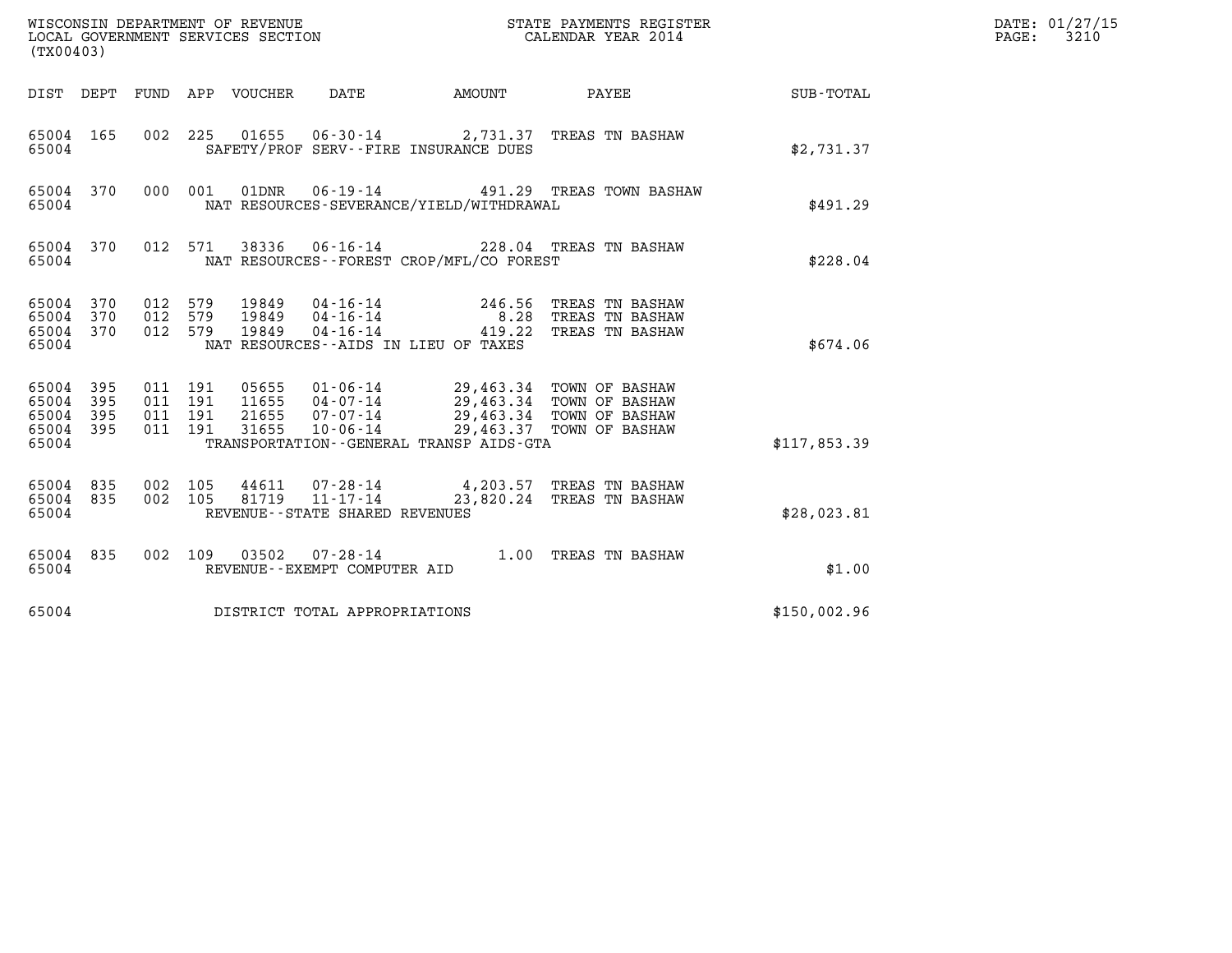| DATE: | 01/27/15 |
|-------|----------|
| PAGE: | 3211     |

| WISCONSIN DEPARTMENT OF REVENUE<br>LOCAL GOVERNMENT SERVICES SECTION<br>CALENDAR YEAR 2014<br>(TX00403) |                   |  |                                          |                                  |                                                  |                                          |                                                                                                                                                              |              | DATE: 01/27/15<br>$\mathtt{PAGE:}$<br>3211 |
|---------------------------------------------------------------------------------------------------------|-------------------|--|------------------------------------------|----------------------------------|--------------------------------------------------|------------------------------------------|--------------------------------------------------------------------------------------------------------------------------------------------------------------|--------------|--------------------------------------------|
|                                                                                                         |                   |  |                                          |                                  |                                                  |                                          | DIST DEPT FUND APP VOUCHER DATE AMOUNT PAYEE TOTAL                                                                                                           |              |                                            |
| 65006 165<br>65006                                                                                      |                   |  |                                          |                                  |                                                  | SAFETY/PROF SERV--FIRE INSURANCE DUES    | 002 225 01656 06-30-14 1,886.80 TREAS TN BASS LAKE                                                                                                           | \$1,886.80   |                                            |
| 65006 370                                                                                               |                   |  |                                          |                                  |                                                  |                                          | 002 503 16813 02-05-14 1,405.92 TREAS TN BASS LAKE<br>TOWN SHARE 203.11                                                                                      |              |                                            |
| 65006                                                                                                   |                   |  |                                          |                                  |                                                  | NAT RESOURCES--AIDS IN LIEU OF TAXES     |                                                                                                                                                              | \$1,405.92   |                                            |
| 65006<br>65006 370<br>65006                                                                             | 370               |  | 012 571<br>012 571                       |                                  |                                                  | NAT RESOURCES--FOREST CROP/MFL/CO FOREST | 38337   06-16-14   481.53   TREAS TN BASS LAKE   38337   06-16-14   939.88   TREAS TN BASS LAKE                                                              | \$1,421.41   |                                            |
| 65006<br>65006<br>65006 370<br>65006                                                                    | 370<br>370        |  | 012 579<br>012 579<br>012 579            | 19850<br>19850<br>19850          |                                                  | NAT RESOURCES--AIDS IN LIEU OF TAXES     | 04-16-14 103.94 TREAS TN BASS LAKE<br>04-16-14 140.80 TREAS TN BASS LAKE<br>04-16-14 1,059.42 TREAS TN BASS LAKE                                             | \$1,304.16   |                                            |
| 65006<br>65006<br>65006<br>65006 395<br>65006                                                           | 395<br>395<br>395 |  | 011 191<br>011 191<br>011 191<br>011 191 | 05656<br>11656<br>21656<br>31656 |                                                  | TRANSPORTATION--GENERAL TRANSP AIDS-GTA  | 01-06-14 24,139.09 TOWN OF BASS LAKE<br>04-07-14 24,139.09 TOWN OF BASS LAKE<br>07-07-14 24,139.09 TOWN OF BASS LAKE<br>10-06-14 24,139.10 TOWN OF BASS LAKE | \$96,556.37  |                                            |
| 65006<br>65006                                                                                          | 505               |  | 002 174                                  |                                  |                                                  | DOA--TRANSMISSION LINE FEE DISTRIBUTION  | 58920  04-30-14  26,484.00  TREAS TN BASS LAKE                                                                                                               | \$26,484.00  |                                            |
| 65006<br>65006<br>65006                                                                                 | 835<br>835        |  | 002 105<br>002 105                       | 44612<br>81720                   | $11 - 17 - 14$<br>REVENUE--STATE SHARED REVENUES |                                          | 07-28-14 1,929.07 TREAS TN BASS LAKE<br>11-17-14 10,929.26 TREAS TN BASS LAKE                                                                                | \$12,858.33  |                                            |
| 65006 835<br>65006                                                                                      |                   |  |                                          |                                  | REVENUE--EXEMPT COMPUTER AID                     |                                          | 002 109 03503 07-28-14 11.00 TREAS TN BASS LAKE                                                                                                              | \$11.00      |                                            |
| 65006                                                                                                   |                   |  |                                          |                                  | DISTRICT TOTAL APPROPRIATIONS                    |                                          |                                                                                                                                                              | \$141,927.99 |                                            |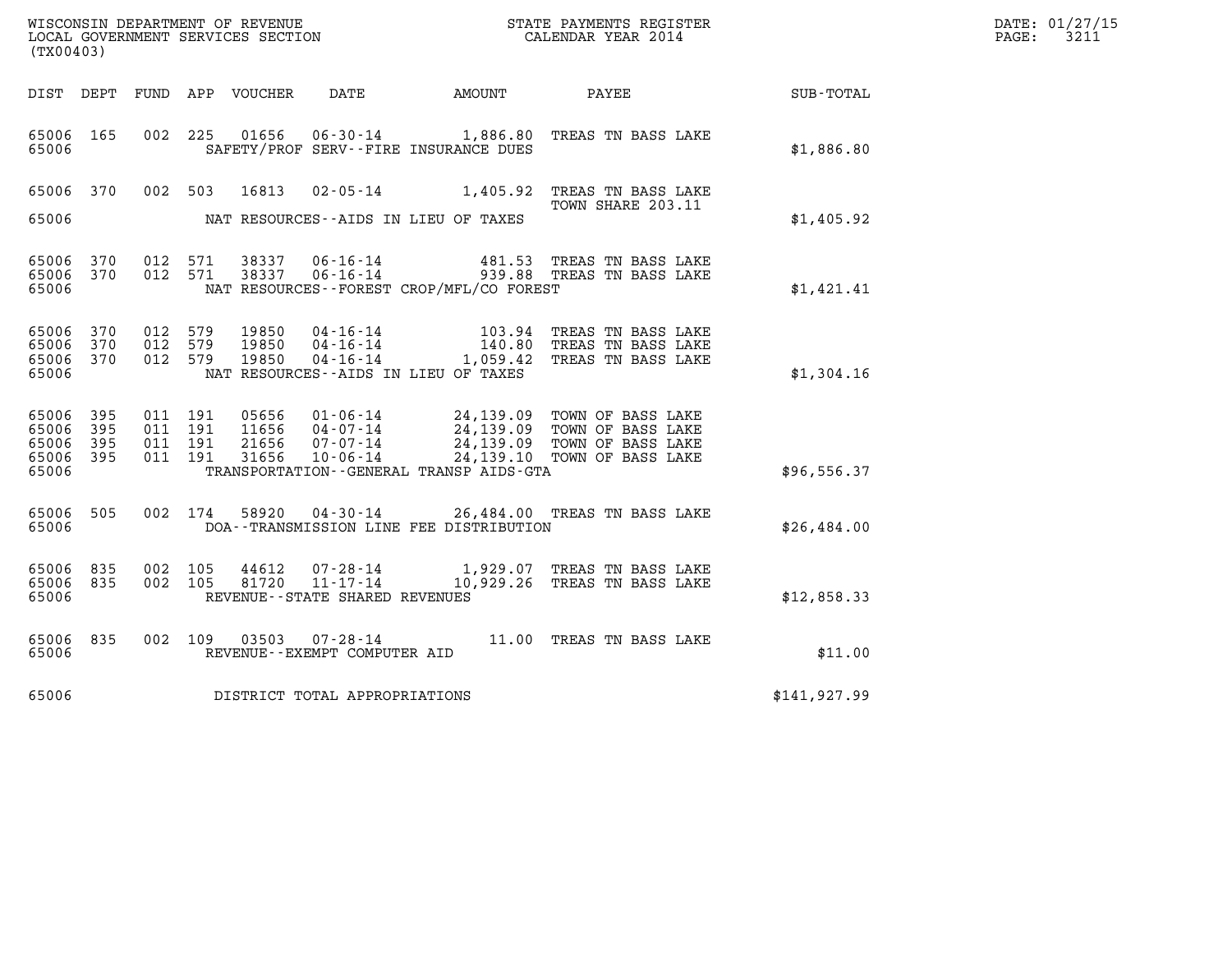| (TX00403)                                         |                                |         |                                          |                                 |                                |                                          |                                                                                                                                                                                       |               | DATE: 01/27/15<br>$\mathtt{PAGE:}$<br>3212 |
|---------------------------------------------------|--------------------------------|---------|------------------------------------------|---------------------------------|--------------------------------|------------------------------------------|---------------------------------------------------------------------------------------------------------------------------------------------------------------------------------------|---------------|--------------------------------------------|
|                                                   |                                |         |                                          |                                 |                                |                                          | DIST DEPT FUND APP VOUCHER DATE AMOUNT PAYEE                                                                                                                                          | SUB-TOTAL     |                                            |
| 65008 165<br>65008                                |                                |         |                                          |                                 |                                | SAFETY/PROF SERV--FIRE INSURANCE DUES    | 002 225 01657 06-30-14 1,994.62 TREAS TN BEAVER BROOK                                                                                                                                 | \$1,994.62    |                                            |
| 65008                                             | 65008 370                      |         |                                          |                                 |                                | NAT RESOURCES-SEVERANCE/YIELD/WITHDRAWAL | 000 001 02DNR 09-11-14 447.78 TREAS TOWN BEAVER BROOK                                                                                                                                 | \$447.78      |                                            |
| 65008 370<br>65008 370                            |                                | 002 503 | 002 503                                  |                                 |                                |                                          | $16814 \qquad 02 - 05 - 14 \qquad 960.94 \qquad \text{TREAS TN BEAVER BROOK} \\ 16814 \qquad 02 - 05 - 14 \qquad 27,220.97 \qquad \text{TREAS TN BEAVER BROOK}$<br>TOWN SHARE 1254.63 |               |                                            |
| 65008                                             |                                |         |                                          |                                 |                                | NAT RESOURCES--AIDS IN LIEU OF TAXES     |                                                                                                                                                                                       | \$28,181.91   |                                            |
| 65008                                             | 65008 370 012 571<br>65008 370 |         | 012 571                                  |                                 |                                | NAT RESOURCES--FOREST CROP/MFL/CO FOREST | 38338  06-16-14   353.64   TREAS TN BEAVER BROOK<br>38338  06-16-14   895.19   TREAS TN BEAVER BROOK                                                                                  | \$1,248.83    |                                            |
| 65008 370<br>65008 370<br>65008 370<br>65008      |                                | 012 579 | 012 579                                  | 19851<br>19851<br>012 579 19851 |                                | NAT RESOURCES -- AIDS IN LIEU OF TAXES   | 04-16-14 1.76 TREAS TN BEAVER BROOK<br>04-16-14 923.07 TREAS TN BEAVER BROOK<br>04-16-14 140.02 TREAS TN BEAVER BROOK                                                                 | \$1,064.85    |                                            |
| 65008 395<br>65008<br>65008 395<br>65008<br>65008 | 395<br>395                     |         | 011 191<br>011 191<br>011 191<br>011 191 |                                 |                                | TRANSPORTATION--GENERAL TRANSP AIDS-GTA  |                                                                                                                                                                                       | \$66,685.50   |                                            |
| 65008 835<br>65008 835<br>65008                   |                                |         | 002 105<br>002 105                       |                                 | REVENUE--STATE SHARED REVENUES |                                          | $44613$ 07-28-14 $4,110.50$ TREAS TN BEAVER BROOK<br>81721 11-17-14 23,693.54 TREAS TN BEAVER BROOK                                                                                   | \$27,804.04   |                                            |
| 65008 835<br>65008                                |                                |         |                                          |                                 | REVENUE--EXEMPT COMPUTER AID   |                                          | 002 109 03504 07-28-14 45.00 TREAS TN BEAVER BROOK                                                                                                                                    | \$45.00       |                                            |
| 65008                                             | 65008 835                      |         |                                          |                                 |                                | DOA-PAYMENT FOR MUNICIPAL SERVICES AID   | 002 501 00004 02-03-14 872.58 TREAS TN BEAVER BROOK                                                                                                                                   | \$872.58      |                                            |
| 65008                                             |                                |         |                                          |                                 | DISTRICT TOTAL APPROPRIATIONS  |                                          |                                                                                                                                                                                       | \$128, 345.11 |                                            |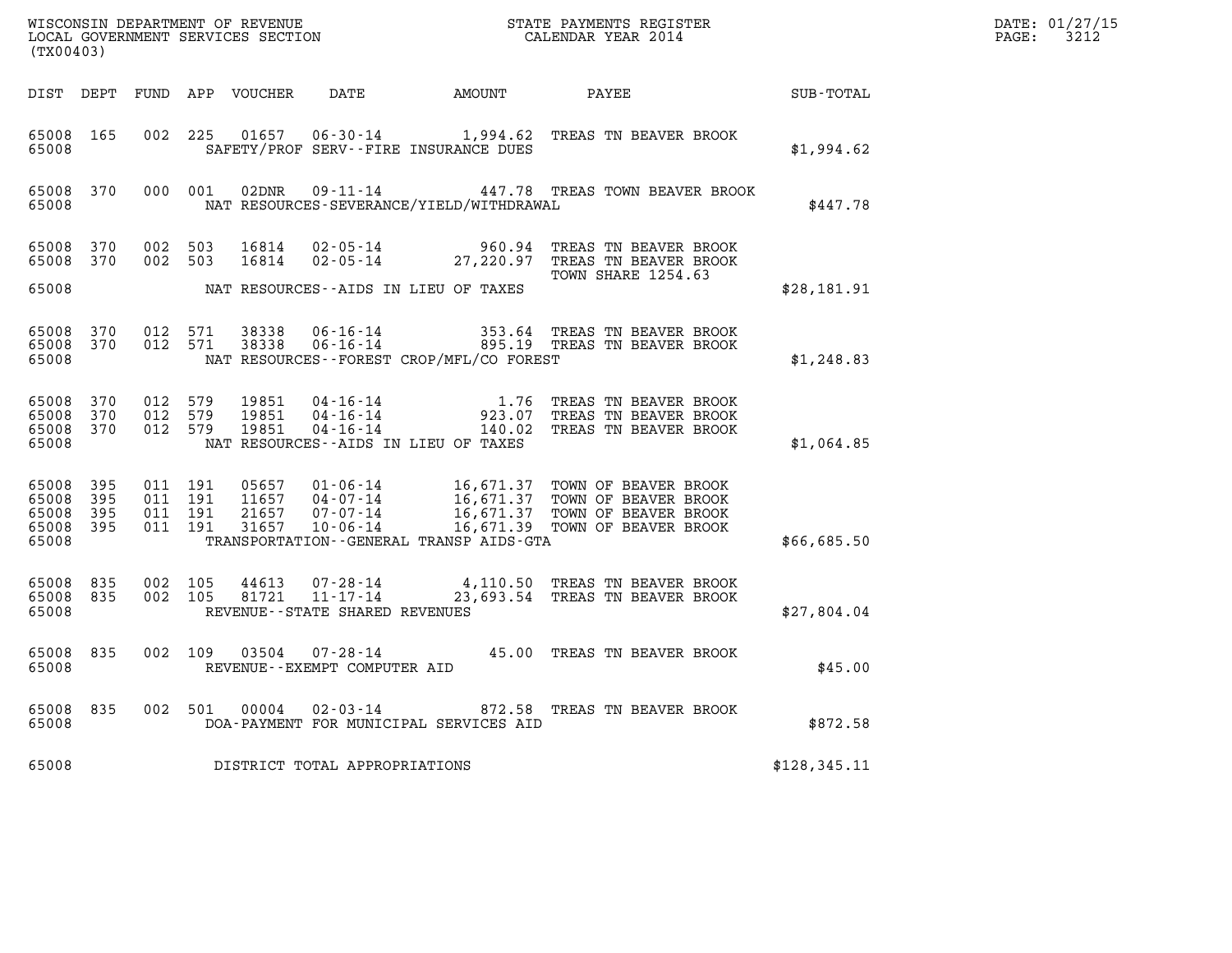| DATE: | 01/27/15 |
|-------|----------|
| PAGE: | 3213     |

| $\tt WISCONSIM DEPARTMENT OF REVENUE$ $\tt WISCONSIMENT$ SERVICES SECTION $\tt WISCONERNMENT$ SERVICES SECTION $\tt CALENDAR$ YEAR 2014 |                   |                                          |         |                                  |                                                                 |                                          |                                                                                                                                   |               | DATE: 01/27/15<br>$\mathtt{PAGE:}$<br>3213 |
|-----------------------------------------------------------------------------------------------------------------------------------------|-------------------|------------------------------------------|---------|----------------------------------|-----------------------------------------------------------------|------------------------------------------|-----------------------------------------------------------------------------------------------------------------------------------|---------------|--------------------------------------------|
| (TX00403)                                                                                                                               |                   |                                          |         |                                  |                                                                 |                                          |                                                                                                                                   |               |                                            |
| DIST DEPT                                                                                                                               |                   |                                          |         | FUND APP VOUCHER                 | DATE                                                            | AMOUNT                                   | PAYEE                                                                                                                             | SUB-TOTAL     |                                            |
| 65010 165<br>65010                                                                                                                      |                   | 002 225                                  |         | 01658                            |                                                                 | SAFETY/PROF SERV--FIRE INSURANCE DUES    | 06-30-14 5,983.86 TREAS TN BIRCHWOOD                                                                                              | \$5,983.86    |                                            |
| 65010 370<br>65010                                                                                                                      |                   | 000 001                                  |         |                                  |                                                                 | NAT RESOURCES-SEVERANCE/YIELD/WITHDRAWAL | 01DNR  06-19-14  4,247.85 TREAS TOWN BIRCHWOOD                                                                                    | \$4,247.85    |                                            |
| 65010 370                                                                                                                               |                   |                                          | 002 503 | 16697                            |                                                                 |                                          | 01-30-14 439.55 TREAS TN BIRCHWOOD<br>TOWN SHARE 43.86                                                                            |               |                                            |
| 65010                                                                                                                                   |                   |                                          |         |                                  |                                                                 | NAT RESOURCES--AIDS IN LIEU OF TAXES     |                                                                                                                                   | \$439.55      |                                            |
| 65010<br>65010 370<br>65010                                                                                                             | 370               | 012 571<br>012 571                       |         | 38339<br>38339                   |                                                                 | NAT RESOURCES--FOREST CROP/MFL/CO FOREST | 06-16-14 817.97 TREAS TN BIRCHWOOD<br>06-16-14 5,961.49 TREAS TN BIRCHWOOD                                                        | \$6,779.46    |                                            |
| 65010<br>65010 370<br>65010                                                                                                             | 370               | 012<br>012 579                           | 579     | 19852<br>19852                   | 04-16-14                                                        | NAT RESOURCES - AIDS IN LIEU OF TAXES    | 04-16-14 47.67 TREAS TN BIRCHWOOD<br>21.89 TREAS TN BIRCHWOOD                                                                     | \$69.56       |                                            |
| 65010<br>65010<br>65010<br>65010 395<br>65010                                                                                           | 395<br>395<br>395 | 011 191<br>011 191<br>011 191<br>011 191 |         | 05658<br>11658<br>21658<br>31658 | 04-07-14<br>$07 - 07 - 14$<br>10-06-14                          | TRANSPORTATION--GENERAL TRANSP AIDS-GTA  | 01-06-14 28,198.44 TOWN OF BIRCHWOOD<br>28,198.44 TOWN OF BIRCHWOOD<br>28,198.44 TOWN OF BIRCHWOOD<br>28,198.44 TOWN OF BIRCHWOOD | \$112,793.76  |                                            |
|                                                                                                                                         |                   |                                          |         |                                  |                                                                 |                                          |                                                                                                                                   |               |                                            |
| 65010<br>65010 835<br>65010                                                                                                             | 835               | 002 105<br>002 105                       |         | 44614<br>81722                   | 07-28-14<br>$11 - 17 - 14$<br>REVENUE - - STATE SHARED REVENUES |                                          | 1,640.54 TREAS TN BIRCHWOOD<br>9,296.36 TREAS TN BIRCHWOOD                                                                        | \$10,936.90   |                                            |
| 65010 835<br>65010                                                                                                                      |                   | 002 109                                  |         |                                  | 03505 07-28-14<br>REVENUE - - EXEMPT COMPUTER AID               |                                          | 3.00 TREAS TN BIRCHWOOD                                                                                                           | \$3.00        |                                            |
| 65010                                                                                                                                   |                   |                                          |         |                                  | DISTRICT TOTAL APPROPRIATIONS                                   |                                          |                                                                                                                                   | \$141, 253.94 |                                            |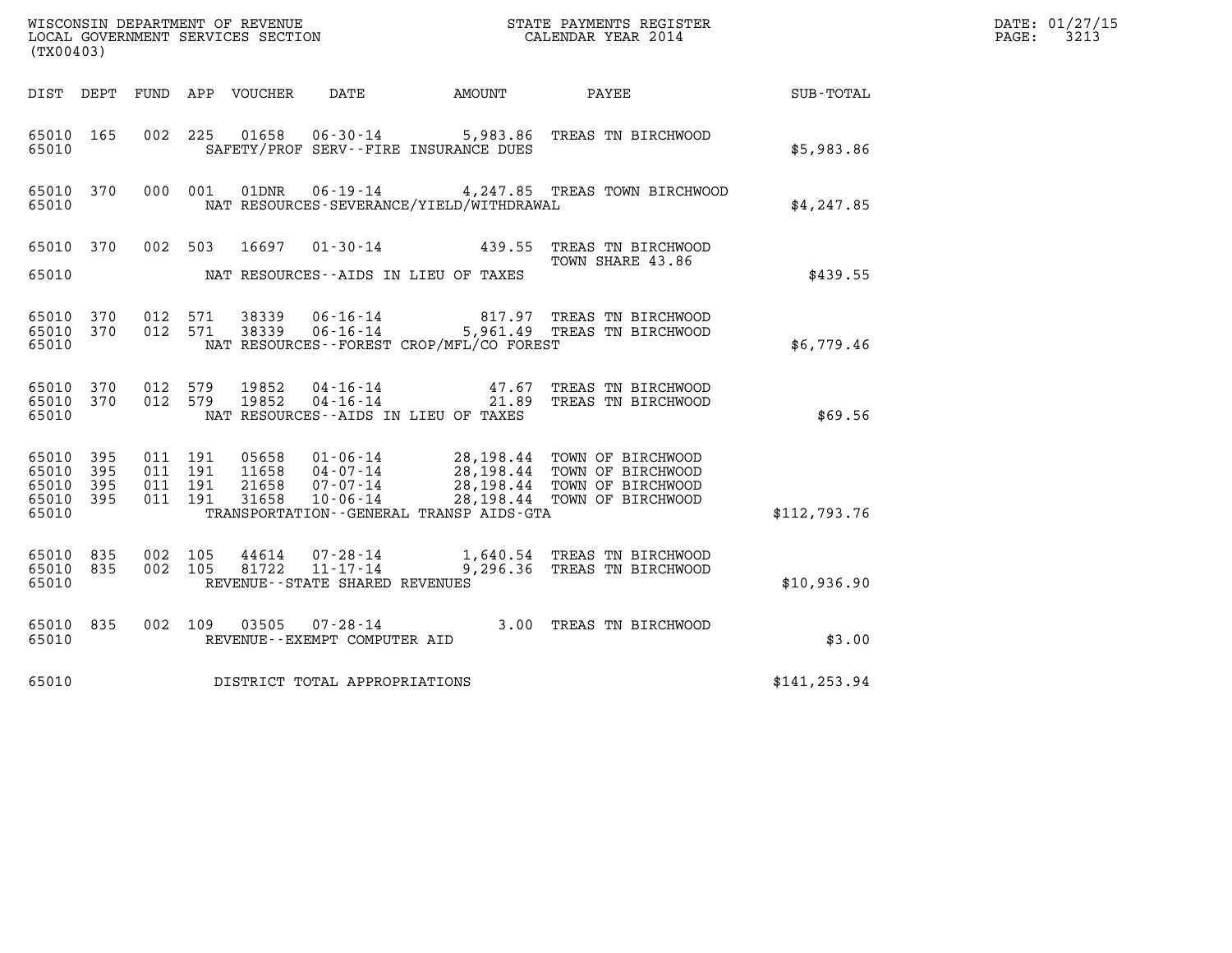| DATE: | 01/27/15 |
|-------|----------|
| PAGE: | 3214     |

| (TX00403)                                         |                   |                                             |            |                                           |                                                     |                                             |                                                                                                                                                                                                                                                                                                                                                    |                  | DATE: 01/27/15<br>$\mathtt{PAGE:}$<br>3214 |
|---------------------------------------------------|-------------------|---------------------------------------------|------------|-------------------------------------------|-----------------------------------------------------|---------------------------------------------|----------------------------------------------------------------------------------------------------------------------------------------------------------------------------------------------------------------------------------------------------------------------------------------------------------------------------------------------------|------------------|--------------------------------------------|
|                                                   |                   |                                             |            | DIST DEPT FUND APP VOUCHER                | DATE                                                | AMOUNT                                      | <b>PAYEE</b>                                                                                                                                                                                                                                                                                                                                       | <b>SUB-TOTAL</b> |                                            |
| 65012 165<br>65012                                |                   | 002 225                                     |            | 01659                                     |                                                     | SAFETY/PROF SERV--FIRE INSURANCE DUES       | 06-30-14 1,150.05 TREAS TN BROOKLYN                                                                                                                                                                                                                                                                                                                | \$1,150.05       |                                            |
| 65012                                             | 65012 370         |                                             | 000 001    |                                           |                                                     | NAT RESOURCES-SEVERANCE/YIELD/WITHDRAWAL    | 01DNR  06-19-14  911.39 TREAS TOWN BROOKLYN                                                                                                                                                                                                                                                                                                        | \$911.39         |                                            |
| 65012 370<br>65012 370                            |                   | 002 503<br>002 503                          |            | 16815<br>16815                            |                                                     |                                             | 02-05-14 1,480.24 TREAS TN BROOKLYN<br>02-05-14 686.46 TREAS TN BROOKLYN<br>TOWN SHARE 171.39                                                                                                                                                                                                                                                      |                  |                                            |
| 65012                                             |                   |                                             |            |                                           |                                                     | NAT RESOURCES--AIDS IN LIEU OF TAXES        |                                                                                                                                                                                                                                                                                                                                                    | \$2,166.70       |                                            |
| 65012 370<br>65012 370<br>65012                   |                   | 012 571<br>012 571                          |            | 38340<br>38340                            |                                                     | NAT RESOURCES - - FOREST CROP/MFL/CO FOREST | 06-16-14 669.77 TREAS TN BROOKLYN<br>06-16-14 1,729.11 TREAS TN BROOKLYN                                                                                                                                                                                                                                                                           | \$2,398.88       |                                            |
| 65012 370<br>65012<br>65012<br>65012<br>65012 370 | 370<br>370<br>370 | 012 579<br>012<br>012 579<br>012<br>012 579 | 579<br>579 | 19853<br>19853<br>19853<br>19853<br>19853 |                                                     |                                             | $\begin{array}{cccc} 04\cdot 16\cdot 14 & 6\cdot 40 & \text{TREAS TN BROOKLYN} \\ 04\cdot 16\cdot 14 & 3\cdot 50 & \text{TREAS TN BROOKLYN} \\ 04\cdot 16\cdot 14 & 9\cdot 60 & \text{TREAS TN BROOKLYN} \\ 04\cdot 16\cdot 14 & 104\cdot 00 & \text{TREAS TN BROOKLYN} \\ 04\cdot 16\cdot 14 & 96\cdot 00 & \text{TREAS TN BROOKLYN} \end{array}$ |                  |                                            |
| 65012                                             |                   |                                             |            |                                           |                                                     | NAT RESOURCES -- AIDS IN LIEU OF TAXES      |                                                                                                                                                                                                                                                                                                                                                    | \$219.50         |                                            |
| 65012<br>65012<br>65012<br>65012 395<br>65012     | 395<br>395<br>395 | 011 191<br>011 191<br>011 191<br>011 191    |            | 05659<br>11659<br>21659<br>31659          |                                                     | TRANSPORTATION--GENERAL TRANSP AIDS-GTA     | 01-06-14 15,469.97 TOWN OF BROOKLYN<br>04-07-14 15,469.97 TOWN OF BROOKLYN<br>07-07-14 15,469.97 TOWN OF BROOKLYN<br>10-06-14 15,470.00 TOWN OF BROOKLYN                                                                                                                                                                                           | \$61,879.91      |                                            |
| 65012                                             | 835               | 002 105                                     |            | 44615                                     |                                                     |                                             | 07-28-14 2,271.99 TREAS TN BROOKLYN                                                                                                                                                                                                                                                                                                                |                  |                                            |
| 65012 835<br>65012                                |                   | 002 105                                     |            | 81723                                     | $11 - 17 - 14$<br>REVENUE - - STATE SHARED REVENUES |                                             | 12,874.62 TREAS TN BROOKLYN                                                                                                                                                                                                                                                                                                                        | \$15, 146.61     |                                            |
| 65012                                             |                   |                                             |            |                                           | DISTRICT TOTAL APPROPRIATIONS                       |                                             |                                                                                                                                                                                                                                                                                                                                                    | \$83,873.04      |                                            |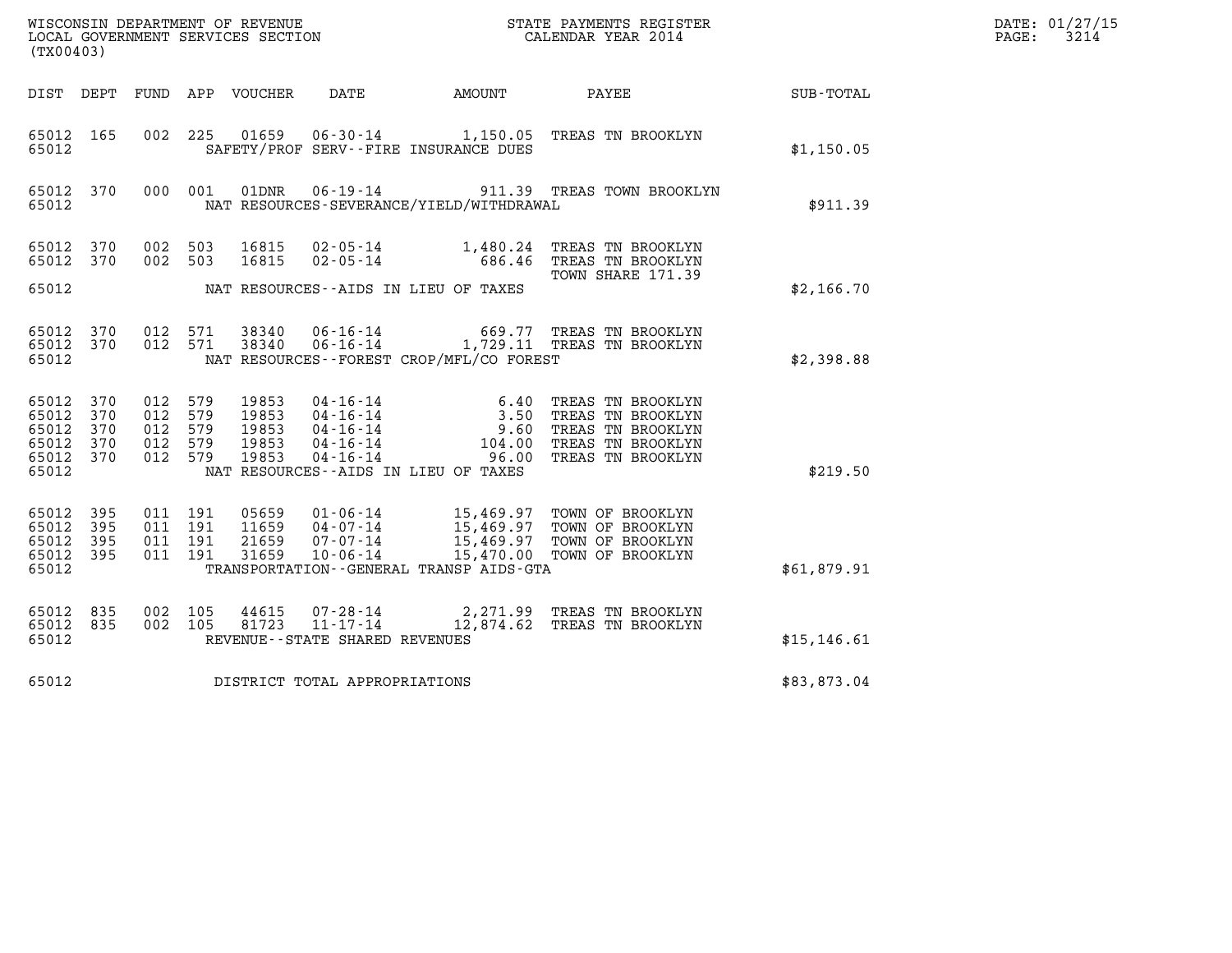| WISCONSIN DEPARTMENT OF REVENUE<br>LOCAL GOVERNMENT SERVICES SECTION<br>(TX00403)                                                                                                                                                                                                                                                                                                               | STATE PAYMENTS REGISTER<br>CALENDAR YEAR 2014 |                        |               | DATE: 01/27/15<br>PAGE: 3215 |
|-------------------------------------------------------------------------------------------------------------------------------------------------------------------------------------------------------------------------------------------------------------------------------------------------------------------------------------------------------------------------------------------------|-----------------------------------------------|------------------------|---------------|------------------------------|
| DIST DEPT FUND APP VOUCHER DATE                                                                                                                                                                                                                                                                                                                                                                 |                                               | AMOUNT PAYEE SUB-TOTAL |               |                              |
| 65014 165 002 225 01660 06-30-14 4,725.99 TREAS TN CASEY<br>SAFETY/PROF SERV--FIRE INSURANCE DUES<br>65014                                                                                                                                                                                                                                                                                      |                                               |                        | \$4,725.99    |                              |
| 65014 370 002 503 16816 02-05-14 1,472.65 TREAS TN CASEY                                                                                                                                                                                                                                                                                                                                        |                                               |                        |               |                              |
| NAT RESOURCES--AIDS IN LIEU OF TAXES<br>65014                                                                                                                                                                                                                                                                                                                                                   |                                               | TOWN SHARE 132.99      | \$1,472.65    |                              |
| 65014 370 012 571 38341 06-16-14 326.92 TREAS TN CASEY<br>65014 370 012 571 38341 06-16-14 2,569.76 TREAS TN CASEY<br>65014<br>NAT RESOURCES--FOREST CROP/MFL/CO FOREST                                                                                                                                                                                                                         |                                               |                        | \$2,896.68    |                              |
| 65014 370 012 579 19854 04-16-14 1.85 TREAS TN CASEY<br>65014<br>NAT RESOURCES--AIDS IN LIEU OF TAXES                                                                                                                                                                                                                                                                                           |                                               |                        | \$1.85        |                              |
| $\begin{array}{cccccccc} 65014 & 395 & 011 & 191 & 05660 & 01\cdot 06\cdot 14 & & 28,230.19 & \text{TOWN OF CASEY} \\ 65014 & 395 & 011 & 191 & 11660 & 04\cdot 07\cdot 14 & & 28,230.19 & \text{TOWN OF CASEY} \\ 65014 & 395 & 011 & 191 & 21660 & 07\cdot 07\cdot 14 & & 28,230.19 & \text{TOWN OF CASEY} \\ 65014 & 395 & 011 & 1$<br>65014<br>TRANSPORTATION - - GENERAL TRANSP AIDS - GTA |                                               |                        | \$112,920.78  |                              |
| 002 105 44616 07-28-14 920.37 TREAS TN CASEY<br>65014 835<br>65014 835 002 105 81724 11-17-14 5,215.43 TREAS TN CASEY<br>65014<br>REVENUE - - STATE SHARED REVENUES                                                                                                                                                                                                                             |                                               |                        | \$6,135.80    |                              |
| 65014 835 002 109 03506 07-28-14 38.00 TREAS TN CASEY<br>65014<br>REVENUE--EXEMPT COMPUTER AID                                                                                                                                                                                                                                                                                                  |                                               |                        | \$38.00       |                              |
| DISTRICT TOTAL APPROPRIATIONS<br>65014                                                                                                                                                                                                                                                                                                                                                          |                                               |                        | \$128, 191.75 |                              |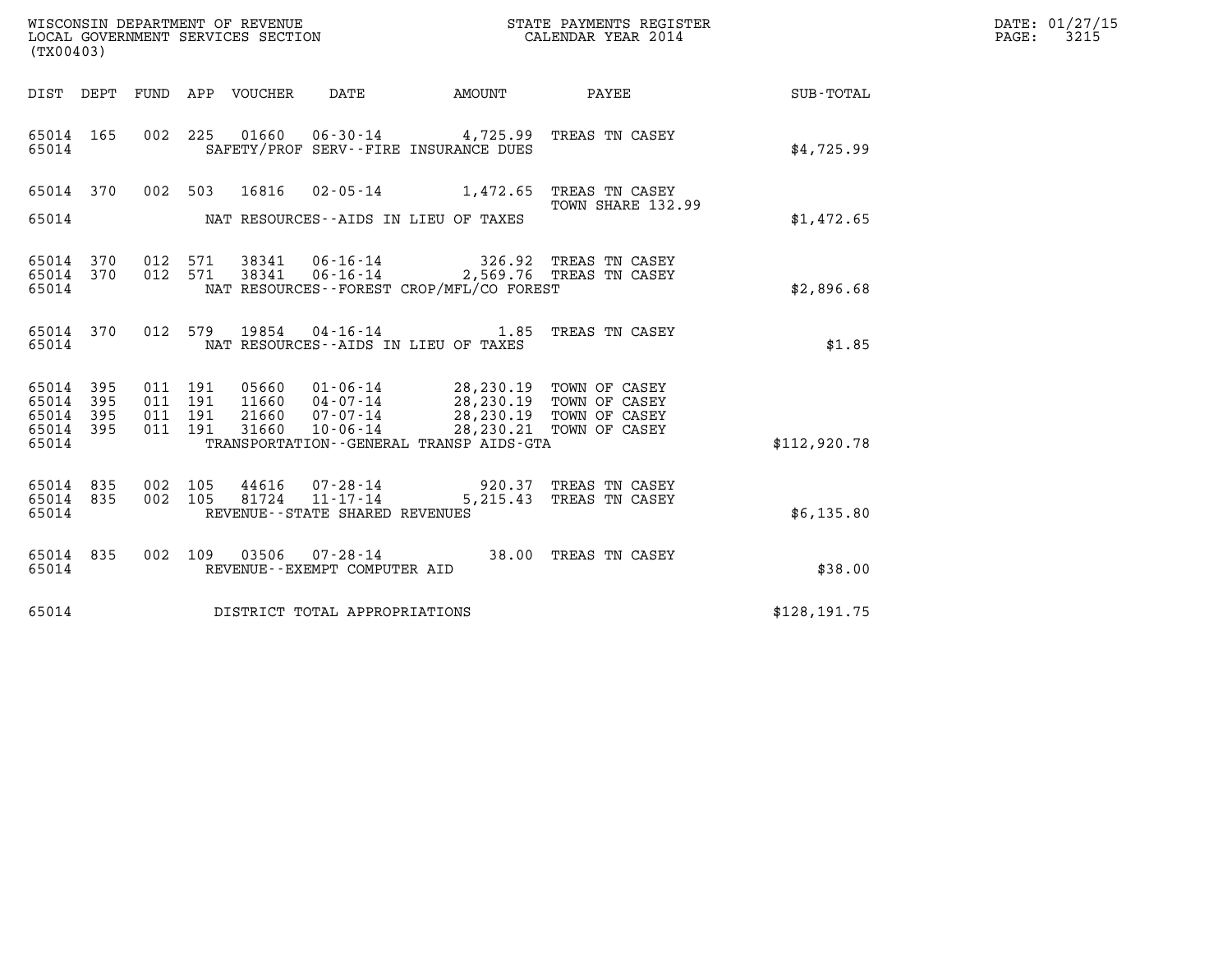| WISCONSIN DEPARTMENT OF REVENUE   | STATE PAYMENTS REGISTER | DATE: 01/27/15 |
|-----------------------------------|-------------------------|----------------|
| LOCAL GOVERNMENT SERVICES SECTION | CALENDAR YEAR 2014      | 3216<br>PAGE:  |

| (TX00403)                                                 |                                      |                                          | WISCONSIN DEPARTMENT OF REVENUE<br>LOCAL GOVERNMENT SERVICES SECTION<br>LOCAL GOVERNMENT SERVICES SECTION<br>CALENDAR YEAR 2014                                                                                                                                                                                                        |              | DATE: 01/27/15<br>$\mathtt{PAGE:}$<br>3216 |
|-----------------------------------------------------------|--------------------------------------|------------------------------------------|----------------------------------------------------------------------------------------------------------------------------------------------------------------------------------------------------------------------------------------------------------------------------------------------------------------------------------------|--------------|--------------------------------------------|
|                                                           |                                      |                                          | DIST DEPT FUND APP VOUCHER DATE AMOUNT PAYEE                                                                                                                                                                                                                                                                                           | SUB-TOTAL    |                                            |
| 65016 165<br>65016                                        |                                      | SAFETY/PROF SERV--FIRE INSURANCE DUES    | 002 225 01661 06-30-14 2,569.65 TREAS TN CHICOG                                                                                                                                                                                                                                                                                        | \$2,569.65   |                                            |
| 65016 370<br>65016 370<br>65016                           | 000 001 01DNR                        | NAT RESOURCES-SEVERANCE/YIELD/WITHDRAWAL | 06-19-14 86,225.70 TREAS TOWN CHICOG<br>000 001 03DNR 11-04-14 369.37 TREAS TOWN CHICOG                                                                                                                                                                                                                                                | \$86,595.07  |                                            |
| 65016                                                     | NAT RESOURCES--AIDS IN LIEU OF TAXES |                                          | 65016 370 002 503 16817 02-05-14 917.99 TREAS TN CHICOG<br>TOWN SHARE 120.95                                                                                                                                                                                                                                                           | \$917.99     |                                            |
| 65016 370<br>65016 370<br>65016                           | 012 571<br>012 571 38342             | NAT RESOURCES--FOREST CROP/MFL/CO FOREST | 38342   06-16-14   968.99   TREAS TN CHICOG<br>38342   06-16-14   2,753.39   TREAS TN CHICOG                                                                                                                                                                                                                                           | \$3,722.38   |                                            |
| 65016 395<br>65016 395<br>65016 395<br>65016 395<br>65016 |                                      | TRANSPORTATION--GENERAL TRANSP AIDS-GTA  | $\begin{array}{cccc} 011 & 191 & 05661 & 01\text{--}06\text{--}14 & 30,056.10 & \text{TOWN OF CHICOG} \\ 011 & 191 & 11661 & 04\text{--}07\text{--}14 & 30,056.10 & \text{TOWN OF CHICOG} \\ 011 & 191 & 21661 & 07\text{--}07\text{--}14 & 30,056.10 & \text{TOWN OF CHICOG} \\ 011 & 191 & 31661 & 10\text{--}06\text{--}14 & 30,05$ | \$120.224.43 |                                            |
| 65016 395<br>65016                                        |                                      | TRANSPORTATION - - LRIP/TRIP/MSIP GRANTS | 011  278  28969  10-24-14  11,881.46  TREAS TN CHICOG                                                                                                                                                                                                                                                                                  | \$11,881.46  |                                            |
| 65016 511<br>65016                                        | 020 180 00203 12-18-14               | GOVT ACCOUNTABILITY BD--ELECTION AID     | 5,991.00 TREAS TN CHICOG                                                                                                                                                                                                                                                                                                               | \$5,991.00   |                                            |
| 65016 835<br>65016                                        | REVENUE--EXEMPT COMPUTER AID         |                                          | 002 109 03507 07-28-14 4.00 TREAS TN CHICOG                                                                                                                                                                                                                                                                                            | \$4.00       |                                            |
|                                                           | 65016 DISTRICT TOTAL APPROPRIATIONS  |                                          |                                                                                                                                                                                                                                                                                                                                        | \$231,905.98 |                                            |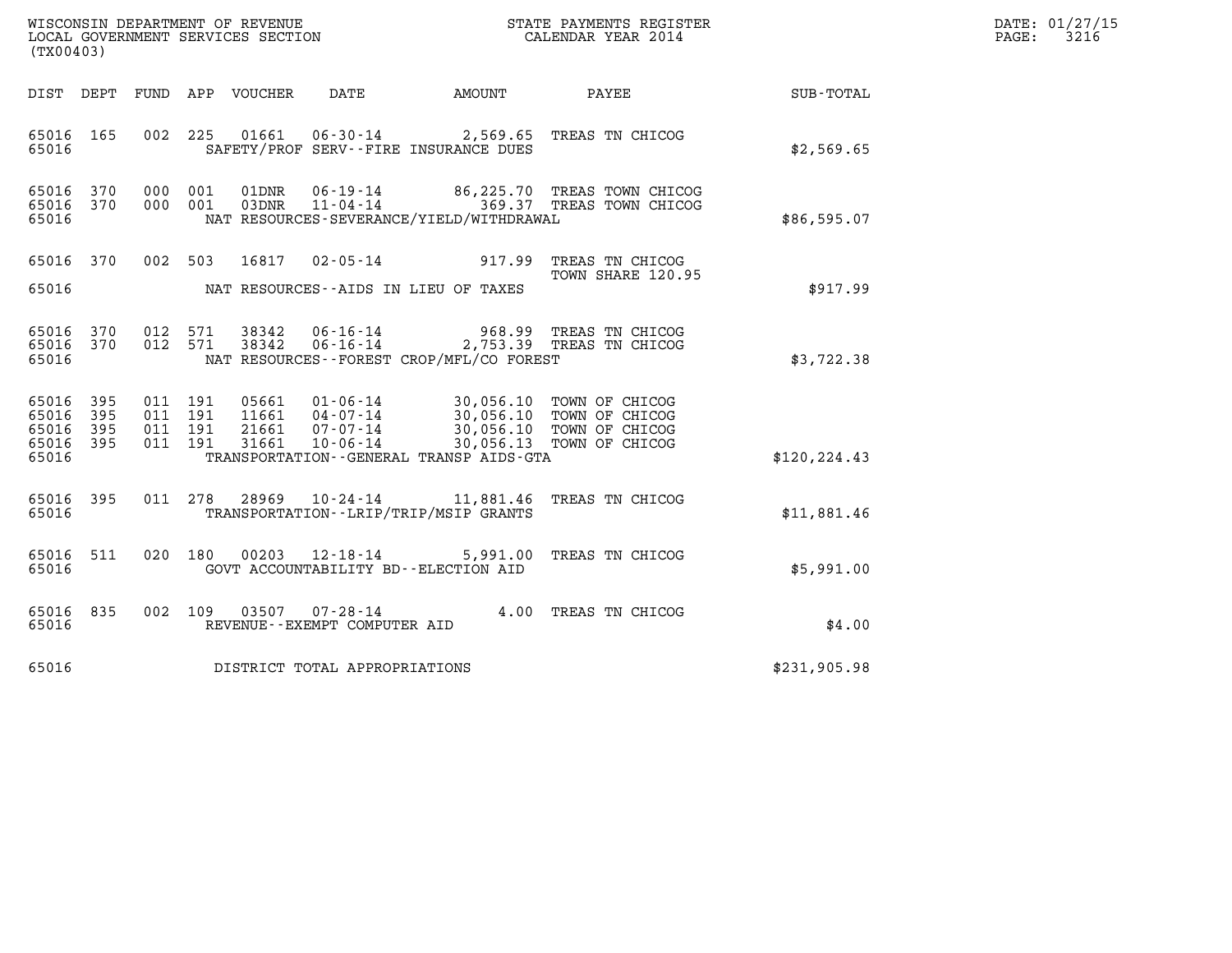| (TX00403)                                                                                                      | WISCONSIN DEPARTMENT OF REVENUE<br>LOCAL GOVERNMENT SERVICES SECTION                                                                                                                                                                | STATE PAYMENTS REGISTER<br>CALENDAR YEAR 2014 | DATE: 01/27/15<br>PAGE: 3217 |
|----------------------------------------------------------------------------------------------------------------|-------------------------------------------------------------------------------------------------------------------------------------------------------------------------------------------------------------------------------------|-----------------------------------------------|------------------------------|
|                                                                                                                | DIST DEPT FUND APP VOUCHER DATE                                                                                                                                                                                                     | AMOUNT PAYEE SUB-TOTAL                        |                              |
| 65018 165<br>65018                                                                                             | 002 225 01662 06-30-14 1,006.30 TREAS TN CRYSTAL<br>SAFETY/PROF SERV--FIRE INSURANCE DUES                                                                                                                                           | \$1,006.30                                    |                              |
| 65018 370<br>000 001<br>65018                                                                                  | 02DNR  09-11-14  192.02 TREAS TOWN CRYSTAL<br>NAT RESOURCES-SEVERANCE/YIELD/WITHDRAWAL                                                                                                                                              |                                               | \$192.02                     |
| 012 571<br>65018 370<br>012 571<br>65018 370<br>65018                                                          | 38343  06-16-14  745.26  TREAS TN CRYSTAL<br>38343  06-16-14  1,076.70  TREAS TN CRYSTAL<br>NAT RESOURCES--FOREST CROP/MFL/CO FOREST                                                                                                | \$1,821.96                                    |                              |
| 012 579<br>65018 370<br>012 579<br>65018 370<br>65018                                                          | NAT RESOURCES--AIDS IN LIEU OF TAXES                                                                                                                                                                                                |                                               | \$37.56                      |
| 011 191<br>65018 395<br>011 191<br>65018<br>395<br>011 191<br>65018<br>395<br>011 191<br>395<br>65018<br>65018 | 05662  01-06-14  18,285.58  TOWN OF CRYSTAL<br>11662  04-07-14  18,285.58  TOWN OF CRYSTAL<br>21662  07-07-14  18,285.58  TOWN OF CRYSTAL<br>31662  10-06-14  18,285.61  TOWN OF CRYSTAL<br>TRANSPORTATION--GENERAL TRANSP AIDS-GTA | \$73,142.35                                   |                              |
| 65018 395<br>65018                                                                                             | 011 278 12388 05-14-14 11,604.57 TREAS TN CRYSTAL<br>TRANSPORTATION - - LRIP/TRIP/MSIP GRANTS                                                                                                                                       | \$11,604.57                                   |                              |
| 65018 835<br>002 105<br>002 105<br>65018 835<br>65018                                                          | 44617  07-28-14   1,386.11   TREAS TN CRYSTAL<br>81725  11-17-14   7,854.63   TREAS TN CRYSTAL<br>REVENUE - - STATE SHARED REVENUES                                                                                                 | \$9,240.74                                    |                              |
| 65018                                                                                                          | DISTRICT TOTAL APPROPRIATIONS                                                                                                                                                                                                       | \$97,045.50                                   |                              |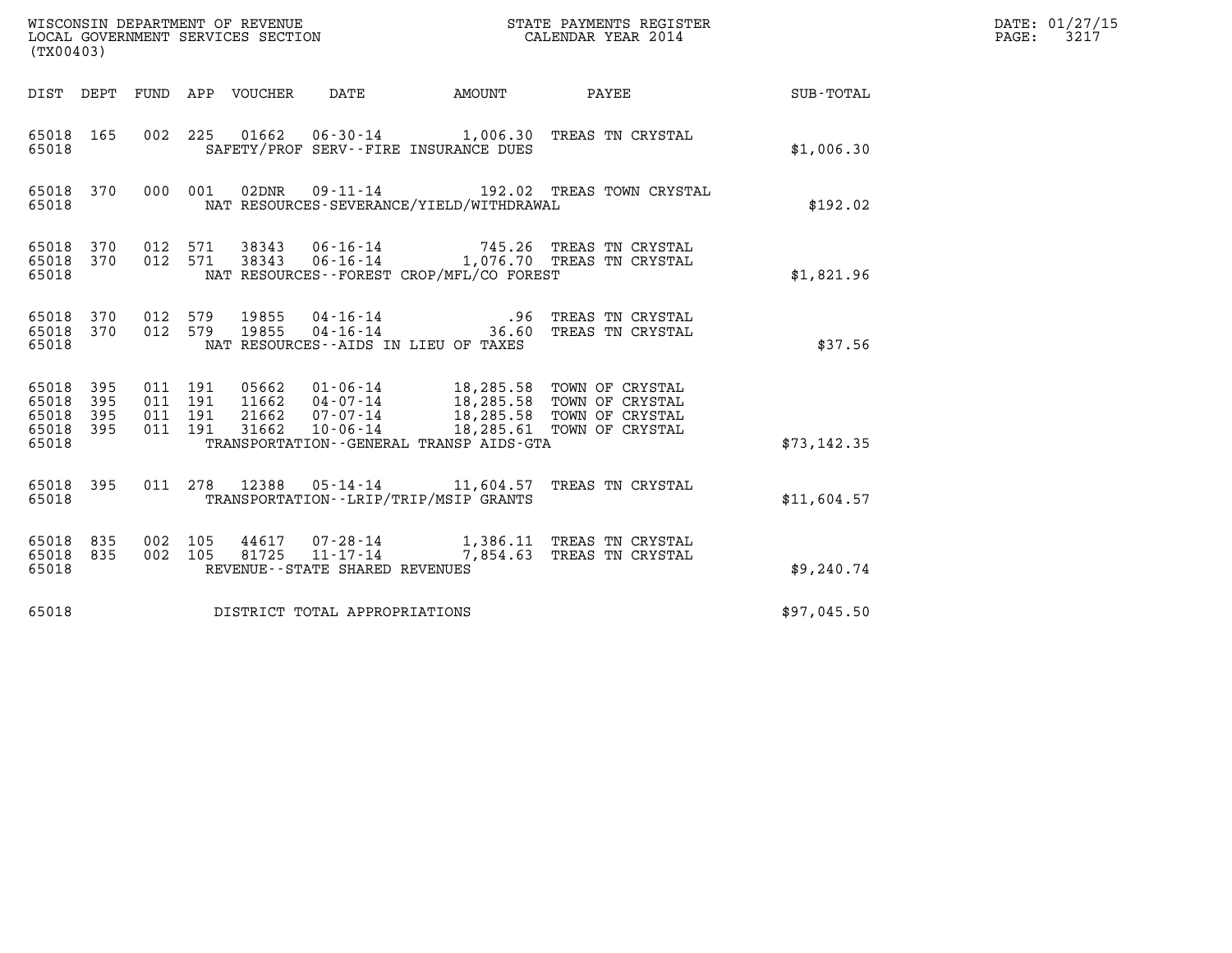|                                           | WISCONSIN DEPARTMENT OF REVENUE<br>STATE PAYMENTS REGISTER<br>CALENDAR YEAR 2014<br>LOCAL GOVERNMENT SERVICES SECTION<br>(TX00403) |                          |                          |                                  |                                                    |                                              |                                                                                                                          |              | DATE: 01/27/15<br>3218<br>$\mathtt{PAGE:}$ |
|-------------------------------------------|------------------------------------------------------------------------------------------------------------------------------------|--------------------------|--------------------------|----------------------------------|----------------------------------------------------|----------------------------------------------|--------------------------------------------------------------------------------------------------------------------------|--------------|--------------------------------------------|
| DIST DEPT                                 |                                                                                                                                    |                          |                          | FUND APP VOUCHER                 | DATE                                               | AMOUNT                                       | PAYEE                                                                                                                    | SUB-TOTAL    |                                            |
| 65020 165<br>65020                        |                                                                                                                                    | 002                      |                          |                                  |                                                    | SAFETY/PROF SERV--FIRE INSURANCE DUES        | 225 01663 06-30-14 3,090.76 TREAS TN EVERGREEN                                                                           | \$3,090.76   |                                            |
| 65020<br>65020                            | 370                                                                                                                                | 012                      | 571                      |                                  |                                                    | NAT RESOURCES - - FOREST CROP/MFL/CO FOREST  | 38344   06-16-14   334.75   TREAS TN EVERGREEN                                                                           | \$334.75     |                                            |
| 65020<br>65020                            | 370                                                                                                                                | 012                      | 579                      | 19856                            |                                                    | NAT RESOURCES - AIDS IN LIEU OF TAXES        | $04 - 16 - 14$ $1.45$ TREAS TN EVERGREEN                                                                                 | \$1.45       |                                            |
| 65020<br>65020<br>65020<br>65020<br>65020 | 395<br>395<br>395<br>395                                                                                                           | 011<br>011<br>011<br>011 | 191<br>191<br>191<br>191 | 05663<br>11663<br>21663<br>31663 | $01 - 06 - 14$<br>04-07-14<br>07-07-14<br>10-06-14 | TRANSPORTATION - - GENERAL TRANSP AIDS - GTA | 26,166.12 TOWN OF EVERGREEN<br>26,166.12 TOWN OF EVERGREEN<br>26,166.12 TOWN OF EVERGREEN<br>26,166.12 TOWN OF EVERGREEN | \$104,664.48 |                                            |
| 65020<br>65020                            | 835                                                                                                                                | 002                      | 109                      | 03508                            | $07 - 28 - 14$<br>REVENUE--EXEMPT COMPUTER AID     | 5.00                                         | TREAS TN EVERGREEN                                                                                                       | \$5.00       |                                            |
| 65020                                     |                                                                                                                                    |                          |                          |                                  | DISTRICT TOTAL APPROPRIATIONS                      |                                              |                                                                                                                          | \$108,096.44 |                                            |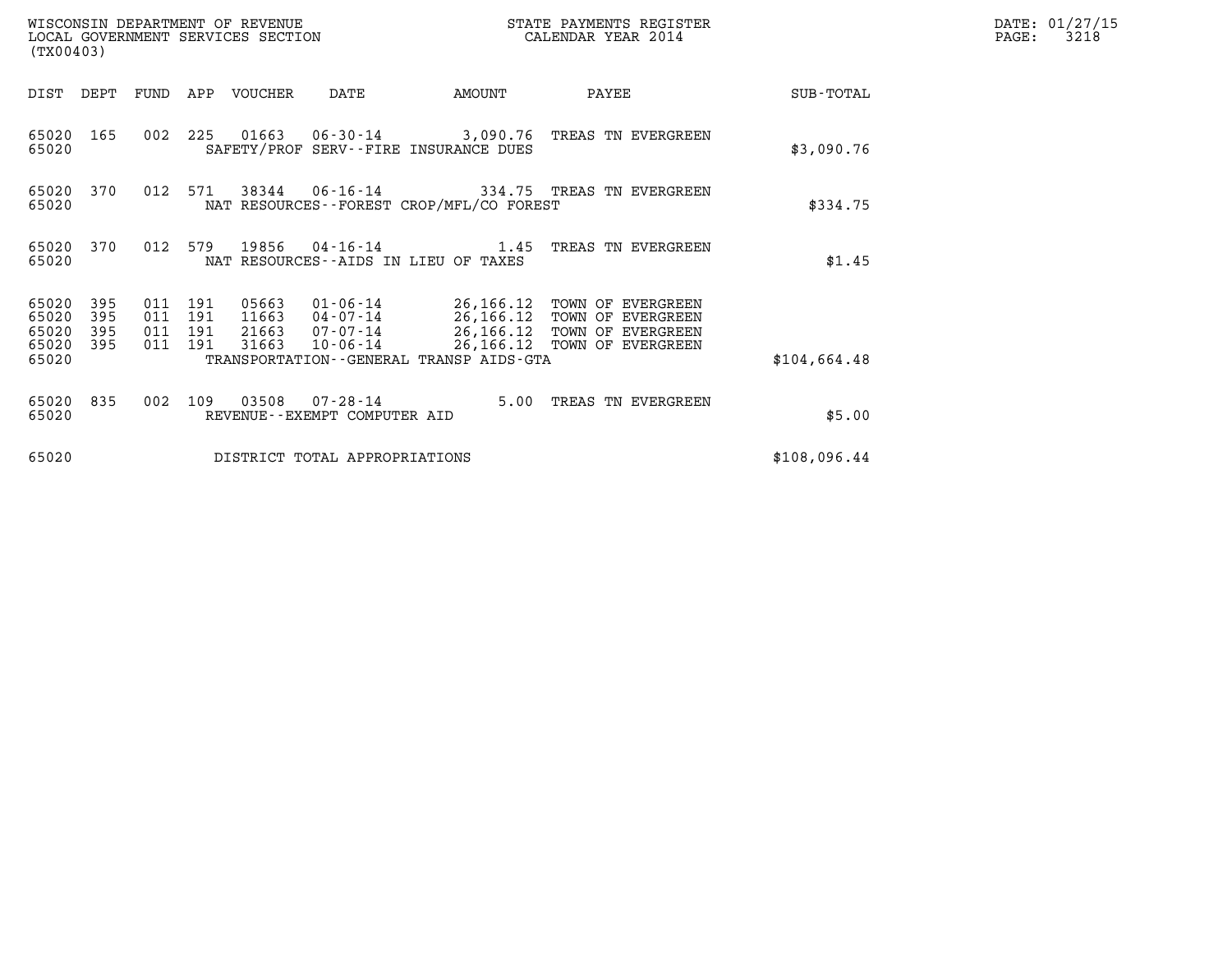| (TX00403)                                                 |                                                      |                                          | WISCONSIN DEPARTMENT OF REVENUE<br>LOCAL GOVERNMENT SERVICES SECTION<br>CALENDAR YEAR 2014                                                                                                           |              | DATE: 01/27/15<br>$\mathtt{PAGE:}$<br>3219 |
|-----------------------------------------------------------|------------------------------------------------------|------------------------------------------|------------------------------------------------------------------------------------------------------------------------------------------------------------------------------------------------------|--------------|--------------------------------------------|
|                                                           |                                                      |                                          | DIST DEPT FUND APP VOUCHER DATE AMOUNT PAYEE TOTAL                                                                                                                                                   |              |                                            |
| 65022 165<br>65022                                        | 002 225                                              | SAFETY/PROF SERV--FIRE INSURANCE DUES    | 01664  06-30-14  377.36  TREAS TN FROG CREEK                                                                                                                                                         | \$377.36     |                                            |
| 65022 370<br>65022 370<br>65022                           |                                                      | NAT RESOURCES--FOREST CROP/MFL/CO FOREST | 012 571 38345 06-16-14 10,523.53 TREAS TN FROG CREEK<br>012 571 38345 06-16-14 269.42 TREAS TN FROG CREEK                                                                                            | \$10,792.95  |                                            |
| 65022 370<br>65022 370<br>65022                           | 012 579<br>19857<br>012 579 19857                    | NAT RESOURCES--AIDS IN LIEU OF TAXES     | 04-16-14 352.00 TREAS TN FROG CREEK<br>04-16-14 04-16-14 80.00 TREAS TN FROG CREEK                                                                                                                   | \$432.00     |                                            |
| 65022 395<br>65022                                        | TRANSPORTATION--FLOOD DAMAGE AID                     |                                          | 011 174 27098 10-10-14 17,284.50 TREAS TN FROG CREEK                                                                                                                                                 | \$17, 284.50 |                                            |
| 65022 395<br>65022 395<br>65022 395<br>65022 395<br>65022 | 011 191<br>011 191<br>011 191<br>011 191             | TRANSPORTATION--GENERAL TRANSP AIDS-GTA  | 05664  01-06-14  18,253.83  TOWN OF FROG CREEK<br>11664  04-07-14  18,253.83  TOWN OF FROG CREEK<br>21664  07-07-14  18,253.83  TOWN OF FROG CREEK<br>31664  10-06-14  18,253.84  TOWN OF FROG CREEK | \$73,015.33  |                                            |
| 65022 395<br>65022                                        |                                                      | TRANSPORTATION - - LRIP/TRIP/MSIP GRANTS | 011  278  20284  08-04-14  11,881.46  TREAS TN FROG CREEK                                                                                                                                            | \$11,881.46  |                                            |
| 65022 505<br>65022                                        |                                                      | DOA--TRANSMISSION LINE FEE DISTRIBUTION  | 002 174 58920 04-30-14 35,098.00 TREAS TN FROG CREEK                                                                                                                                                 | \$35,098.00  |                                            |
| 65022 835<br>65022 835<br>65022                           | 002 105<br>002 105<br>REVENUE--STATE SHARED REVENUES |                                          | 44618  07-28-14  2,819.40 TREAS TN FROG CREEK<br>81726  11-17-14  15,895.48 TREAS TN FROG CREEK                                                                                                      | \$18,714.88  |                                            |
| 65022 835<br>65022                                        | 03509<br>002 109<br>REVENUE--EXEMPT COMPUTER AID     |                                          | 07-28-14 $1.00$ TREAS TN FROG CREEK                                                                                                                                                                  | \$1.00       |                                            |
|                                                           | 65022 DISTRICT TOTAL APPROPRIATIONS                  |                                          |                                                                                                                                                                                                      | \$167,597.48 |                                            |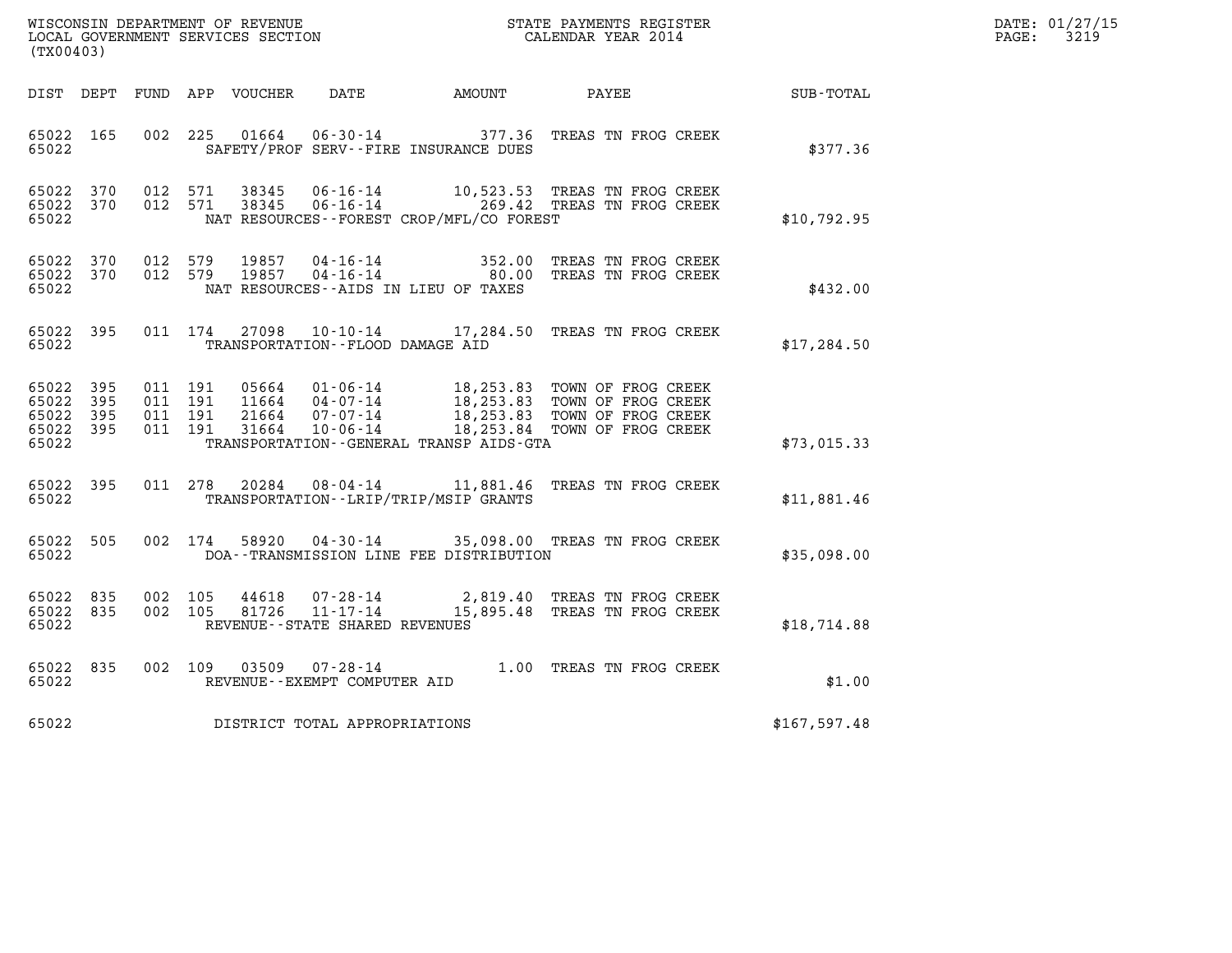| WISCONSIN DEPARTMENT OF REVENUE<br>LOCAL GOVERNMENT SERVICES SECTION<br>(TX00403) |            |                                          |  |                            |                                                        | STATE PAYMENTS REGISTER<br>CALENDAR YEAR 2014 |                                                                                                                                                                                                      |             | DATE: 01/27/15<br>3220<br>$\mathtt{PAGE:}$ |
|-----------------------------------------------------------------------------------|------------|------------------------------------------|--|----------------------------|--------------------------------------------------------|-----------------------------------------------|------------------------------------------------------------------------------------------------------------------------------------------------------------------------------------------------------|-------------|--------------------------------------------|
|                                                                                   |            |                                          |  | DIST DEPT FUND APP VOUCHER | DATE                                                   | AMOUNT                                        | PAYEE                                                                                                                                                                                                | SUB-TOTAL   |                                            |
| 65024 165<br>65024                                                                |            |                                          |  |                            |                                                        | SAFETY/PROF SERV--FIRE INSURANCE DUES         | 002 225 01665 06-30-14 898.48 TREAS TN GULL LAKE                                                                                                                                                     | \$898.48    |                                            |
| 65024 370<br>65024 370<br>65024                                                   |            | 000 001<br>000 001                       |  | 01DNR<br>02DNR             | $09 - 11 - 14$                                         | NAT RESOURCES-SEVERANCE/YIELD/WITHDRAWAL      | 06-19-14 1,309.13 TREAS TOWN GULL LAKE<br>51.20 TREAS TOWN GULL LAKE                                                                                                                                 | \$1,360.33  |                                            |
| 65024 370<br>65024 370<br>65024                                                   |            | 012 571<br>012 571                       |  | 38346<br>38346             | $06 - 16 - 14$<br>$06 - 16 - 14$                       | NAT RESOURCES - - FOREST CROP/MFL/CO FOREST   | 4,239.44 TREAS TN GULL LAKE<br>431.48 TREAS TN GULL LAKE                                                                                                                                             | \$4.670.92  |                                            |
| 65024<br>65024<br>65024 395<br>65024 395<br>65024                                 | 395<br>395 | 011 191<br>011 191<br>011 191<br>011 191 |  |                            |                                                        | TRANSPORTATION--GENERAL TRANSP AIDS-GTA       | 05665  01-06-14   15,131.25  TOWN OF GULL LAKE<br>11665  04-07-14   15,131.25  TOWN OF GULL LAKE<br>21665  07-07-14   15,131.25  TOWN OF GULL LAKE<br>31665  10-06-14   15,131.28  TOWN OF GULL LAKE | \$60,525.03 |                                            |
| 65024 835<br>65024 835<br>65024                                                   |            | 002 105<br>002 105                       |  | 81727                      | $11 - 17 - 14$<br>REVENUE - - STATE SHARED REVENUES    |                                               | 44619 07-28-14 1,064.73 TREAS TN GULL LAKE<br>6,033.48 TREAS TN GULL LAKE                                                                                                                            | \$7,098.21  |                                            |
| 65024 835<br>65024                                                                |            |                                          |  |                            | 002 109 03510 07-28-14<br>REVENUE--EXEMPT COMPUTER AID |                                               | 5.00 TREAS TN GULL LAKE                                                                                                                                                                              | \$5.00      |                                            |
| 65024                                                                             |            |                                          |  |                            | DISTRICT TOTAL APPROPRIATIONS                          |                                               |                                                                                                                                                                                                      | \$74,557.97 |                                            |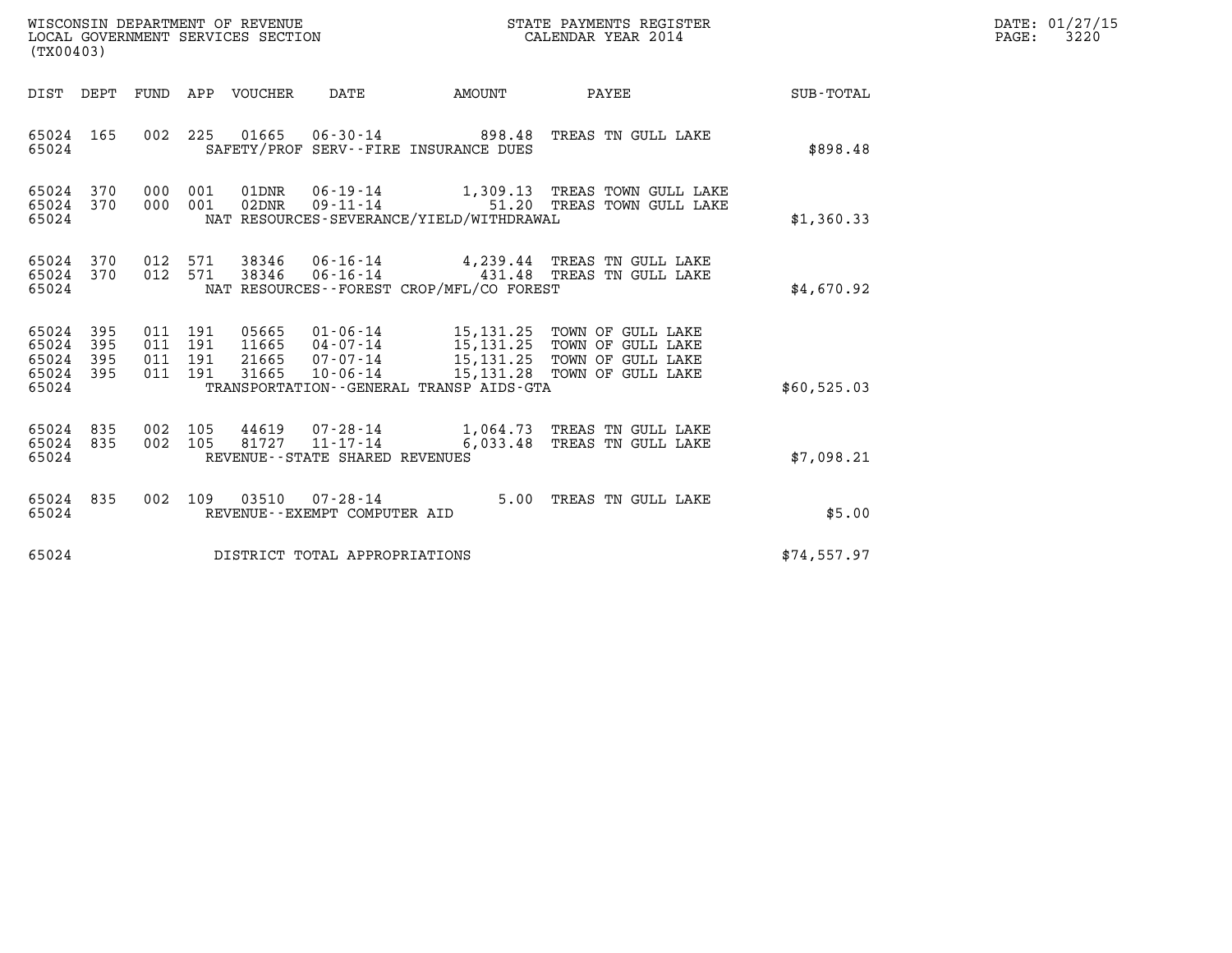| WISCONSIN DEPARTMENT OF REVENUE   | STATE PAYMENTS REGISTER | DATE: 01/27/15 |
|-----------------------------------|-------------------------|----------------|
| LOCAL GOVERNMENT SERVICES SECTION | CALENDAR YEAR 2014      | 3221<br>PAGE:  |

| (TX00403)                                                             |                          |                                                              |                                                                      |                                                    |                                                                                                                          |             |
|-----------------------------------------------------------------------|--------------------------|--------------------------------------------------------------|----------------------------------------------------------------------|----------------------------------------------------|--------------------------------------------------------------------------------------------------------------------------|-------------|
| DIST<br>DEPT                                                          |                          | FUND APP VOUCHER                                             | DATE                                                                 | AMOUNT                                             | PAYEE                                                                                                                    | SUB-TOTAL   |
| 65026<br>165<br>65026                                                 | 002                      | 225<br>01666                                                 |                                                                      | SAFETY/PROF SERV--FIRE INSURANCE DUES              | 06-30-14 4,474.42 TREAS TN LONG LAKE                                                                                     | \$4,474.42  |
| 370<br>65026<br>65026<br>370<br>65026<br>370<br>65026                 | 000<br>000<br>000        | 01DNR<br>001<br>001<br>02DNR<br>001<br>03DNR                 | 06-19-14<br>$09 - 11 - 14$<br>$11 - 04 - 14$                         | 545.35<br>NAT RESOURCES-SEVERANCE/YIELD/WITHDRAWAL | TREAS TOWN LONG LAKE<br>1,331.99 TREAS TOWN LONG LAKE<br>195.34 TREAS TOWN LONG LAKE                                     | \$2,072.68  |
| 65026<br>370<br>65026                                                 | 002                      | 503<br>16698                                                 | $01 - 30 - 14$                                                       | 69.35<br>NAT RESOURCES--AIDS IN LIEU OF TAXES      | TREAS TN LONG LAKE<br>TOWN SHARE 3.87                                                                                    | \$69.35     |
| 65026<br>65026                                                        | 370<br>012               | 571<br>38347                                                 |                                                                      | NAT RESOURCES - - FOREST CROP/MFL/CO FOREST        | 06-16-14 809.78 TREAS TN LONG LAKE                                                                                       | \$809.78    |
| 65026<br>65026                                                        | 012<br>370               | 19858<br>579                                                 | $04 - 16 - 14$                                                       | 5.28<br>NAT RESOURCES -- AIDS IN LIEU OF TAXES     | TREAS TN LONG LAKE                                                                                                       | \$5.28      |
| 65026<br>395<br>395<br>65026<br>65026<br>395<br>65026<br>395<br>65026 | 011<br>011<br>011<br>011 | 05666<br>191<br>191<br>11666<br>191<br>21666<br>191<br>31666 | $01 - 06 - 14$<br>01-06-14<br>04-07-14<br>07-07-14<br>$10 - 06 - 14$ | TRANSPORTATION - - GENERAL TRANSP AIDS - GTA       | 19,645.76 TOWN OF LONG LAKE<br>19,645.76 TOWN OF LONG LAKE<br>19,645.76 TOWN OF LONG LAKE<br>19,645.76 TOWN OF LONG LAKE | \$78,583.04 |
| 65026<br>835<br>65026<br>835<br>65026                                 | 002<br>002               | 105<br>44620<br>105<br>81728                                 | 07-28-14<br>$11 - 17 - 14$<br>REVENUE - - STATE SHARED REVENUES      |                                                    | 1,311.06 TREAS TN LONG LAKE<br>7,429.34 TREAS TN LONG LAKE                                                               | \$8,740.40  |
| 65026<br>835<br>65026                                                 | 002                      | 109<br>03511                                                 | $07 - 28 - 14$<br>REVENUE--EXEMPT COMPUTER AID                       | 9.00                                               | TREAS TN LONG LAKE                                                                                                       | \$9.00      |
| 65026                                                                 |                          |                                                              | DISTRICT TOTAL APPROPRIATIONS                                        |                                                    |                                                                                                                          | \$94,763.95 |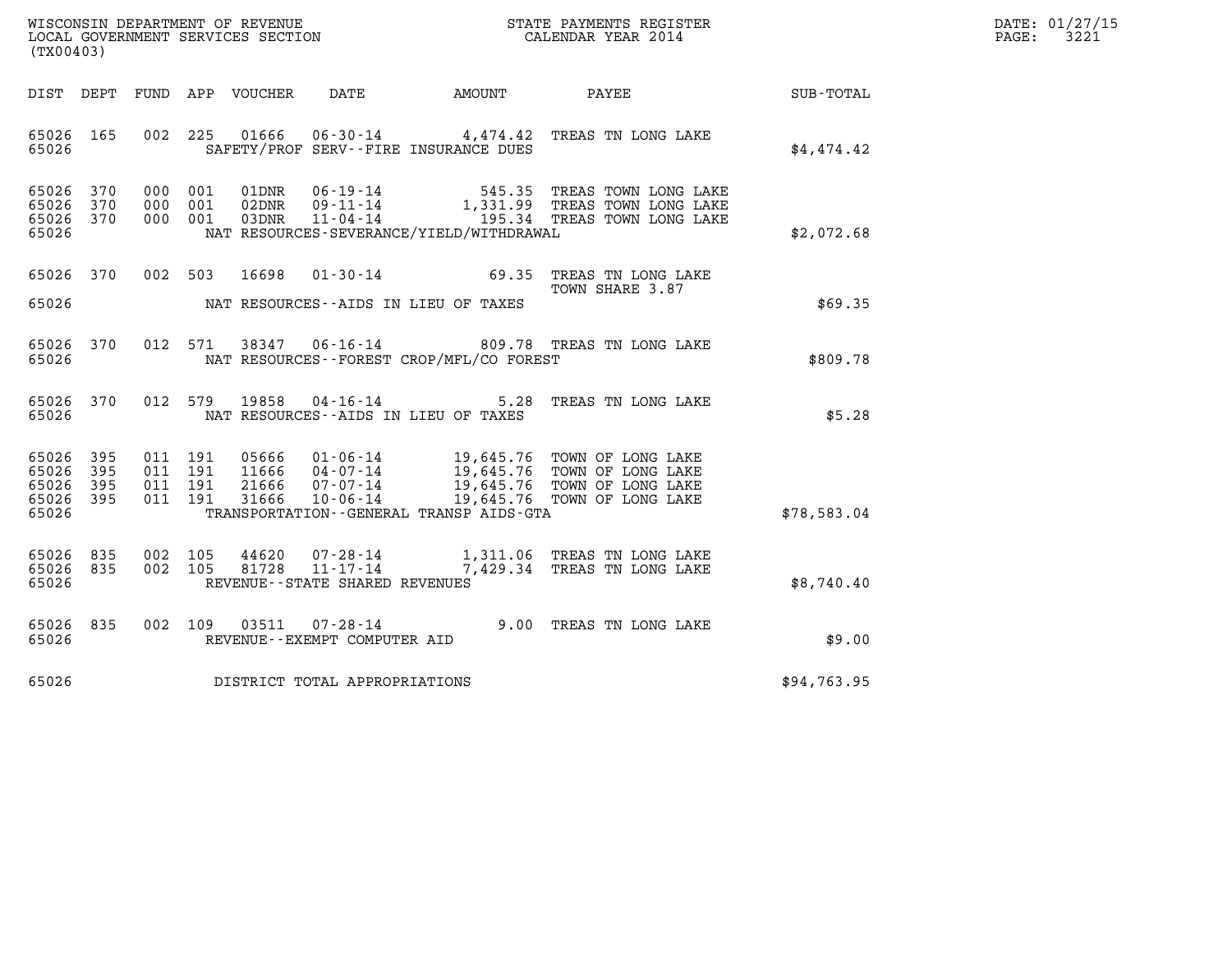| (TX00403)                                 |                            |                                          |         |                            |                                                              |                                                                                                                                                                                                                |                                                               |              | DATE: 01/27/15<br>PAGE:<br>3222 |
|-------------------------------------------|----------------------------|------------------------------------------|---------|----------------------------|--------------------------------------------------------------|----------------------------------------------------------------------------------------------------------------------------------------------------------------------------------------------------------------|---------------------------------------------------------------|--------------|---------------------------------|
|                                           |                            |                                          |         | DIST DEPT FUND APP VOUCHER | DATE                                                         | <b>AMOUNT</b>                                                                                                                                                                                                  | PAYEE                                                         | SUB-TOTAL    |                                 |
| 65028 165<br>65028                        |                            |                                          |         |                            |                                                              | 002 225 01667 06-30-14 3,953.30 TREAS TN MADGE<br>SAFETY/PROF SERV--FIRE INSURANCE DUES                                                                                                                        |                                                               | \$3,953.30   |                                 |
| 65028<br>65028<br>65028                   | 370<br>370                 | 000 001<br>000 001                       |         | 01DNR<br>02DNR             | $06 - 19 - 14$                                               | NAT RESOURCES-SEVERANCE/YIELD/WITHDRAWAL                                                                                                                                                                       | 358.90 TREAS TOWN MADGE<br>09-11-14 1,820.64 TREAS TOWN MADGE | \$2,179.54   |                                 |
| 65028 370<br>65028<br>65028               | 370                        | 012 571<br>012 571                       |         | 38348                      | 38348 06-16-14                                               | 06-16-14 1,064.72 TREAS TN MADGE<br>NAT RESOURCES--FOREST CROP/MFL/CO FOREST                                                                                                                                   | 608.48 TREAS TN MADGE                                         | \$1,673.20   |                                 |
| 65028 370<br>65028                        |                            | 012 579                                  |         | 19859                      |                                                              | 04-16-14 29.39 TREAS TN MADGE<br>NAT RESOURCES -- AIDS IN LIEU OF TAXES                                                                                                                                        |                                                               | \$29.39      |                                 |
| 65028<br>65028<br>65028<br>65028<br>65028 | 395<br>395<br>395<br>- 395 | 011 191<br>011 191<br>011 191<br>011 191 |         | 31667                      |                                                              | 05667 01-06-14 17,576.39 TOWN OF MADGE<br>11667 04-07-14 17,576.39 TOWN OF MADGE<br>21667 07-07-14 17,576.39 TOWN OF MADGE<br>10-06-14 17,576.40 TOWN OF MADGE<br>TRANSPORTATION - - GENERAL TRANSP AIDS - GTA |                                                               | \$70, 305.57 |                                 |
| 65028 395<br>65028                        |                            |                                          |         | 011 278 30279              |                                                              | 11-05-14 11,604.57 TREAS TN MADGE<br>TRANSPORTATION - - LRIP/TRIP/MSIP GRANTS                                                                                                                                  |                                                               | \$11,604.57  |                                 |
| 65028 835<br>65028<br>65028               | 835                        | 002 105<br>002 105                       |         | 44621<br>81729             | 07-28-14<br>$11 - 17 - 14$<br>REVENUE--STATE SHARED REVENUES |                                                                                                                                                                                                                | 778.21 TREAS TN MADGE<br>4,409.94 TREAS TN MADGE              | \$5,188.15   |                                 |
| 65028 835<br>65028                        |                            |                                          | 002 109 | 03512                      | 07-28-14<br>REVENUE--EXEMPT COMPUTER AID                     | 1.00 TREAS TN MADGE                                                                                                                                                                                            |                                                               | \$1.00       |                                 |
| 65028                                     |                            |                                          |         |                            | DISTRICT TOTAL APPROPRIATIONS                                |                                                                                                                                                                                                                |                                                               | \$94,934.72  |                                 |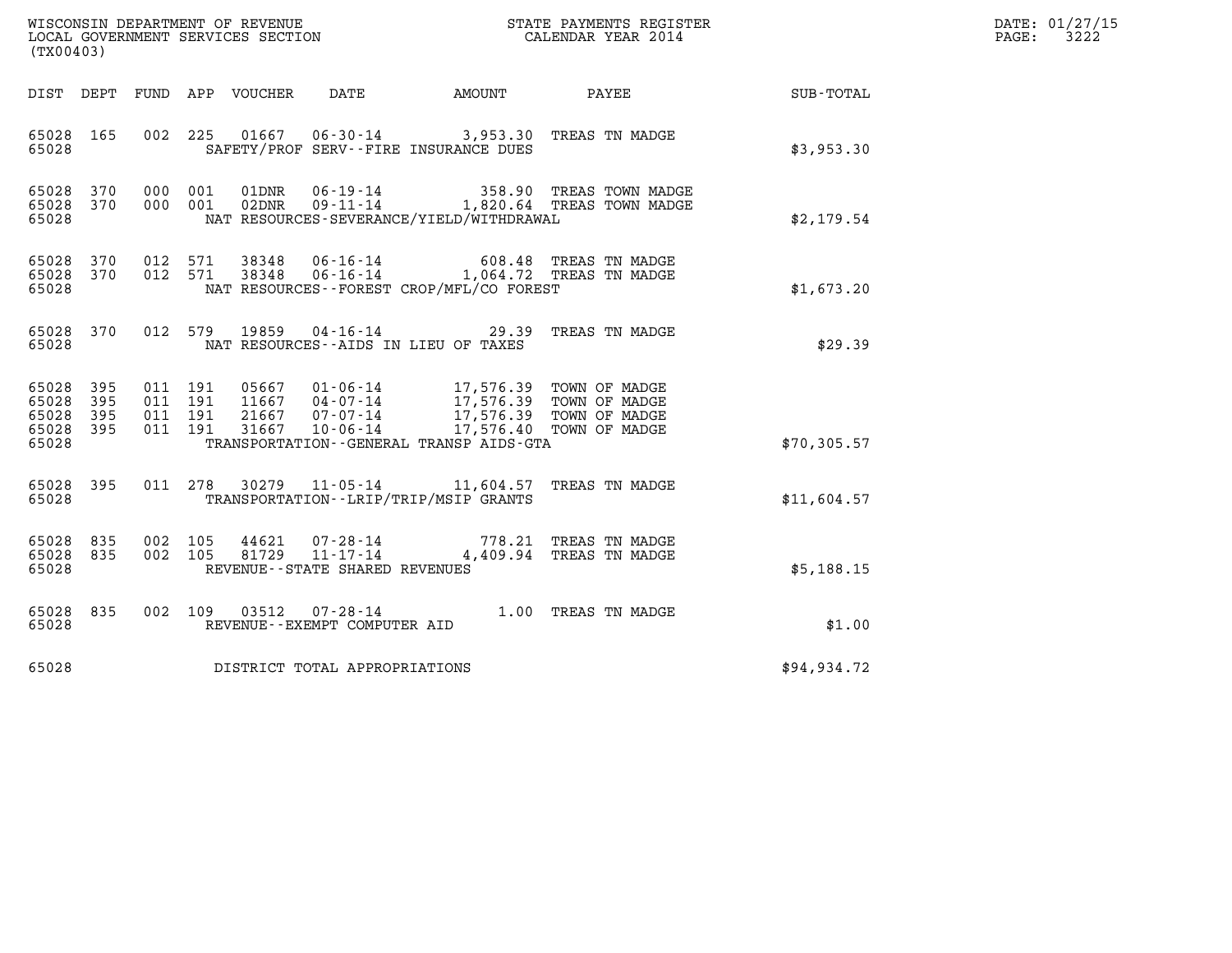| (TX00403)                                             |     |                                          |                                                                                                                                                                                                                                                               |              | DATE: 01/27/15<br>3223<br>$\mathtt{PAGE}$ : |
|-------------------------------------------------------|-----|------------------------------------------|---------------------------------------------------------------------------------------------------------------------------------------------------------------------------------------------------------------------------------------------------------------|--------------|---------------------------------------------|
|                                                       |     |                                          | DIST DEPT FUND APP VOUCHER<br>DATE<br>AMOUNT<br>PAYEE FOR THE STATE OF THE STATE OF THE STATE OF THE STATE OF THE STATE OF THE STATE OF THE STATE OF THE STATE                                                                                                | SUB-TOTAL    |                                             |
| 65030 165<br>65030                                    |     |                                          | 002 225 01668 06-30-14 10,422.35 TREAS TN MINONG<br>SAFETY/PROF SERV--FIRE INSURANCE DUES                                                                                                                                                                     | \$10,422.35  |                                             |
| 65030 370<br>65030                                    |     | 000 001                                  | 02DNR<br>09-11-14 155.05 TREAS TOWN MINONG<br>NAT RESOURCES-SEVERANCE/YIELD/WITHDRAWAL                                                                                                                                                                        | \$155.05     |                                             |
| 65030 370<br>65030 370                                |     | 002 503<br>002 503                       | 16818<br>02-05-14 44,670.52 TREAS TN MINONG<br>16818<br>02-05-14 1,152.38 TREAS TN MINONG<br>TOWN SHARE 6092.69                                                                                                                                               |              |                                             |
| 65030                                                 |     |                                          | NAT RESOURCES--AIDS IN LIEU OF TAXES                                                                                                                                                                                                                          | \$45,822.90  |                                             |
| 65030 370<br>65030 370<br>65030                       |     | 012 571<br>012 571                       | $06 - 16 - 14$<br>2,625.16 TREAS TN MINONG<br>38349<br>$06 - 16 - 14$<br>38349<br>2,408.32 TREAS TN MINONG<br>NAT RESOURCES--FOREST CROP/MFL/CO FOREST                                                                                                        | \$5,033.48   |                                             |
| 65030 370<br>65030 370<br>65030                       |     | 012 579<br>012 579                       | 19860<br>04-16-14 21.38 TREAS TN MINONG<br>04-16-14 119.20 TREAS TN MINONG<br>19860<br>NAT RESOURCES--AIDS IN LIEU OF TAXES                                                                                                                                   | \$140.58     |                                             |
| 65030 370 012 663<br>65030 370<br>65030               |     | 012 663                                  | 07-09-14 2,250.00 TREAS TN MINONG<br>12-11-14 750.00 TREAS TN MINONG<br>00010<br>01270<br>NAT RESOURCES - - LAKES MANAGEMENT GRANTS                                                                                                                           | \$3,000.00   |                                             |
| 65030 370<br>65030                                    |     |                                          | 012 678 00927 10-20-14 26,610.00 TREAS TN MINONG<br>NAT RESOURCES -- INVASIVE AOUATICE SPECIES                                                                                                                                                                | \$26,610.00  |                                             |
| 65030 395<br>65030 395<br>65030<br>65030 395<br>65030 | 395 | 011 191<br>011 191<br>011 191<br>011 191 | 05668<br>01-06-14 59,895.22 TOWN OF MINONG<br>04-07-14 59,895.22 TOWN OF MINONG<br>07-07-14 59,895.22 TOWN OF MINONG<br>11668 04-07-14<br>21668<br>07-07-14<br>31668<br>$10 - 06 - 14$<br>59,895.23 TOWN OF MINONG<br>TRANSPORTATION--GENERAL TRANSP AIDS-GTA | \$239,580.89 |                                             |
| 65030 835<br>65030 835<br>65030                       |     | 002 105<br>002 105                       | 44622<br>07-28-14<br>3,107.72 TREAS TN MINONG<br>81730<br>$11 - 17 - 14$<br>17,615.96 TREAS TN MINONG<br>REVENUE - - STATE SHARED REVENUES                                                                                                                    | \$20,723.68  |                                             |
| 65030<br>65030                                        | 835 | 002 109                                  | $07 - 28 - 14$<br>5.00 TREAS TN MINONG<br>03513<br>REVENUE--EXEMPT COMPUTER AID                                                                                                                                                                               | \$5.00       |                                             |
| 65030<br>65030                                        | 835 | 002 501                                  | 00004<br>02-03-14<br>206.54 TREAS TN MINONG<br>DOA-PAYMENT FOR MUNICIPAL SERVICES AID                                                                                                                                                                         | \$206.54     |                                             |
| 65030                                                 |     |                                          | DISTRICT TOTAL APPROPRIATIONS                                                                                                                                                                                                                                 | \$351,700.47 |                                             |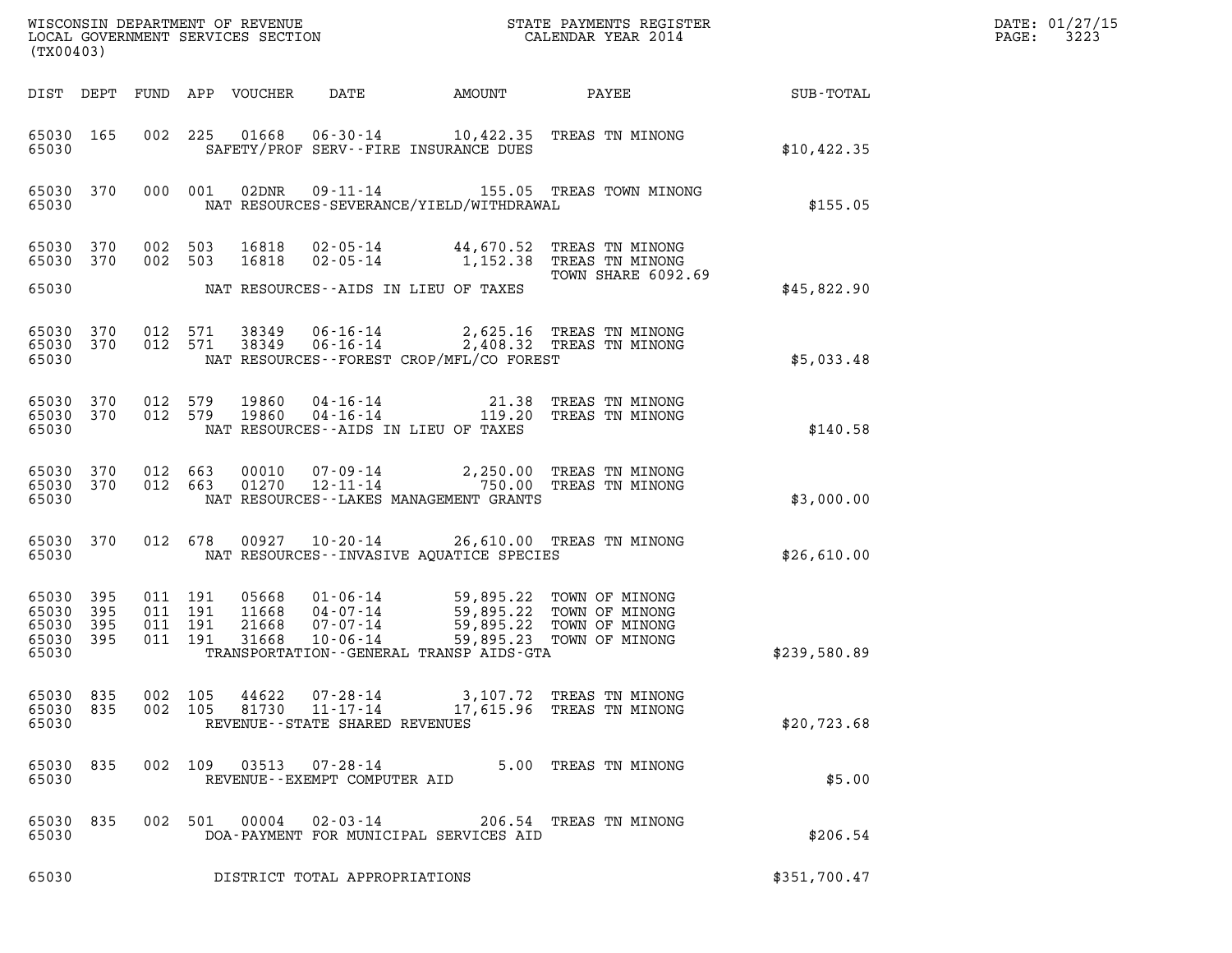| (TX00403)                       |           |                                         |                               |                                   |                                          | %WISCONSIN DEPARTMENT OF REVENUE $$\tt STATE~PAYMEMTS~REGISTER~LOCAL~GOVERNMEMST~SERVICES~SECTION~CALENDAR~YEAR~2014$                                                                |              | DATE: 01/27/15<br>$\mathtt{PAGE:}$<br>3224 |
|---------------------------------|-----------|-----------------------------------------|-------------------------------|-----------------------------------|------------------------------------------|--------------------------------------------------------------------------------------------------------------------------------------------------------------------------------------|--------------|--------------------------------------------|
|                                 |           |                                         |                               |                                   |                                          | DIST DEPT FUND APP VOUCHER DATE AMOUNT PAYEE TOTAL                                                                                                                                   |              |                                            |
| 65032 165<br>65032              |           |                                         |                               |                                   | SAFETY/PROF SERV--FIRE INSURANCE DUES    | 002 225 01669 06-30-14 1,886.80 TREAS TN SARONA                                                                                                                                      | \$1,886.80   |                                            |
| 65032                           |           |                                         |                               |                                   | NAT RESOURCES-SEVERANCE/YIELD/WITHDRAWAL | 65032 370 000 001 01DNR 06-19-14 2,705.60 TREAS TOWN SARONA                                                                                                                          | \$2,705.60   |                                            |
| 65032                           |           |                                         |                               |                                   | NAT RESOURCES--AIDS IN LIEU OF TAXES     | 65032 370 002 503 16819 02-05-14 1,033.75 TREAS TN SARONA<br>TOWN SHARE 76.13<br>TOWN SHARE 76.13                                                                                    | \$1,033.75   |                                            |
| 65032 370<br>65032              |           | 65032 370 012 571                       | 012 571                       |                                   | NAT RESOURCES--FOREST CROP/MFL/CO FOREST |                                                                                                                                                                                      | \$1,256.04   |                                            |
| 65032 370<br>65032 370<br>65032 |           | 65032 370 012 579<br>012 579<br>012 579 |                               |                                   | NAT RESOURCES--AIDS IN LIEU OF TAXES     | 19861  04-16-14  20.99 TREAS TN SARONA<br>19861  04-16-14  2.33 TREAS TN SARONA<br>19861  04-16-14  209.90 TREAS TN SARONA                                                           | \$233.22     |                                            |
| 65032 395<br>65032 395<br>65032 | 65032 395 | 65032 395 011 191                       | 011 191<br>011 191<br>011 191 |                                   | TRANSPORTATION--GENERAL TRANSP AIDS-GTA  | 05669  01-06-14  20,307.32  TOWN OF SARONA<br>11669  04-07-14  20,307.32  TOWN OF SARONA<br>21669  07-07-14  20,307.32  TOWN OF SARONA<br>31669  10-06-14  20,307.33  TOWN OF SARONA | \$81, 229.29 |                                            |
|                                 |           | 65032 and the state of $\sim$           |                               |                                   | TRANSPORTATION - - LRIP/TRIP/MSIP GRANTS | 65032 395 011 278 00662 01-10-14 11,604.57 TREAS TN SARONA                                                                                                                           | \$11,604.57  |                                            |
| 65032 835<br>65032              |           | 65032 835 002 105                       | 002 105                       | REVENUE - - STATE SHARED REVENUES |                                          | $\begin{array}{cccc} 44623 & 07\text{-}28\text{-}14 & 1,162.72 & \text{TREAS TN SARONA} \\ 81731 & 11\text{-}17\text{-}14 & 6,580.68 & \text{TREAS TN SARONA} \end{array}$           | \$7,743.40   |                                            |
|                                 |           | 65032 and the state of $\sim$           |                               | REVENUE--EXEMPT COMPUTER AID      |                                          | 65032 835 002 109 03514 07-28-14 8.00 TREAS TN SARONA                                                                                                                                | \$8.00       |                                            |
| 65032                           |           |                                         |                               | DISTRICT TOTAL APPROPRIATIONS     |                                          |                                                                                                                                                                                      | \$107,700.67 |                                            |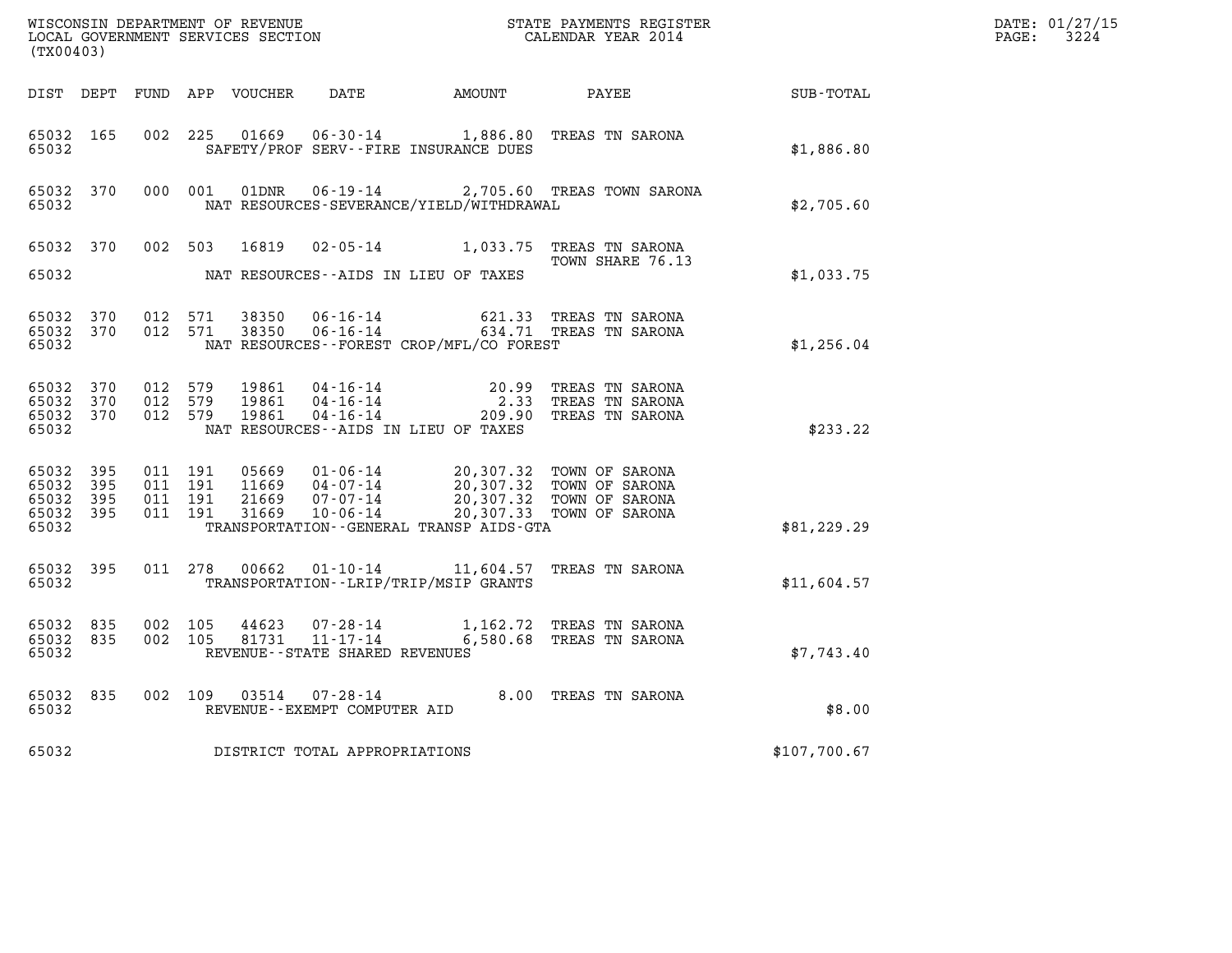| WISCONSIN DEPARTMENT OF REVENUE   | STATE PAYMENTS REGISTER | DATE: 01/27/15 |
|-----------------------------------|-------------------------|----------------|
| LOCAL GOVERNMENT SERVICES SECTION | CALENDAR YEAR 2014      | 3225<br>PAGE:  |

|                                           | WISCONSIN DEPARTMENT OF REVENUE<br>LOCAL GOVERNMENT SERVICES SECTION<br>(TX00403) |                          |                          |                                  |                                                                       |                                              | STATE PAYMENTS REGISTER<br>CALENDAR YEAR 2014                                                                    |              |
|-------------------------------------------|-----------------------------------------------------------------------------------|--------------------------|--------------------------|----------------------------------|-----------------------------------------------------------------------|----------------------------------------------|------------------------------------------------------------------------------------------------------------------|--------------|
| DIST                                      | DEPT                                                                              | FUND                     | APP                      | VOUCHER                          | DATE                                                                  | AMOUNT                                       | PAYEE                                                                                                            | SUB-TOTAL    |
| 65034<br>65034                            | 165                                                                               | 002                      | 225                      | 01670                            | SAFETY/PROF SERV--FIRE INSURANCE DUES                                 | $06 - 30 - 14$ 2,839.19                      | TREAS TN SPOONER                                                                                                 | \$2,839.19   |
| 65034                                     | 370                                                                               | 002                      | 503                      | 17261                            | $05 - 23 - 14$                                                        | 1,621.63                                     | TREAS TN SPOONER<br>TOWN SHARE 125.78                                                                            |              |
| 65034                                     |                                                                                   |                          |                          |                                  | NAT RESOURCES -- AIDS IN LIEU OF TAXES                                |                                              |                                                                                                                  | \$1,621.63   |
| 65034<br>65034                            | 370                                                                               |                          | 012 571                  | 38351                            | $06 - 16 - 14$                                                        | NAT RESOURCES -- FOREST CROP/MFL/CO FOREST   | 223.54 TREAS TN SPOONER                                                                                          | \$223.54     |
| 65034<br>65034<br>65034                   | 370<br>370                                                                        | 012<br>012               | 579<br>579               | 19862<br>19862                   | 04 - 16 - 14<br>04 - 16 - 14<br>NAT RESOURCES - AIDS IN LIEU OF TAXES | 5.16<br>70.68                                | TREAS TN SPOONER<br>TREAS TN SPOONER                                                                             | \$75.84      |
| 65034<br>65034<br>65034<br>65034<br>65034 | 395<br>395<br>395<br>395                                                          | 011<br>011<br>011<br>011 | 191<br>191<br>191<br>191 | 05670<br>11670<br>21670<br>31670 | $01 - 06 - 14$<br>$04 - 07 - 14$<br>$07 - 07 - 14$<br>$10 - 06 - 14$  | TRANSPORTATION - - GENERAL TRANSP AIDS - GTA | 12,162.16 TOWN OF SPOONER<br>12,162.16 TOWN OF SPOONER<br>12,162.16 TOWN OF SPOONER<br>12,162.18 TOWN OF SPOONER | \$48,648.66  |
| 65034<br>65034<br>65034                   | 835<br>835                                                                        | 002<br>002               | 105<br>105               | 44624<br>81732                   | $07 - 28 - 14$<br>$11 - 17 - 14$<br>REVENUE - - STATE SHARED REVENUES | 8,800.43                                     | 1,553.53 TREAS TN SPOONER<br>TREAS TN SPOONER                                                                    | \$10,353.96  |
| 65034<br>65034                            | 835                                                                               | 002                      | 109                      | 03515                            | $07 - 28 - 14$<br>REVENUE--EXEMPT COMPUTER AID                        |                                              | 6.00 TREAS TN SPOONER                                                                                            | \$6.00       |
| 65034<br>65034                            | 835                                                                               | 002                      | 501                      | 00004                            | $02 - 03 - 14$                                                        | DOA-PAYMENT FOR MUNICIPAL SERVICES AID       | 293.28 TREAS TN SPOONER                                                                                          | \$293.28     |
| 65034<br>65034                            | 835                                                                               | 021                      | 363                      | 36395                            | $03 - 24 - 14$<br>REVENUE--LOTTERY CREDIT -                           |                                              | 1,197.72 TREAS TN SPOONER                                                                                        | \$1,197.72   |
| 65034                                     |                                                                                   |                          |                          |                                  | DISTRICT TOTAL APPROPRIATIONS                                         |                                              |                                                                                                                  | \$65, 259.82 |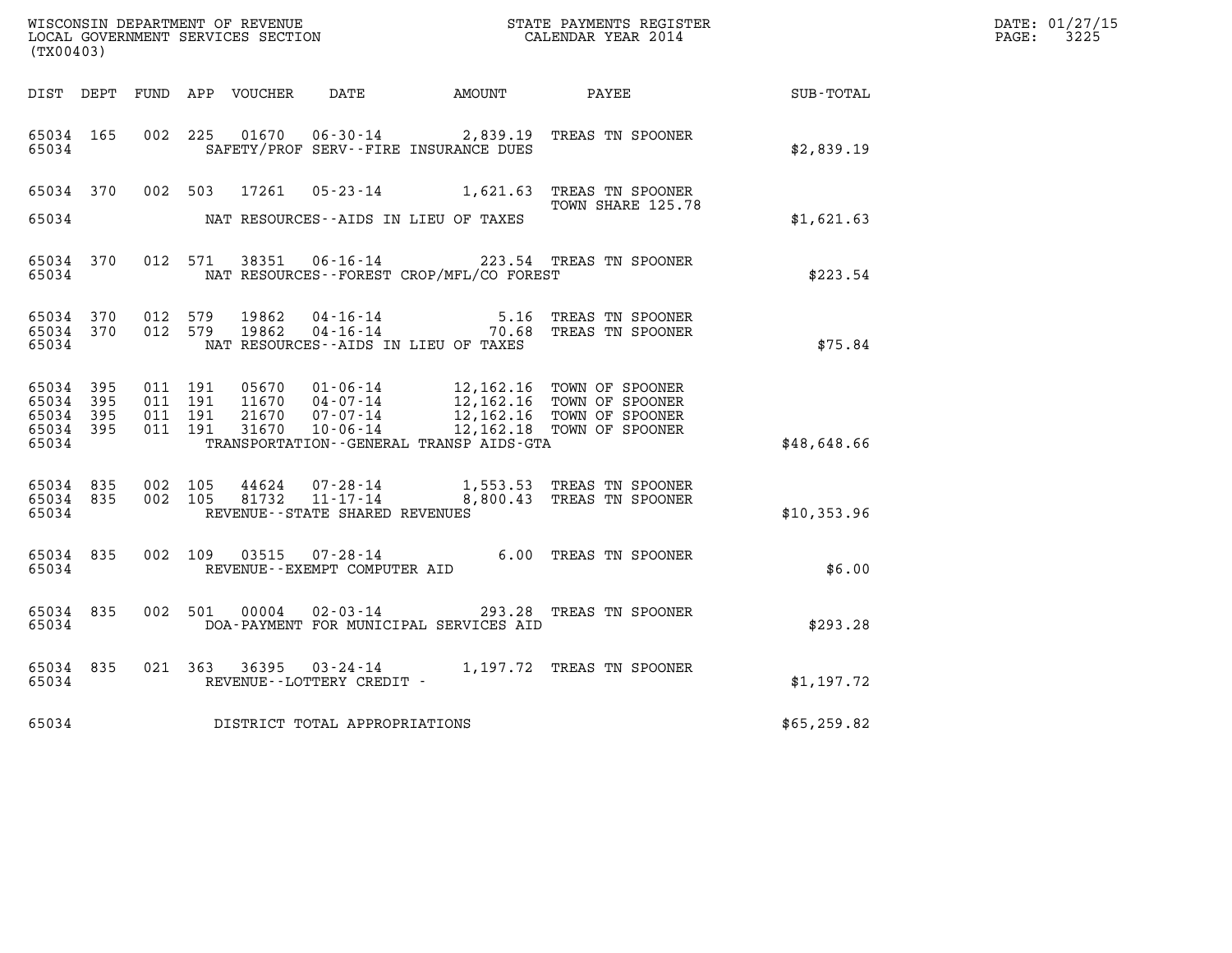| WISCONSIN DEPARTMENT OF REVENUE   | STATE PAYMENTS REGISTER | DATE: 01/27/15 |
|-----------------------------------|-------------------------|----------------|
| LOCAL GOVERNMENT SERVICES SECTION | CALENDAR YEAR 2014      | 3226<br>PAGE:  |

| WISCONSIN DEPARTMENT OF REVENUE<br>LOCAL GOVERNMENT SERVICES SECTION<br>(TYO0403)<br>(TX00403) |  |  |  |  |                                     |                                             |                                                                                                                                                                                                                                                                            | $\mathbb{E} \mathbf{R}$ | DATE: 01/27/15<br>$\mathtt{PAGE:}$<br>3226 |
|------------------------------------------------------------------------------------------------|--|--|--|--|-------------------------------------|---------------------------------------------|----------------------------------------------------------------------------------------------------------------------------------------------------------------------------------------------------------------------------------------------------------------------------|-------------------------|--------------------------------------------|
|                                                                                                |  |  |  |  |                                     |                                             | DIST DEPT FUND APP VOUCHER DATE AMOUNT PAYEE                                                                                                                                                                                                                               | SUB-TOTAL               |                                            |
| 65036 165<br>65036                                                                             |  |  |  |  |                                     | SAFETY/PROF SERV--FIRE INSURANCE DUES       | 002 225 01671 06-30-14 1,024.26 TREAS TN SPRING BROOK                                                                                                                                                                                                                      | \$1,024.26              |                                            |
| 65036 370<br>65036 370<br>65036 370<br>65036                                                   |  |  |  |  |                                     | NAT RESOURCES-SEVERANCE/YIELD/WITHDRAWAL    | 000 001 01DNR 06-19-14 339.72 TREAS TOWN SPRINGBROOK<br>000 001 02DNR 09-11-14 5,630.95 TREAS TOWN SPRINGBROOK<br>000 001 03DNR 11-04-14 265.00 TREAS TOWN SPRINGBROOK                                                                                                     | \$6,235.67              |                                            |
| 65036                                                                                          |  |  |  |  |                                     | NAT RESOURCES--AIDS IN LIEU OF TAXES        | 65036 370 002 503 16820 02-05-14 4,247.91 TREAS TN SPRING BROOK                                                                                                                                                                                                            | \$4,247.91              |                                            |
| 65036 370<br>65036 370<br>65036                                                                |  |  |  |  |                                     | NAT RESOURCES - - FOREST CROP/MFL/CO FOREST | 012 571 38352 06-16-14 2,242.56 TREAS TN SPRING BROOK<br>012 571 38352 06-16-14 546.62 TREAS TN SPRING BROOK                                                                                                                                                               | \$2,789.18              |                                            |
| 65036                                                                                          |  |  |  |  |                                     | NAT RESOURCES--AIDS IN LIEU OF TAXES        | $\begin{array}{cccccc} 65036 & 370 & 012 & 579 & 19863 & 04\cdot 16\cdot 14 & & & & 3.44 & \text{TREAS TN SPRING BROOK} \\ 65036 & 370 & 012 & 579 & 19863 & 04\cdot 16\cdot 14 & & & & 34.40 & \text{TREAS TN SPRING BROOK} \end{array}$                                  | \$37.84                 |                                            |
| 65036 395<br>65036 395<br>65036 395<br>65036 395<br>65036                                      |  |  |  |  |                                     |                                             | 011 191 05671 01-06-14 17,809.26 TOWN OF SPRINGBROOK<br>011 191 11671 04-07-14 17,809.26 TOWN OF SPRINGBROOK<br>011 191 31671 10-06-14 17,809.26 TOWN OF SPRINGBROOK<br>011 191 31671 10-06-14 17,809.27 TOWN OF SPRINGBROOK<br>TRANSPORTATION - GENERAL TRANSP AIDS - GTA | \$71, 237.05            |                                            |
| 65036 835<br>65036 835<br>65036                                                                |  |  |  |  | REVENUE - - STATE SHARED REVENUES   |                                             | 002 105 44625 07-28-14 3,721.24 TREAS TN SPRING BROOK<br>002 105 81733 11-17-14 21,087.03 TREAS TN SPRING BROOK                                                                                                                                                            | \$24,808.27             |                                            |
| 65036 835<br>65036                                                                             |  |  |  |  |                                     |                                             | 002 109 03516 07-28-14 2.00 TREAS TN SPRING BROOK<br>REVENUE--EXEMPT COMPUTER AID                                                                                                                                                                                          | \$2.00                  |                                            |
|                                                                                                |  |  |  |  | 65036 DISTRICT TOTAL APPROPRIATIONS |                                             |                                                                                                                                                                                                                                                                            | \$110,382.18            |                                            |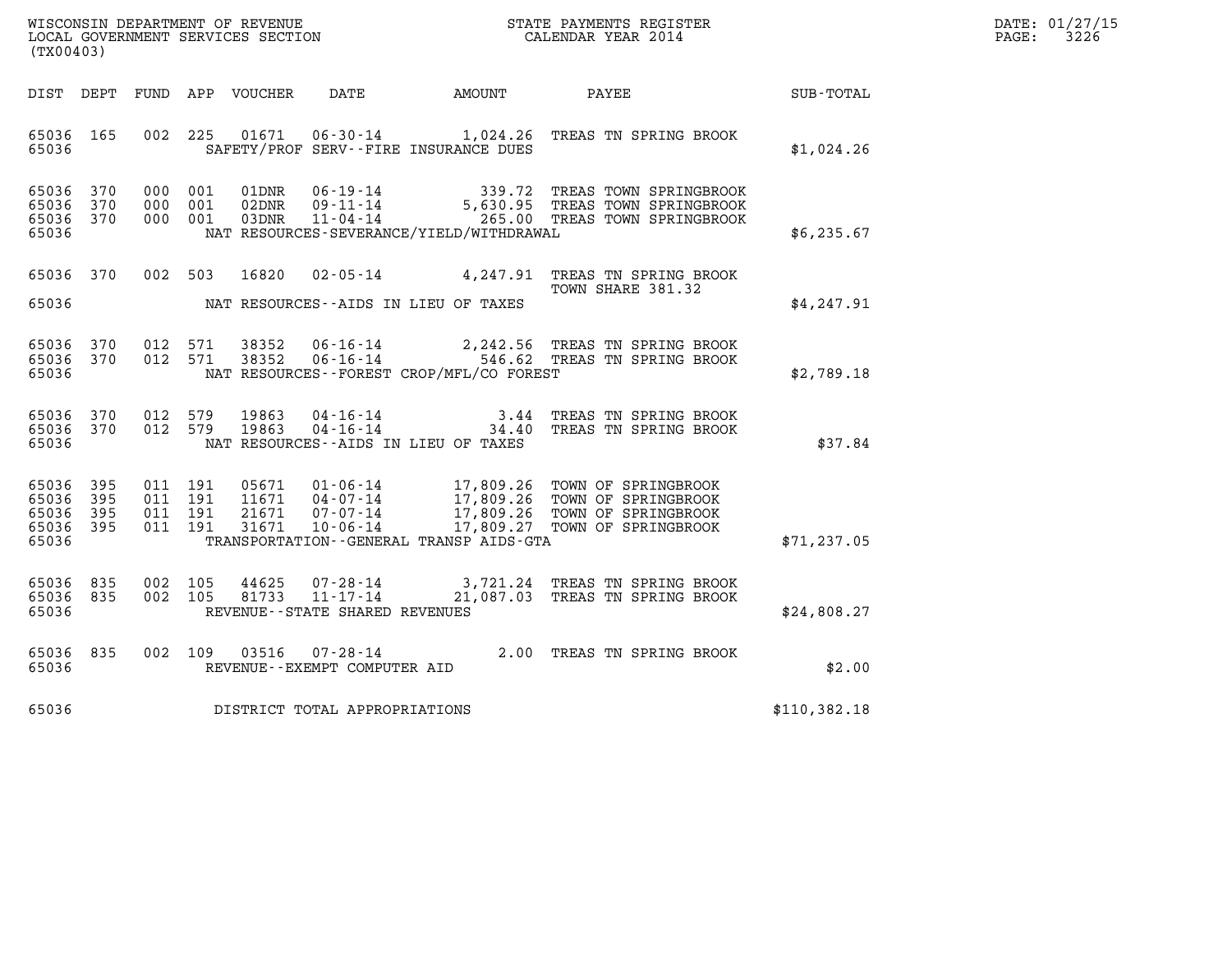| WISCONSIN DEPARTMENT OF REVENUE   | STATE PAYMENTS REGISTER | DATE: 01/27/15 |
|-----------------------------------|-------------------------|----------------|
| LOCAL GOVERNMENT SERVICES SECTION | CALENDAR YEAR 2014      | 3227<br>PAGE:  |

| (TX00403)                                             |       |                    |                |                                     |                                              |                                                                                                                                                                                                                                                                                                                                                    |              | DATE: 01/27/15<br>$\mathtt{PAGE:}$<br>3227 |
|-------------------------------------------------------|-------|--------------------|----------------|-------------------------------------|----------------------------------------------|----------------------------------------------------------------------------------------------------------------------------------------------------------------------------------------------------------------------------------------------------------------------------------------------------------------------------------------------------|--------------|--------------------------------------------|
|                                                       |       |                    |                |                                     |                                              | DIST DEPT FUND APP VOUCHER DATE AMOUNT PAYEE                                                                                                                                                                                                                                                                                                       | SUB-TOTAL    |                                            |
| 65038 165<br>65038                                    |       |                    |                |                                     | SAFETY/PROF SERV--FIRE INSURANCE DUES        | 002 225 01672 06-30-14 503.15 TREAS TN STINNETT                                                                                                                                                                                                                                                                                                    | \$503.15     |                                            |
|                                                       |       |                    |                |                                     |                                              | 65038 370 002 503 16821 02-05-14 276.89 TREAS TN STINNETT<br>TOWN SHARE 0.00                                                                                                                                                                                                                                                                       |              |                                            |
| 65038                                                 |       |                    |                |                                     | NAT RESOURCES--AIDS IN LIEU OF TAXES         |                                                                                                                                                                                                                                                                                                                                                    | \$276.89     |                                            |
| 65038 370<br>65038 370<br>65038                       |       |                    |                |                                     | NAT RESOURCES--FOREST CROP/MFL/CO FOREST     | 012 571 38353 06-16-14 4,329.31 TREAS TN STINNETT<br>012 571 38353 06-16-14 207.60 TREAS TN STINNETT                                                                                                                                                                                                                                               | \$4,536.91   |                                            |
| 65038 395<br>65038                                    |       |                    |                | TRANSPORTATION--FLOOD DAMAGE AID    |                                              | 011 174 34005 12-16-14 7,078.50 TREAS TN STINNETT                                                                                                                                                                                                                                                                                                  | \$7,078.50   |                                            |
| 65038 395<br>65038 395<br>65038<br>65038 395<br>65038 | - 395 |                    |                |                                     | TRANSPORTATION - - GENERAL TRANSP AIDS - GTA | $\begin{array}{cccc} 011 & 191 & 05672 & 01\cdot 06\cdot 14 & 8\,, 445\,.37 & \text{TOWN OF STINNETT} \\ 011 & 191 & 11672 & 04\cdot 07\cdot 14 & 8\,, 445\,.37 & \text{TOWN OF STINNETT} \\ 011 & 191 & 21672 & 07\cdot 07\cdot 14 & 8\,, 445\,.37 & \text{TOWN OF STINNETT} \\ 011 & 191 & 31672 & 10\cdot 06\cdot 14 & 8\,, 445\,.38 & \text{T$ | \$33,781.49  |                                            |
| 65038 395<br>65038                                    |       |                    |                |                                     | TRANSPORTATION--LRIP/TRIP/MSIP GRANTS        | 011 278 33236 12-05-14 11,881.46 TREAS TN STINNETT                                                                                                                                                                                                                                                                                                 | \$11,881.46  |                                            |
| 65038 505<br>65038                                    |       |                    |                |                                     | DOA--TRANSMISSION LINE FEE DISTRIBUTION      | 002 174 58920 04-30-14 35,537.00 TREAS TN STINNETT                                                                                                                                                                                                                                                                                                 | \$35,537.00  |                                            |
| 65038<br>65038                                        | 511   |                    |                |                                     | GOVT ACCOUNTABILITY BD--ELECTION AID         | 020 180 00135 11-21-14 6,000.00 TREAS TN STINNETT                                                                                                                                                                                                                                                                                                  | \$6,000.00   |                                            |
| 65038 835<br>65038 835<br>65038                       |       | 002 105<br>002 105 | 44626<br>81734 | REVENUE - - STATE SHARED REVENUES   |                                              | 07-28-14 3,151.48 TREAS TN STINNETT<br>11-17-14 17,858.40 TREAS TN STINNETT                                                                                                                                                                                                                                                                        | \$21,009.88  |                                            |
|                                                       |       |                    |                | 65038 DISTRICT TOTAL APPROPRIATIONS |                                              |                                                                                                                                                                                                                                                                                                                                                    | \$120,605.28 |                                            |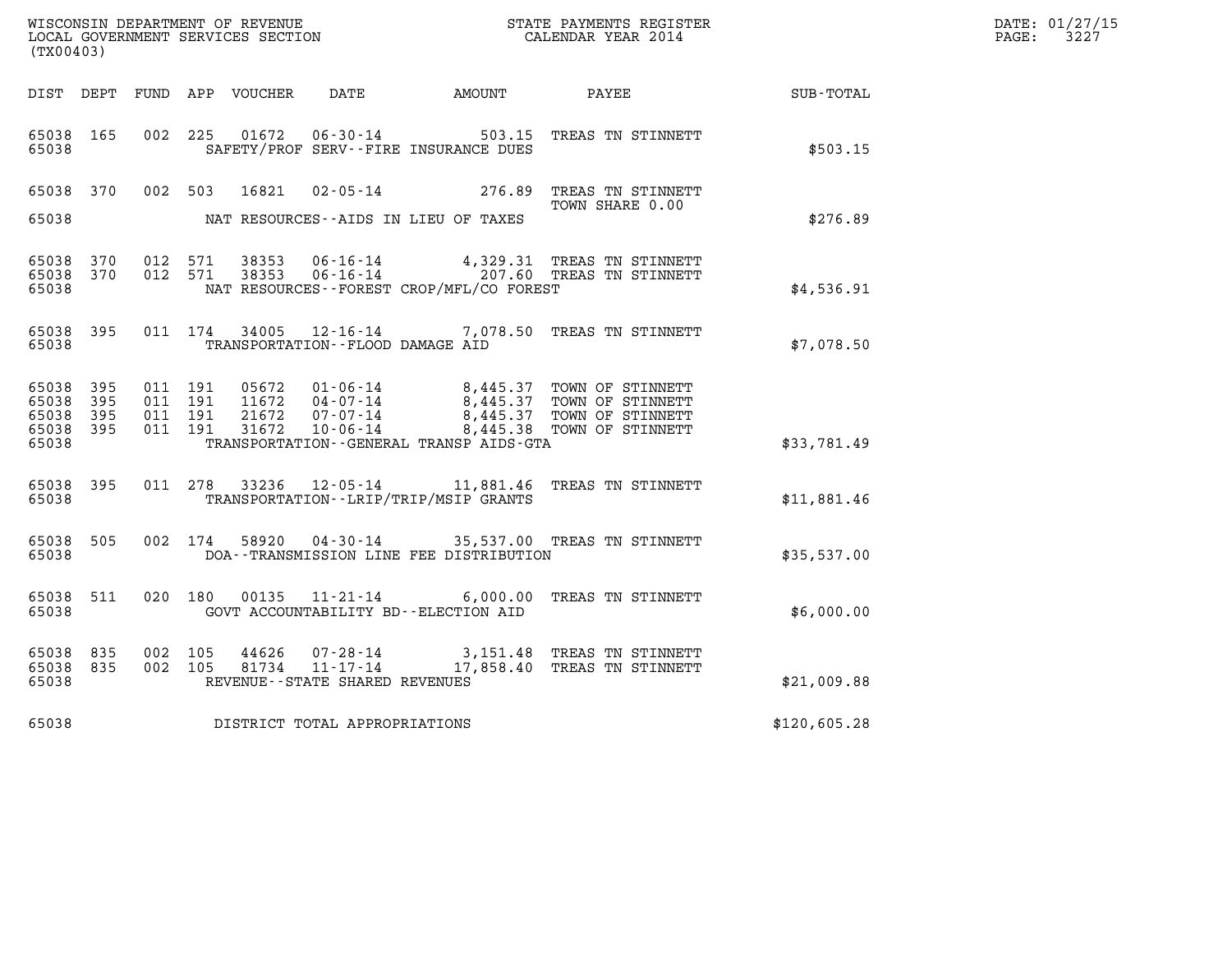| (TX00403)                                 |                          |                                          |         | WISCONSIN DEPARTMENT OF REVENUE<br>LOCAL GOVERNMENT SERVICES SECTION |                                                        |                                          | STATE PAYMENTS REGISTER<br>CALENDAR YEAR 2014                                                                                                                                           |               | DATE: 01/27/15<br>$\mathtt{PAGE:}$<br>3228 |
|-------------------------------------------|--------------------------|------------------------------------------|---------|----------------------------------------------------------------------|--------------------------------------------------------|------------------------------------------|-----------------------------------------------------------------------------------------------------------------------------------------------------------------------------------------|---------------|--------------------------------------------|
|                                           |                          |                                          |         | DIST DEPT FUND APP VOUCHER DATE                                      |                                                        | AMOUNT                                   | PAYEE                                                                                                                                                                                   | SUB-TOTAL     |                                            |
| 65040 165<br>65040                        |                          |                                          |         |                                                                      |                                                        | SAFETY/PROF SERV--FIRE INSURANCE DUES    | 002 225 01673 06-30-14 1,743.05 TREAS TN STONE LAKE                                                                                                                                     | \$1,743.05    |                                            |
| 65040 370<br>65040                        |                          |                                          | 000 001 |                                                                      |                                                        | NAT RESOURCES-SEVERANCE/YIELD/WITHDRAWAL | 03DNR  11-04-14   12,862.79   TREAS TOWN STONE LAKE                                                                                                                                     | \$12,862.79   |                                            |
| 65040 370<br>65040<br>65040               | 370                      | 012 571<br>012 571                       |         | 38354<br>38354                                                       |                                                        | NAT RESOURCES--FOREST CROP/MFL/CO FOREST | 06-16-14 593.57 TREAS TN STONE LAKE<br>06-16-14 1,845.05 TREAS TN STONE LAKE                                                                                                            | \$2,438.62    |                                            |
| 65040 370<br>65040                        |                          |                                          | 012 579 | 19864                                                                |                                                        | NAT RESOURCES - - AIDS IN LIEU OF TAXES  | 04-16-14 37.20 TREAS TN STONE LAKE                                                                                                                                                      | \$37.20       |                                            |
| 65040<br>65040<br>65040<br>65040<br>65040 | 395<br>395<br>395<br>395 | 011 191<br>011 191<br>011 191<br>011 191 |         | 05673<br>11673<br>21673<br>31673                                     | 07-07-14<br>$10 - 06 - 14$                             | TRANSPORTATION--GENERAL TRANSP AIDS-GTA  | 01-06-14 20,185.59 TOWN OF STONE LAKE<br>04-07-14 20,185.59 TOWN OF STONE LAKE<br>07-07-14 20,185.59 TOWN OF STONE LAKE<br>20,185.59 TOWN OF STONE LAKE<br>20,185.61 TOWN OF STONE LAKE | \$80,742.38   |                                            |
| 65040 835<br>65040<br>65040               | 835                      | 002 105                                  | 002 105 | 81735                                                                | $11 - 17 - 14$<br>REVENUE - - STATE SHARED REVENUES    |                                          | 44627 07-28-14 1,084.33 TREAS TN STONE LAKE<br>6,144.53 TREAS TN STONE LAKE                                                                                                             | \$7,228.86    |                                            |
| 65040 835<br>65040                        |                          |                                          |         |                                                                      | 002 109 03517 07-28-14<br>REVENUE--EXEMPT COMPUTER AID |                                          | 77.00 TREAS TN STONE LAKE                                                                                                                                                               | \$77.00       |                                            |
| 65040                                     |                          |                                          |         |                                                                      | DISTRICT TOTAL APPROPRIATIONS                          |                                          |                                                                                                                                                                                         | \$105, 129.90 |                                            |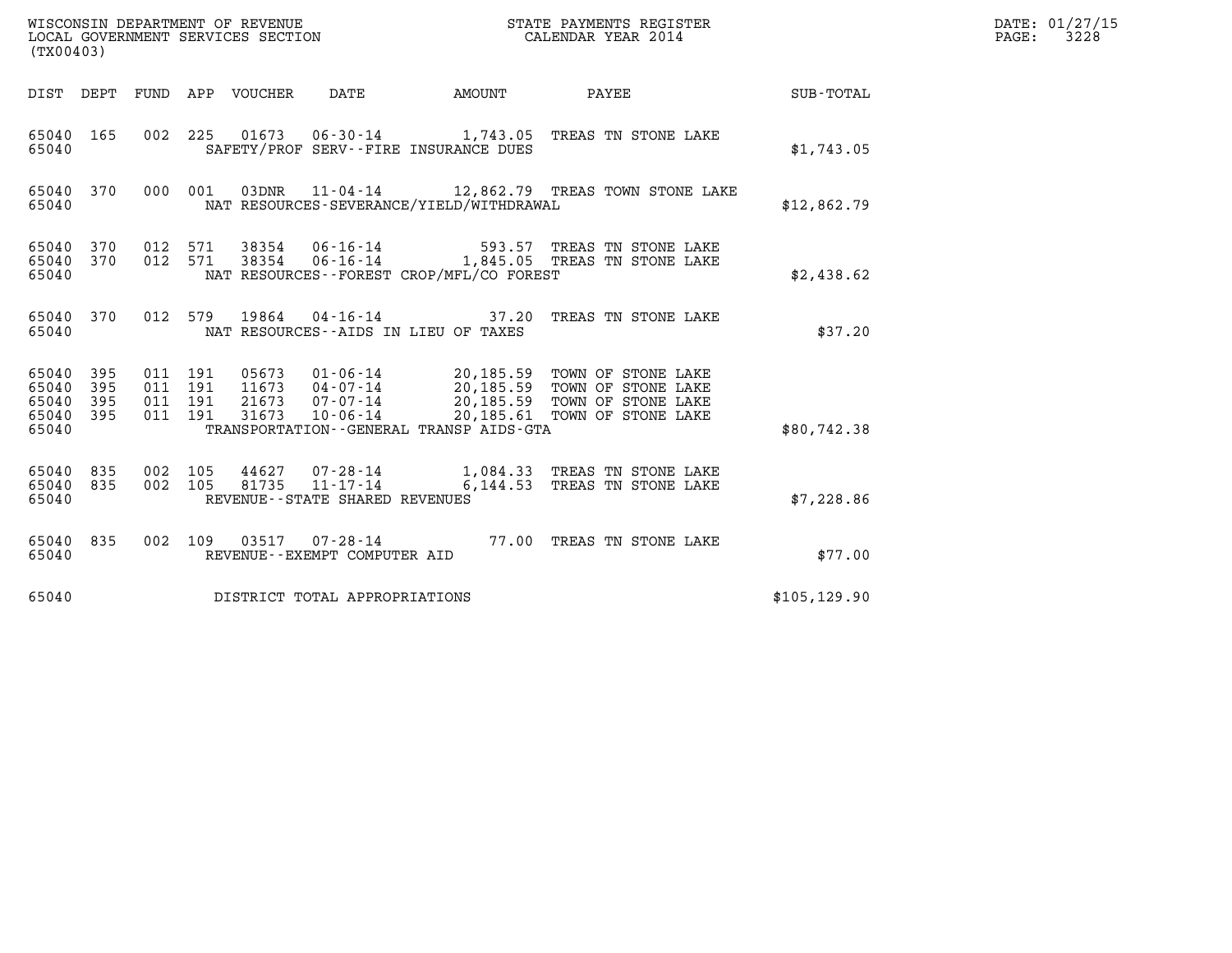| (TX00403)                                         |             |                                          |  |                            | WISCONSIN DEPARTMENT OF REVENUE<br>LOCAL GOVERNMENT SERVICES SECTION  |                                                                                                    | STATE PAYMENTS REGISTER<br>CALENDAR YEAR 2014      |              | DATE: 01/27/15<br>PAGE:<br>3229 |
|---------------------------------------------------|-------------|------------------------------------------|--|----------------------------|-----------------------------------------------------------------------|----------------------------------------------------------------------------------------------------|----------------------------------------------------|--------------|---------------------------------|
|                                                   |             |                                          |  | DIST DEPT FUND APP VOUCHER | DATE                                                                  | AMOUNT                                                                                             | PAYEE                                              | SUB-TOTAL    |                                 |
| 65042 165<br>65042                                |             |                                          |  |                            |                                                                       | 002 225 01674 06-30-14 3,414.22 TREAS TN TREGO<br>SAFETY/PROF SERV--FIRE INSURANCE DUES            |                                                    | \$3,414.22   |                                 |
| 65042 370<br>65042                                |             | 000 001                                  |  | 02DNR                      |                                                                       | NAT RESOURCES-SEVERANCE/YIELD/WITHDRAWAL                                                           | 09-11-14 44.95 TREAS TOWN TREGO                    | \$44.95      |                                 |
| 65042 370<br>65042 370                            |             | 002 503<br>002 503                       |  | 17262<br>17262             | $05 - 23 - 14$                                                        | $05 - 23 - 14$ 1, 281.28                                                                           | TREAS TN TREGO<br>214.03 TREAS TN TREGO            |              |                                 |
| 65042                                             |             |                                          |  |                            |                                                                       | NAT RESOURCES -- AIDS IN LIEU OF TAXES                                                             | TOWN SHARE 124.50                                  | \$1,495.31   |                                 |
| 65042 370<br>65042                                |             | 012 571                                  |  | 38355                      |                                                                       | 06-16-14 696.58 TREAS TN TREGO<br>NAT RESOURCES - - FOREST CROP/MFL/CO FOREST                      |                                                    | \$696.58     |                                 |
| 65042 370<br>65042                                |             | 012 579                                  |  | 19865                      |                                                                       | 04-16-14 159.32 TREAS TN TREGO<br>NAT RESOURCES - - AIDS IN LIEU OF TAXES                          |                                                    | \$159.32     |                                 |
| 65042<br>65042 395<br>65042<br>65042 395<br>65042 | 395<br>-395 | 011 191<br>011 191<br>011 191<br>011 191 |  | 21674<br>31674             | 05674 01-06-14<br>11674  04-07-14<br>07-07-14<br>10-06-14             | 27,102.89 TOWN OF TREGO<br>27,102.89 TOWN OF TREGO<br>TRANSPORTATION - - GENERAL TRANSP AIDS - GTA | 27,102.89 TOWN OF TREGO<br>27,102.90 TOWN OF TREGO | \$108,411.57 |                                 |
| 65042 835<br>65042 835<br>65042                   |             | 002 105<br>002 105                       |  | 44628<br>81736             | $07 - 28 - 14$<br>$11 - 17 - 14$<br>REVENUE - - STATE SHARED REVENUES | 9,864.72                                                                                           | 1,741.30 TREAS TN TREGO<br>TREAS TN TREGO          | \$11,606.02  |                                 |
| 65042 835<br>65042                                |             |                                          |  | 002 109 03518              | 07-28-14<br>REVENUE--EXEMPT COMPUTER AID                              | 10.00 TREAS TN TREGO                                                                               |                                                    | \$10.00      |                                 |
| 65042<br>DISTRICT TOTAL APPROPRIATIONS            |             |                                          |  |                            |                                                                       |                                                                                                    | \$125,837.97                                       |              |                                 |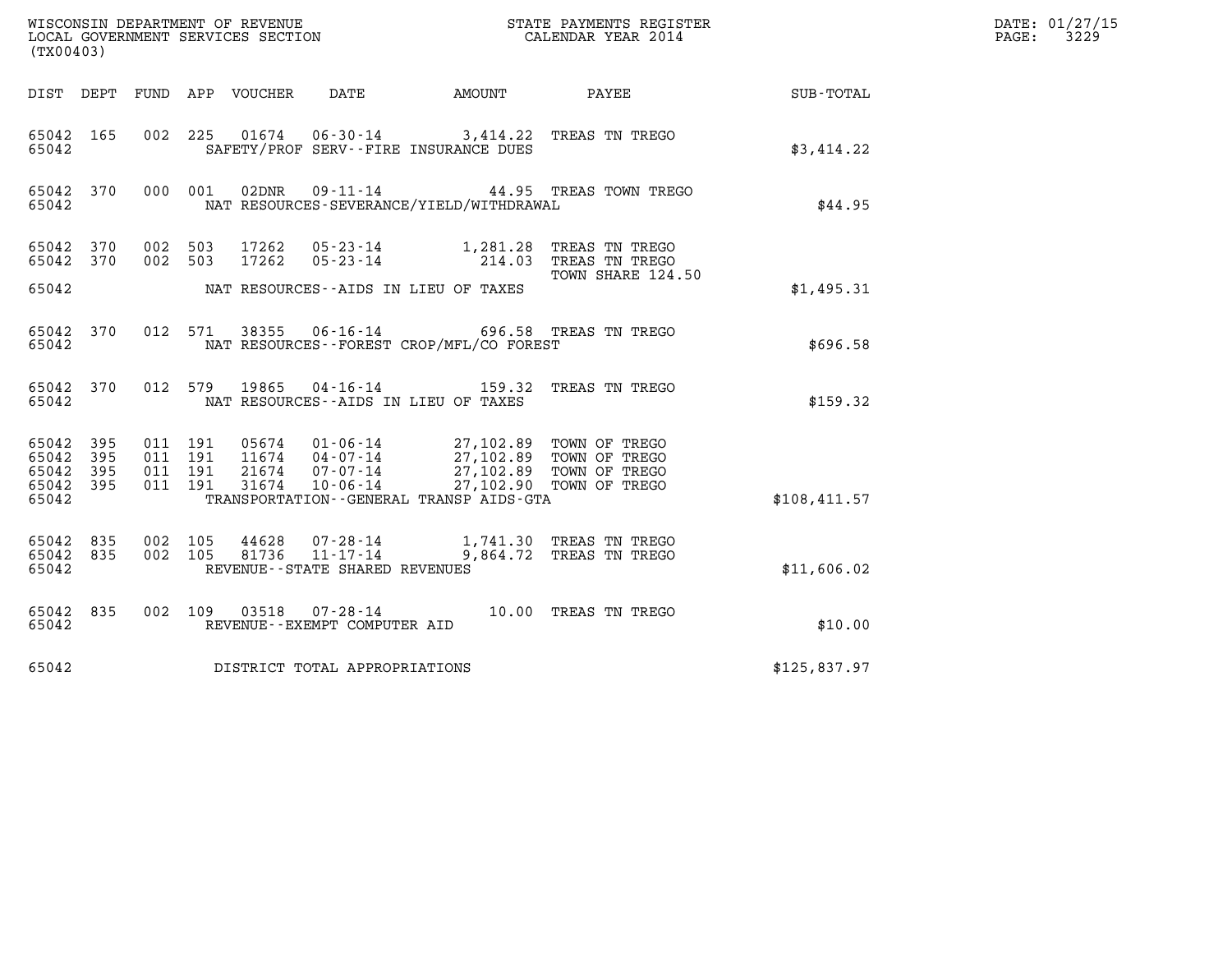| (TX00403)                                             |     |                               |         |                            |                                                            |                                                                                                                                                                                                          |               | DATE: 01/27/15<br>3230<br>$\mathtt{PAGE:}$ |
|-------------------------------------------------------|-----|-------------------------------|---------|----------------------------|------------------------------------------------------------|----------------------------------------------------------------------------------------------------------------------------------------------------------------------------------------------------------|---------------|--------------------------------------------|
|                                                       |     |                               |         | DIST DEPT FUND APP VOUCHER | DATE                                                       |                                                                                                                                                                                                          |               |                                            |
| 65106 165<br>65106                                    |     |                               |         |                            | SAFETY/PROF SERV--FIRE INSURANCE DUES                      | 002 225 01675 06-30-14 1,168.02 TREAS VIL BIRCHWOOD                                                                                                                                                      | \$1,168.02    |                                            |
|                                                       |     |                               |         |                            |                                                            | 65106 370 002 503 16699 01-30-14 1,187.96 TREAS VIL BIRCHWOOD<br>VILL SHARE 338.33                                                                                                                       |               |                                            |
| 65106                                                 |     |                               |         |                            | NAT RESOURCES--AIDS IN LIEU OF TAXES                       |                                                                                                                                                                                                          | \$1,187.96    |                                            |
| 65106                                                 |     |                               |         |                            | NAT RESOURCES - - PECFA AIDS                               | 65106 370 072 667 00393 01-17-14 6,221.91 BIRCHWOOD, VILLAGE OF                                                                                                                                          | \$6,221.91    |                                            |
| 65106 395<br>65106 395<br>65106<br>65106 395<br>65106 | 395 | 011 191<br>011 191<br>011 191 | 011 191 |                            | TRANSPORTATION--GENERAL TRANSP AIDS-GTA                    | 05675  01-06-14  5,737.71  VILLAGE OF BIRCHWOOD<br>11675  04-07-14  5,737.71  VILLAGE OF BIRCHWOOD<br>21675  07-07-14  5,737.71  VILLAGE OF BIRCHWOOD<br>31675  10-06-14  5,737.72  VILLAGE OF BIRCHWOOD | \$22,950.85   |                                            |
| 65106 395 011 286<br>65106 395<br>65106               |     |                               |         |                            | TRANSPORTATION - - ENHANCEMENT GRANTS - - FED              | 09872  04-16-14   16,943.23   TREAS VIL BIRCHWOOD<br>011 286 33099 12-04-14 48,570.00 TREAS VIL BIRCHWOOD                                                                                                | \$65,513.23   |                                            |
| 65106 435<br>65106                                    |     |                               |         |                            | HS--PREPAID MEDICAL TRANSPORT REIMBURSE                    | 005 163 01LGS 11-17-14 2,000.00 BIRCHWOOD AMBULANCE SERVICE                                                                                                                                              | \$2,000.00    |                                            |
| 65106 455<br>65106                                    |     |                               |         |                            | JUSTICE--LAW ENFORCEMENT TRAINING                          | 002 231 01112 02-11-14 160.00 TREAS VIL BIRCHWOOD                                                                                                                                                        | \$160.00      |                                            |
| 65106 505<br>65106 505<br>65106                       |     | 002 743                       |         | 01095<br>002 743 05886     | DOA--HOUSING ASSISTANCE GRANTS                             | 09-03-14 316,927.00 TREAS VIL BIRCHWOOD<br>03-05-14 164,073.00 TREAS VIL BIRCHWOOD                                                                                                                       | \$481,000.00  |                                            |
| 65106 835<br>65106                                    |     | 002 105                       |         |                            | 81737 11-17-14<br>REVENUE--STATE SHARED REVENUES           | 65106 835 002 105 44629 07-28-14 18,184.16 TREAS VIL BIRCHWOOD<br>101,043.56 TREAS VIL BIRCHWOOD                                                                                                         | \$119, 227.72 |                                            |
| 65106 835<br>65106 835<br>65106                       |     | 002 109<br>002 109            |         | 03519<br>05341             | 07-28-14<br>$07 - 28 - 14$<br>REVENUE--EXEMPT COMPUTER AID | 699.00 TREAS VIL BIRCHWOOD<br>235.00 TREAS VIL BIRCHWOOD                                                                                                                                                 | \$934.00      |                                            |
| 65106                                                 |     |                               |         |                            | DISTRICT TOTAL APPROPRIATIONS                              |                                                                                                                                                                                                          | \$700, 363.69 |                                            |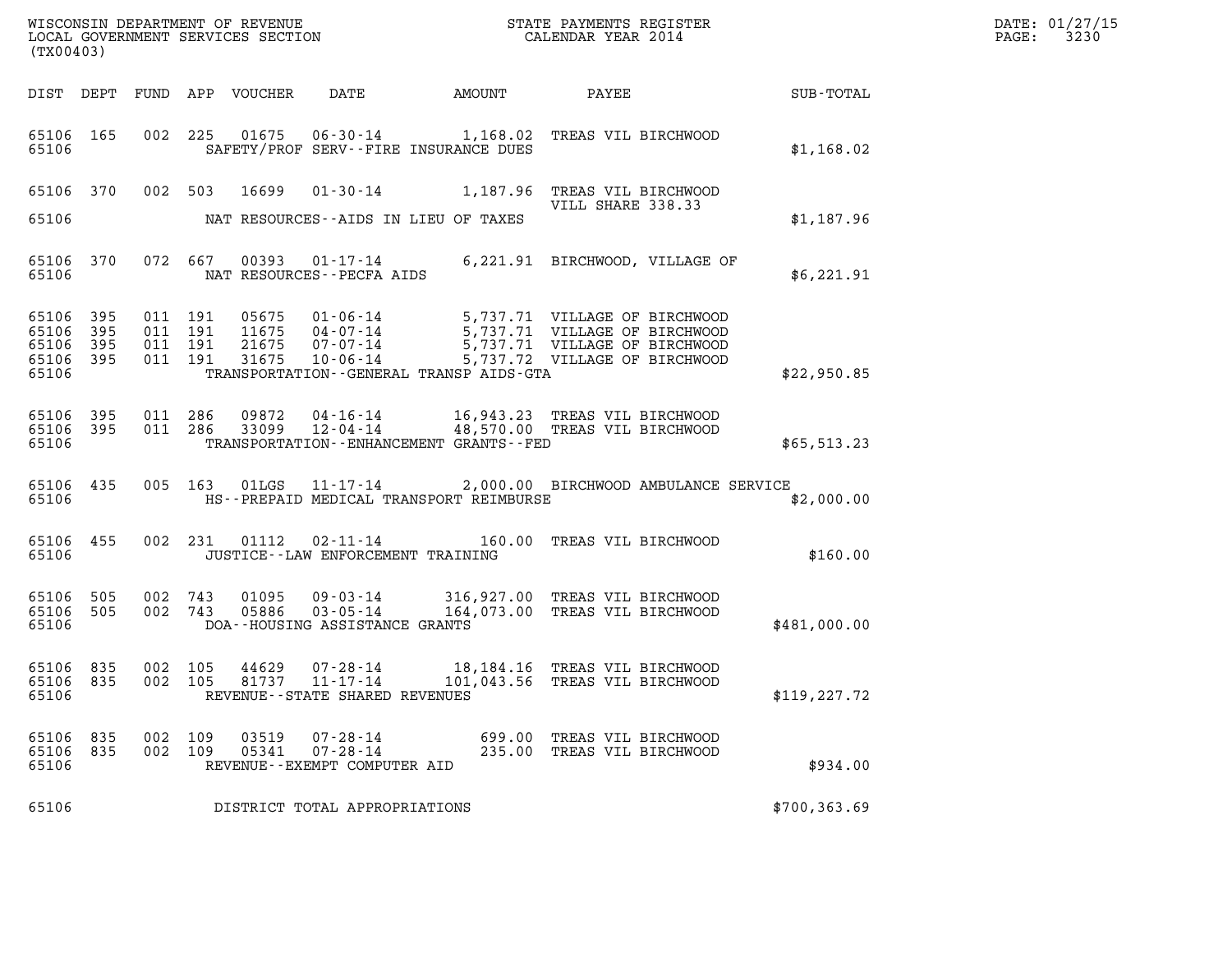|            |                                                                                                                                                                                                                                         |                                                                                                            |               |                                                                                                                                                                                                                                                                                                                            |                                                                                                                                                                                                                                                                                                                                                                                                                                                                                                                                                                                                                                                                                                                                                                                                                                                                                                                                   | DATE: 01/27/15<br>$\mathtt{PAGE:}$<br>3231                                                                                                                                        |
|------------|-----------------------------------------------------------------------------------------------------------------------------------------------------------------------------------------------------------------------------------------|------------------------------------------------------------------------------------------------------------|---------------|----------------------------------------------------------------------------------------------------------------------------------------------------------------------------------------------------------------------------------------------------------------------------------------------------------------------------|-----------------------------------------------------------------------------------------------------------------------------------------------------------------------------------------------------------------------------------------------------------------------------------------------------------------------------------------------------------------------------------------------------------------------------------------------------------------------------------------------------------------------------------------------------------------------------------------------------------------------------------------------------------------------------------------------------------------------------------------------------------------------------------------------------------------------------------------------------------------------------------------------------------------------------------|-----------------------------------------------------------------------------------------------------------------------------------------------------------------------------------|
|            |                                                                                                                                                                                                                                         |                                                                                                            |               |                                                                                                                                                                                                                                                                                                                            |                                                                                                                                                                                                                                                                                                                                                                                                                                                                                                                                                                                                                                                                                                                                                                                                                                                                                                                                   |                                                                                                                                                                                   |
|            |                                                                                                                                                                                                                                         |                                                                                                            |               |                                                                                                                                                                                                                                                                                                                            | \$1,545.38                                                                                                                                                                                                                                                                                                                                                                                                                                                                                                                                                                                                                                                                                                                                                                                                                                                                                                                        |                                                                                                                                                                                   |
|            |                                                                                                                                                                                                                                         | 16822<br>16822                                                                                             |               | VILL SHARE 82.86                                                                                                                                                                                                                                                                                                           |                                                                                                                                                                                                                                                                                                                                                                                                                                                                                                                                                                                                                                                                                                                                                                                                                                                                                                                                   |                                                                                                                                                                                   |
|            |                                                                                                                                                                                                                                         |                                                                                                            |               |                                                                                                                                                                                                                                                                                                                            | \$231.27                                                                                                                                                                                                                                                                                                                                                                                                                                                                                                                                                                                                                                                                                                                                                                                                                                                                                                                          |                                                                                                                                                                                   |
|            |                                                                                                                                                                                                                                         |                                                                                                            |               |                                                                                                                                                                                                                                                                                                                            | \$6.05                                                                                                                                                                                                                                                                                                                                                                                                                                                                                                                                                                                                                                                                                                                                                                                                                                                                                                                            |                                                                                                                                                                                   |
|            |                                                                                                                                                                                                                                         |                                                                                                            |               |                                                                                                                                                                                                                                                                                                                            | \$1,996.08                                                                                                                                                                                                                                                                                                                                                                                                                                                                                                                                                                                                                                                                                                                                                                                                                                                                                                                        |                                                                                                                                                                                   |
|            |                                                                                                                                                                                                                                         |                                                                                                            |               |                                                                                                                                                                                                                                                                                                                            | \$37,152.45                                                                                                                                                                                                                                                                                                                                                                                                                                                                                                                                                                                                                                                                                                                                                                                                                                                                                                                       |                                                                                                                                                                                   |
|            |                                                                                                                                                                                                                                         |                                                                                                            |               |                                                                                                                                                                                                                                                                                                                            | \$6,950.07                                                                                                                                                                                                                                                                                                                                                                                                                                                                                                                                                                                                                                                                                                                                                                                                                                                                                                                        |                                                                                                                                                                                   |
|            |                                                                                                                                                                                                                                         |                                                                                                            |               |                                                                                                                                                                                                                                                                                                                            | \$3,652.41                                                                                                                                                                                                                                                                                                                                                                                                                                                                                                                                                                                                                                                                                                                                                                                                                                                                                                                        |                                                                                                                                                                                   |
|            |                                                                                                                                                                                                                                         |                                                                                                            |               |                                                                                                                                                                                                                                                                                                                            | \$2,000.00                                                                                                                                                                                                                                                                                                                                                                                                                                                                                                                                                                                                                                                                                                                                                                                                                                                                                                                        |                                                                                                                                                                                   |
|            |                                                                                                                                                                                                                                         |                                                                                                            |               |                                                                                                                                                                                                                                                                                                                            | \$640.00                                                                                                                                                                                                                                                                                                                                                                                                                                                                                                                                                                                                                                                                                                                                                                                                                                                                                                                          |                                                                                                                                                                                   |
| 505<br>505 |                                                                                                                                                                                                                                         | 01504<br>03761<br>05799<br>10221                                                                           |               |                                                                                                                                                                                                                                                                                                                            | \$572,000.00                                                                                                                                                                                                                                                                                                                                                                                                                                                                                                                                                                                                                                                                                                                                                                                                                                                                                                                      |                                                                                                                                                                                   |
|            | (TX00403)<br>65151 165<br>65151 370<br>65151 370<br>65151 370<br>65151<br>65151 370<br>65151 395<br>65151 395<br>65151 395<br>65151 395<br>65151 395<br>65151 435<br>65151 435<br>65151 455<br>65151 505<br>65151<br>65151 505<br>65151 | 002 503<br>002 503<br>011 191<br>011 191<br>011 191<br>011 191<br>002 743<br>002 743<br>002 743<br>002 743 | 005 162 01HSD | SAFETY/PROF SERV--FIRE INSURANCE DUES<br>02 - 05 - 14<br>02 - 05 - 14<br>NAT RESOURCES--AIDS IN LIEU OF TAXES<br>NAT RESOURCES--AIDS IN LIEU OF TAXES<br>NAT RESOURCES - - RECREATION RESOURCE - FED<br>TRANSPORTATION - - LRIP/TRIP/MSIP GRANTS<br>JUSTICE - - LAW ENFORCEMENT TRAINING<br>DOA--HOUSING ASSISTANCE GRANTS | WISCONSIN DEPARTMENT OF REVENUE<br>LOCAL GOVERNMENT SERVICES SECTION<br>CALENDAR YEAR 2014<br>002 225 01676 06-30-14 1,545.38 TREAS VIL MINONG<br>73.16 TREAS VIL MINONG<br>158.11 TREAS VIL MINONG<br>012 579 19866 04-16-14 6.05 TREAS VIL MINONG<br>05676  01-06-14  9,288.11  VILLAGE OF MINONG<br>11676  04-07-14  9,288.11  VILLAGE OF MINONG<br>21676  07-07-14  9,288.11  VILLAGE OF MINONG<br>31676  10-06-14  9,288.12  VILLAGE OF MINONG<br>TRANSPORTATION--GENERAL TRANSP AIDS-GTA<br>011 278 33253 12-05-14 6,950.07 TREAS VIL MINONG<br>09-08-14 3,652.41 TREAS VILL MINONG<br>HS--AMBULANCE FUNDING ASSISTANCE GRANTS<br>HS--PREPAID MEDICAL TRANSPORT REIMBURSE<br>002 231 01580 02-21-14 640.00 TREAS VIL MINONG<br>09–17–14            72,000.00   TREAS VIL MINONG<br>12–05–14           25,000.00   TREAS VIL MINONG<br>02–12–14         403,000.00   TREAS VIL MINONG<br>07-18-14 72,000.00 TREAS VIL MINONG | DIST DEPT FUND APP VOUCHER DATE AMOUNT PAYEE TO SUB-TOTAL<br>012 583 02900 06-10-14 1,996.08 MINONG FIRE DEPARTMENT<br>005 163 01LGS 11-17-14 2,000.00 MINONG AREA AMBULANCE SERV |

| 65151                                   |  |       | DOA--HOUSING ASSISTANCE GRANTS                                           |                                                           | \$572,000.00 |
|-----------------------------------------|--|-------|--------------------------------------------------------------------------|-----------------------------------------------------------|--------------|
| 65151 835 002 105<br>65151 835<br>65151 |  | 44630 | 07 - 28 - 14<br>002 105 81738 11-17-14<br>REVENUE--STATE SHARED REVENUES | 23,707.49 TREAS VIL MINONG<br>132,342.44 TREAS VIL MINONG | \$156,049.93 |

65151 835 002 109 03520 07-28-14 15,343.00 TREAS VIL MINONG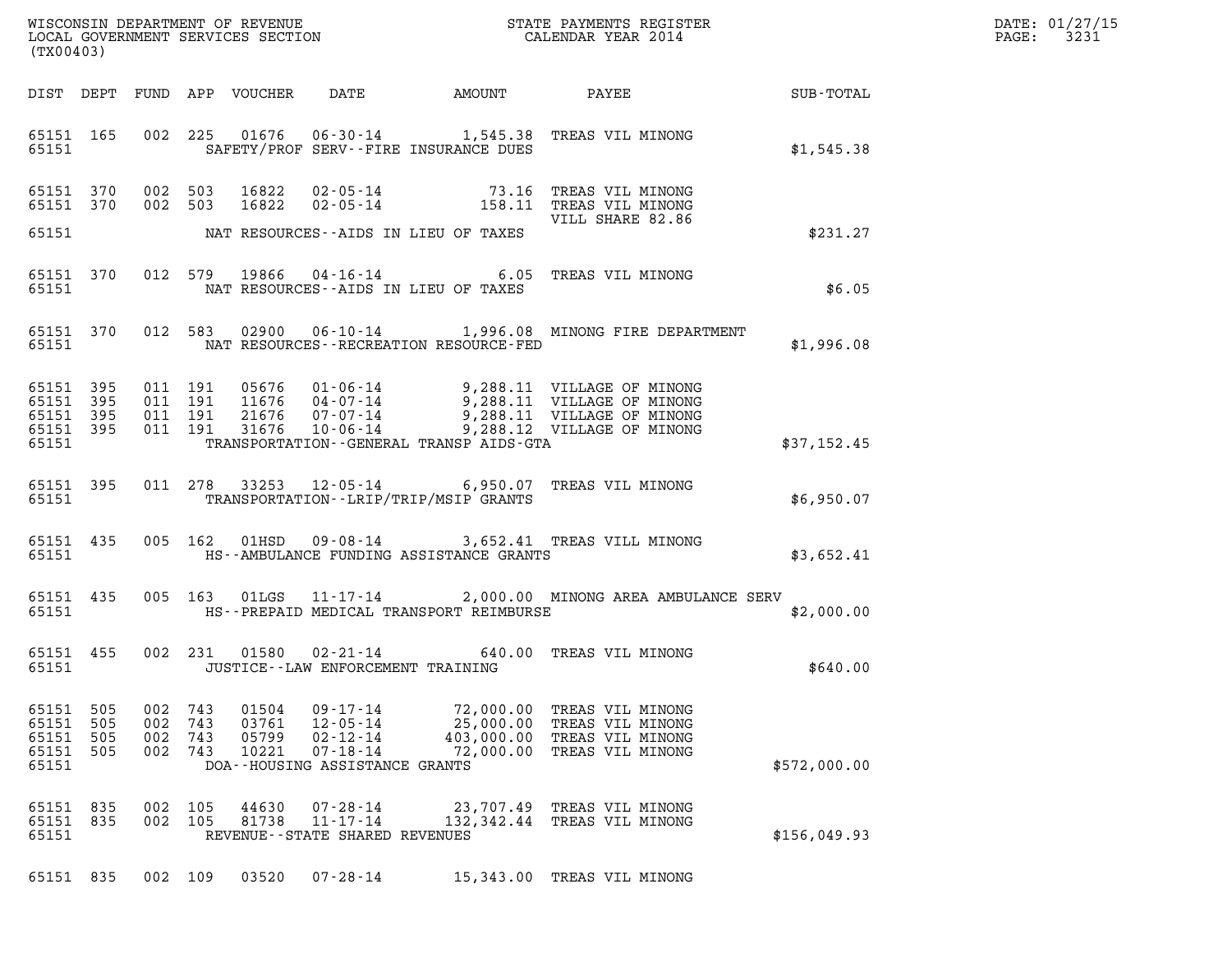| (TX00403)      |      |      |     | WISCONSIN DEPARTMENT OF REVENUE<br>LOCAL GOVERNMENT SERVICES SECTION |                                             |                                                  | STATE PAYMENTS REGISTER<br>CALENDAR YEAR 2014 |  | DATE: 01/27/15<br>3232<br>PAGE: |  |
|----------------|------|------|-----|----------------------------------------------------------------------|---------------------------------------------|--------------------------------------------------|-----------------------------------------------|--|---------------------------------|--|
| DIST           | DEPT | FUND | APP | VOUCHER                                                              | DATE                                        | AMOUNT                                           | PAYEE                                         |  | SUB-TOTAL                       |  |
| 65151<br>65151 | 835  | 002  | 109 | 05342                                                                | 07-28-14<br>REVENUE--EXEMPT COMPUTER AID    | 125.00                                           | TREAS VIL MINONG                              |  | \$15,468.00                     |  |
| 65151<br>65151 | 835  | 002  | 501 | 00004                                                                | $02 - 03 - 14$                              | 553.40<br>DOA-PAYMENT FOR MUNICIPAL SERVICES AID | TREAS VIL MINONG                              |  | \$553.40                        |  |
| 65151<br>65151 | 835  | 021  | 363 | 36396                                                                | $03 - 24 - 14$<br>REVENUE--LOTTERY CREDIT - | 63.56                                            | TREAS VIL MINONG                              |  | \$63.56                         |  |
| 65151          |      |      |     |                                                                      | DISTRICT TOTAL APPROPRIATIONS               |                                                  |                                               |  | \$798,308.60                    |  |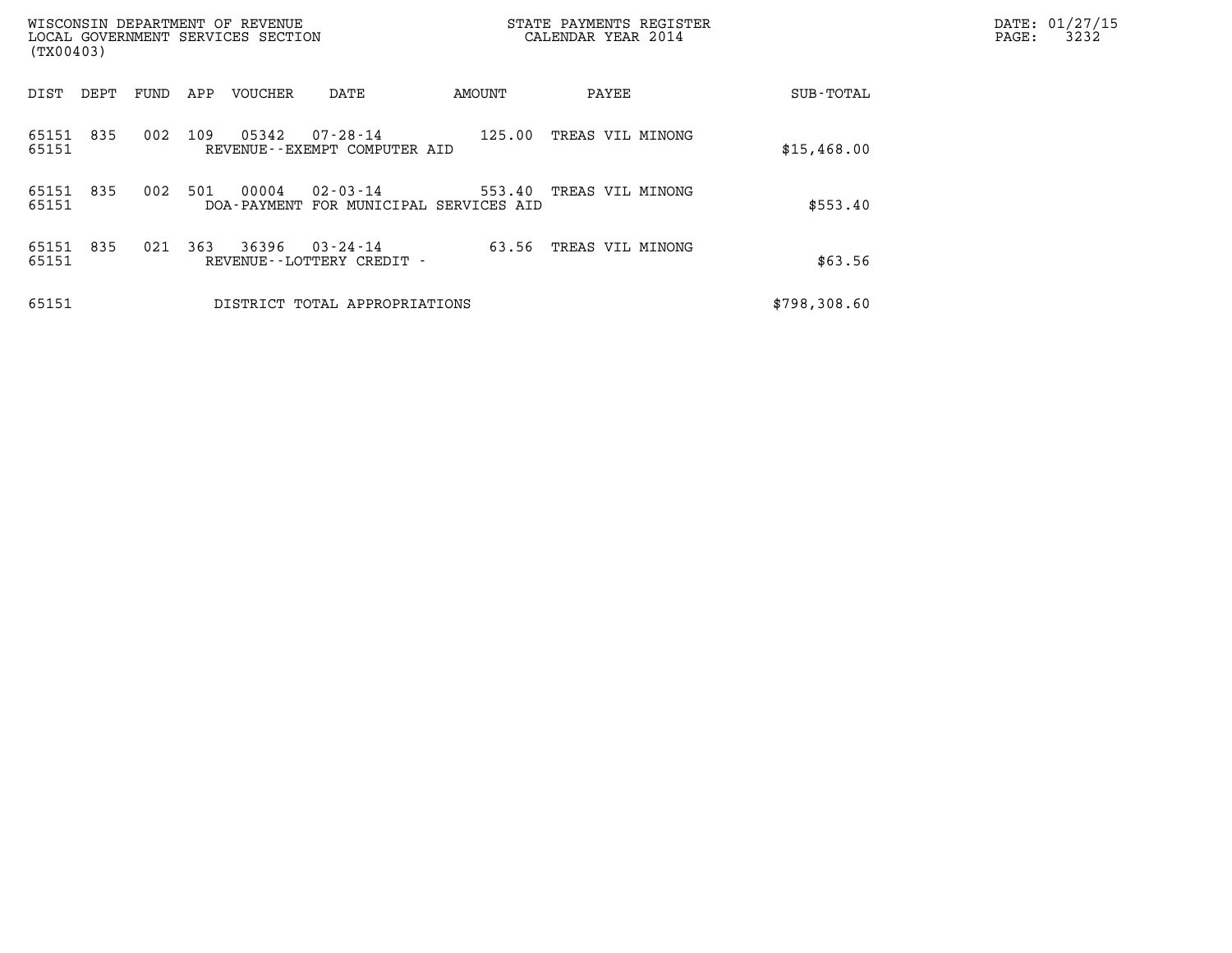| DATE: | 01/27/15 |
|-------|----------|
| PAGE: | 3233     |

| (TX00403)                                                 |  |         |                                                        |                                            |                                                                                                                              |              | DATE: 01/27/15<br>PAGE: 3233 |
|-----------------------------------------------------------|--|---------|--------------------------------------------------------|--------------------------------------------|------------------------------------------------------------------------------------------------------------------------------|--------------|------------------------------|
|                                                           |  |         |                                                        |                                            |                                                                                                                              |              |                              |
| 65281 200                                                 |  |         |                                                        | SAFETY/PROF SERV--FIRE INSURANCE DUES      | 65281 165 002 225 01677 06-30-14 5,498.69 TREAS CITY SPOONER                                                                 | \$5,498.69   |                              |
| 65281 370<br>65281 370                                    |  |         |                                                        |                                            | 002 503 16823 02-05-14 2,447.85 TREAS CITY SPOONER<br>002 503 16823 02-05-14 137.82 TREAS CITY SPOONER<br>CITY SHARE 1009.77 |              |                              |
|                                                           |  |         |                                                        | 65281 MAT RESOURCES--AIDS IN LIEU OF TAXES |                                                                                                                              | \$2,585.67   |                              |
|                                                           |  |         |                                                        | 65281 MAT RESOURCES--AIDS IN LIEU OF TAXES | 65281 370 012 579 19868 04-16-14 86.55 TREAS CITY SPOONER                                                                    | \$86.55      |                              |
| 65281 395<br>65281 395<br>65281 395<br>65281 395<br>65281 |  |         |                                                        |                                            | TRANSPORTATION--GENERAL TRANSP AIDS-GTA                                                                                      | \$164,001.81 |                              |
|                                                           |  |         | 65281 JUSTICE - LAW ENFORCEMENT TRAINING               |                                            | 65281 455 002 231 01750 02-26-14 960.00 TREAS CITY SPOONER                                                                   | \$960.00     |                              |
| 65281 511                                                 |  |         |                                                        |                                            | 020 180 00204 12-18-14 6,000.00 TREAS CITY SPOONER<br>65281 GOVT ACCOUNTABILITY BD--ELECTION AID                             | \$6,000.00   |                              |
| 65281 835<br>65281 835                                    |  |         | 65281 REVENUE--STATE SHARED REVENUES                   |                                            | 002 105 44631 07-28-14 114,943.99 TREAS CITY SPOONER<br>002 105 81739 11-17-14 398,057.36 TREAS CITY SPOONER                 | \$513,001.35 |                              |
| 65281 835<br>65281 835<br>65281                           |  |         | REVENUE--EXEMPT COMPUTER AID                           |                                            | 002 109 03521 07-28-14 9,156.00 TREAS CITY SPOONER<br>002 109 05343 07-28-14 882.00 TREAS CITY SPOONER                       | \$10,038.00  |                              |
| 65281 835<br>65281                                        |  | 002 501 | $00004$ $02 - 03 - 14$                                 | DOA-PAYMENT FOR MUNICIPAL SERVICES AID     | 30,400.13 TREAS CITY SPOONER                                                                                                 | \$30,400.13  |                              |
| 65281 835<br>65281                                        |  |         | 021 363 36397 03-24-14<br>REVENUE - - LOTTERY CREDIT - |                                            | 3,104.00 TREAS CITY SPOONER                                                                                                  | \$3,104.00   |                              |
| 65281                                                     |  |         | DISTRICT TOTAL APPROPRIATIONS                          |                                            |                                                                                                                              | \$735,676.20 |                              |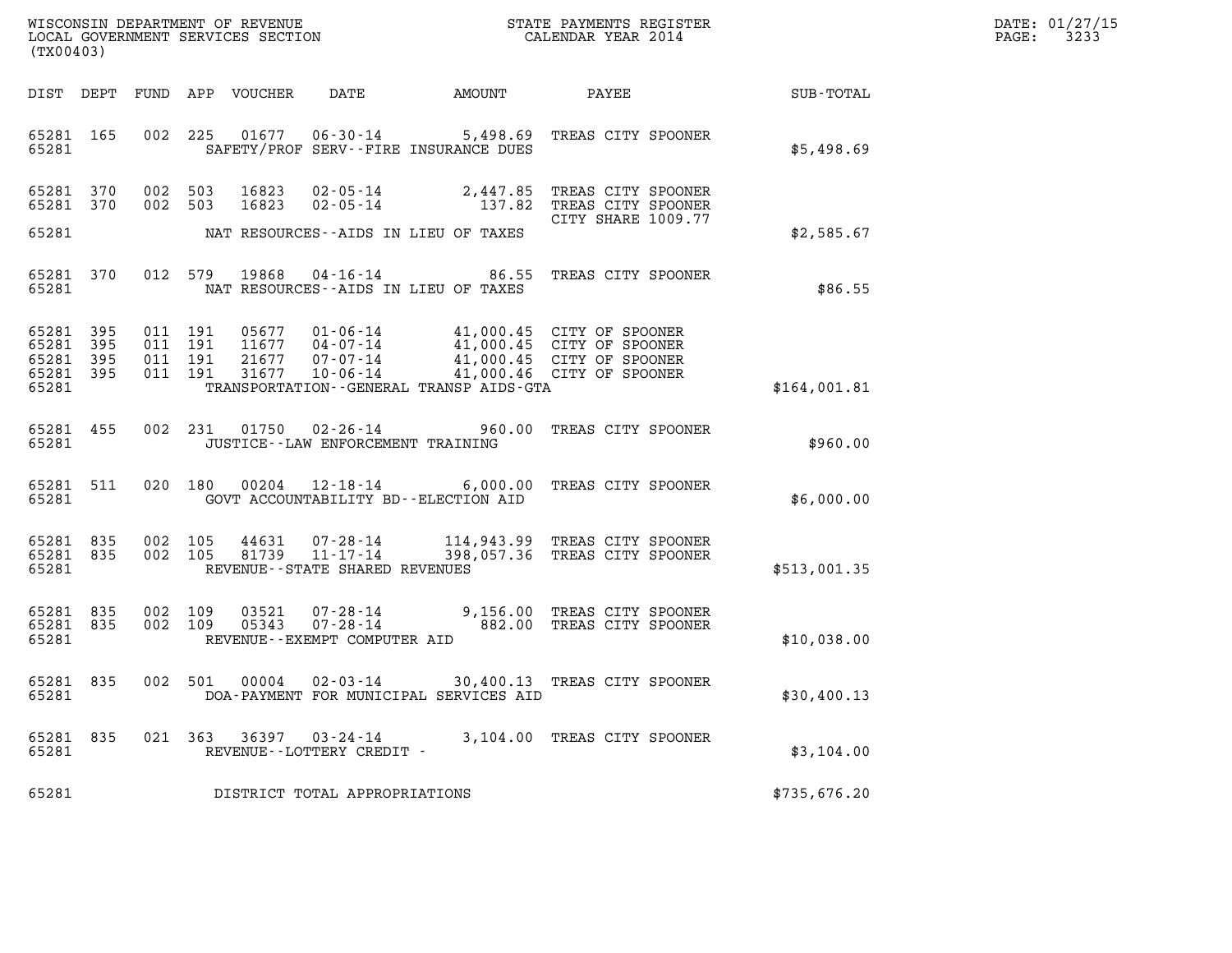| WISCONSIN DEPARTMENT OF REVENUE<br>LOCAL GOVERNMENT SERVICES SECTION<br>(TYOLOCAL GOVERNMENT SERVICES SECTION)<br>(TX00403) |  |         |         |  |                                                        |                                                                                                                                                                                                                                                        |                 | DATE: 01/27/15<br>PAGE: 3234 |
|-----------------------------------------------------------------------------------------------------------------------------|--|---------|---------|--|--------------------------------------------------------|--------------------------------------------------------------------------------------------------------------------------------------------------------------------------------------------------------------------------------------------------------|-----------------|------------------------------|
|                                                                                                                             |  |         |         |  |                                                        |                                                                                                                                                                                                                                                        |                 |                              |
|                                                                                                                             |  |         |         |  |                                                        | 65282 165 002 225 01678 06-30-14 5,444.78 TREAS CITY SHELL LAKE<br>65282 SAFETY/PROF SERV--FIRE INSURANCE DUES                                                                                                                                         | \$5,444.78      |                              |
|                                                                                                                             |  |         |         |  | 65282 NAT RESOURCES--AIDS IN LIEU OF TAXES             | 65282 370 002 503 16824 02-05-14 11,957.85 TREAS CITY SHELL LAKE<br>CITY SHARE 3132.74                                                                                                                                                                 | \$11,957.85     |                              |
|                                                                                                                             |  |         |         |  |                                                        |                                                                                                                                                                                                                                                        |                 |                              |
|                                                                                                                             |  |         |         |  | 65282 NAT RESOURCES--FOREST CROP/MFL/CO FOREST         | 65282 370 012 571 38356 06-16-14 8.78 TREAS CITY SHELL LAKE                                                                                                                                                                                            | \$8.78          |                              |
|                                                                                                                             |  |         |         |  | 65282 NAT RESOURCES--ALL-TERRAIN VEHICLE TRAIL         | 65282 370 012 576 00119 08-06-14 1,500.00 TREAS CITY SHELL LAKE 65282 370 012 576 01452 01-28-14 6,000.00 TREAS CITY SHELL LAKE                                                                                                                        | E<br>\$7,500.00 |                              |
| 65282                                                                                                                       |  |         |         |  | NAT RESOURCES--AIDS IN LIEU OF TAXES                   | 65282 370 012 579 19867 04-16-14 14.48 TREAS CITY SHELL LAKE 65282 370 012 579 19867 04-16-14 22.60 TREAS CITY SHELL LAKE                                                                                                                              | \$37.08         |                              |
|                                                                                                                             |  |         |         |  | 65282 NAT RESOURCES--LAKES MANAGEMENT GRANTS           | 65282 370 012 663 01788 03-04-14 10,239.44 TREAS CITY SHELL LAKE                                                                                                                                                                                       | \$10, 239.44    |                              |
|                                                                                                                             |  |         |         |  | 65282 MAT RESOURCES--INVASIVE AQUATICE SPECIES         | 65282 370 012 678 02421 04-29-14 16,833.96 TREAS CITY SHELL LAKE                                                                                                                                                                                       | \$16,833.96     |                              |
| 65282                                                                                                                       |  |         |         |  | TRANSPORTATION - - HIGHWAY SAFETY - FEDERAL            | 65282 395 011 185 29884 11-05-14 3,577.03 TREAS CITY SHELL LAKE<br>65282 395 011 185 31355 11-18-14 2,686.01 TREAS CITY SHELL LAKE                                                                                                                     | \$6, 263.04     |                              |
| 65282 395<br>65282                                                                                                          |  |         |         |  | TRANSPORTATION--GENERAL TRANSP AIDS-GTA                | 65282 395 011 191 05678 01-06-14 23,138.62 CITY OF SHELL LAKE<br>65282 395 011 191 11678 04-07-14 23,138.62 CITY OF SHELL LAKE<br>65282 395 011 191 21678 07-07-14 23,138.62 CITY OF SHELL LAKE<br>011 191 31678 10-06-14 23,138.62 CITY OF SHELL LAKE | \$92,554.48     |                              |
| 65282 455<br>65282                                                                                                          |  |         |         |  | JUSTICE -- LAW ENFORCEMENT TRAINING                    | 002 231 01737 02-26-14 800.00 TREAS CITY SHELL LAKE                                                                                                                                                                                                    | \$800.00        |                              |
| 65282 835<br>65282 835<br>65282                                                                                             |  | 002 105 | 002 105 |  | 81740    11-17-14<br>REVENUE - - STATE SHARED REVENUES | 44632 07-28-14 11,884.15 TREAS CITY SHELL LAKE<br>36,733.34 TREAS CITY SHELL LAKE                                                                                                                                                                      | \$48,617.49     |                              |
|                                                                                                                             |  |         |         |  | 65282 835 002 109 03522 07-28-14                       | 507.00 TREAS CITY SHELL LAKE                                                                                                                                                                                                                           |                 |                              |